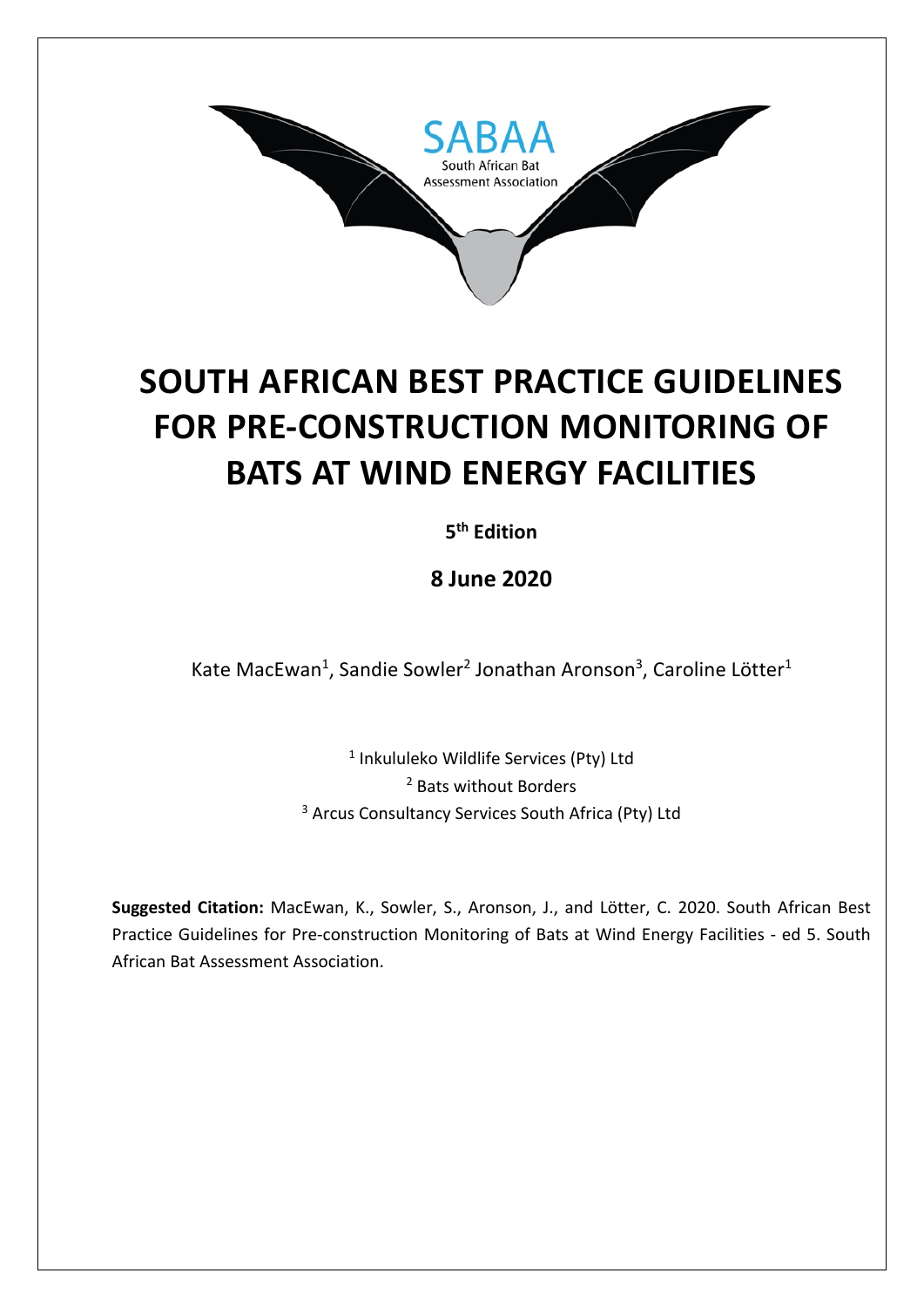

# **TABLE OF CONTENTS**

| 1.  |       |                                                                            |  |
|-----|-------|----------------------------------------------------------------------------|--|
|     | 1.1   |                                                                            |  |
|     | 1.2   |                                                                            |  |
|     | 1.3   |                                                                            |  |
|     | 1.4   |                                                                            |  |
|     | 1.5   | HOW PRECONSTRUCTION BAT MONITORING FITS IN WITH CURRENT SA LEGISLATION  10 |  |
|     | 1.6   |                                                                            |  |
| 2.  |       |                                                                            |  |
|     | 2.1   | DESIGN AND PLANNING FOR A MONITORING STUDY FOR A LARGE (=/>20 MW) WEF  13  |  |
|     | 2.1.1 |                                                                            |  |
|     | 2.1.2 |                                                                            |  |
|     | 2.2   | DESIGN AND PLANNING FOR A MONITORING STUDY FOR A SMALLER (<20 MW) WEF  16  |  |
|     | 2.3   |                                                                            |  |
|     | 2.4   |                                                                            |  |
|     | 2.5   |                                                                            |  |
|     | 2.6   |                                                                            |  |
|     |       |                                                                            |  |
| 3.  |       |                                                                            |  |
|     | 3.1   |                                                                            |  |
|     | 3.1.1 |                                                                            |  |
|     | 3.1.2 |                                                                            |  |
|     | 3.2   |                                                                            |  |
|     | 3.2.1 |                                                                            |  |
|     | 3.2.2 |                                                                            |  |
|     | 3.2.3 |                                                                            |  |
|     | 3.3   |                                                                            |  |
|     | 3.4   |                                                                            |  |
|     | 3.4.1 |                                                                            |  |
|     | 3.4.2 |                                                                            |  |
|     | 3.4.3 |                                                                            |  |
|     | 3.5   |                                                                            |  |
|     | 3.6   |                                                                            |  |
|     | 3.6.1 |                                                                            |  |
| 4.  |       |                                                                            |  |
| 5.  |       |                                                                            |  |
| 6.  |       |                                                                            |  |
| 7.  |       |                                                                            |  |
|     | 7.1   |                                                                            |  |
|     | 7.2   |                                                                            |  |
| 8.  |       |                                                                            |  |
| 9.  |       |                                                                            |  |
| 10. |       |                                                                            |  |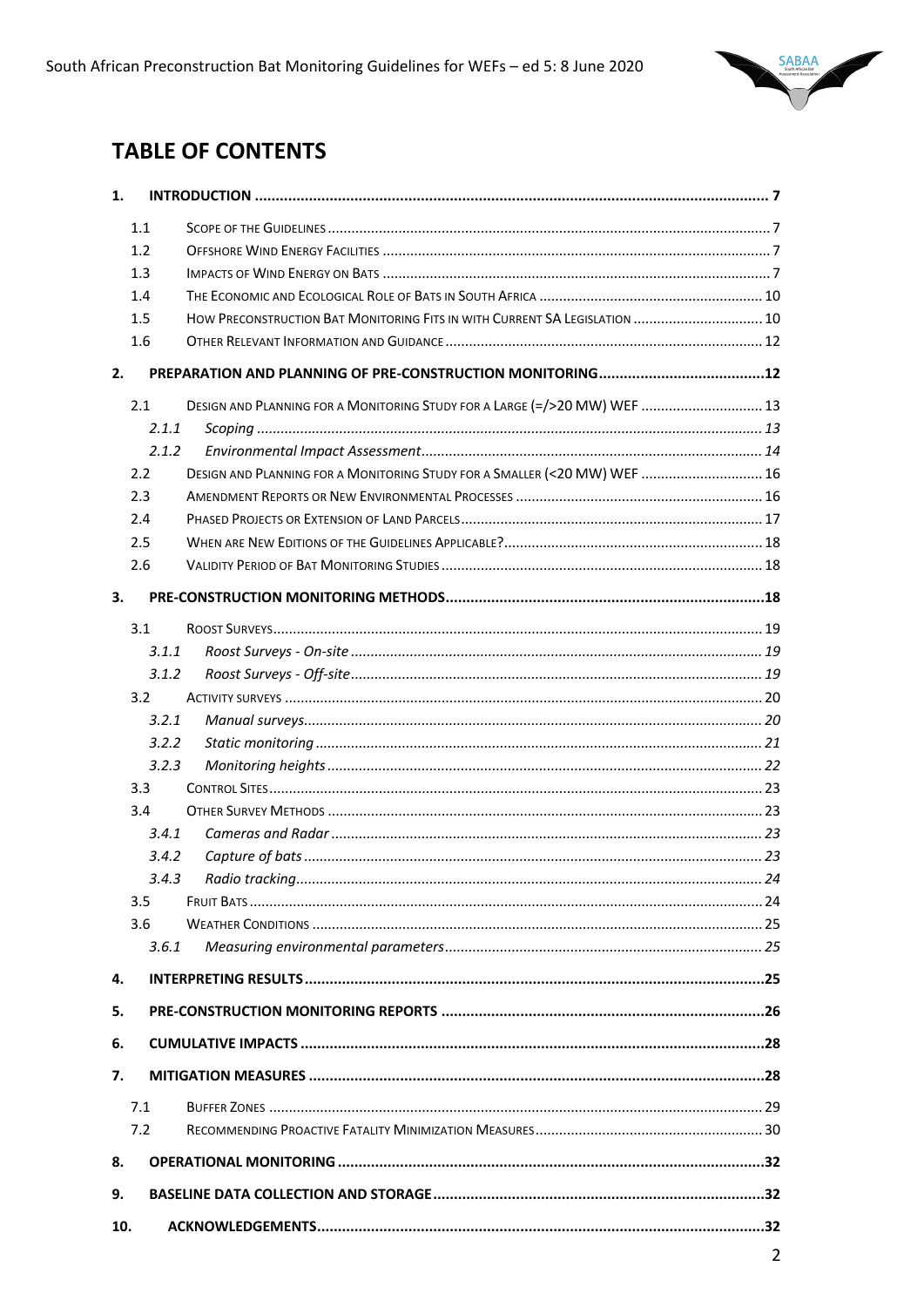

| 11.                                                                                     |  |
|-----------------------------------------------------------------------------------------|--|
|                                                                                         |  |
|                                                                                         |  |
|                                                                                         |  |
|                                                                                         |  |
|                                                                                         |  |
|                                                                                         |  |
|                                                                                         |  |
| APPENDIX 2: HOW TO DETERMINE THE NUMBER OF BAT MONITORING STATIONS TO INSTALL AT A PRE- |  |
|                                                                                         |  |
| APPENDIX 3: HOW TO CALCULATE COMPARABLE AND STANDARDISED MEDIAN AVERAGE BAT PASSES PER  |  |
|                                                                                         |  |
|                                                                                         |  |

# **LIST OF TABLES**

| TABLE 1            |                                                                                                             |  |
|--------------------|-------------------------------------------------------------------------------------------------------------|--|
| TABLE 2            | THE LIKELIHOOD OF THE RISK OF TURBINE RELATED BAT FATALITIES, BASED ON BROAD ECOLOGICAL FEATURES, EXCLUDING |  |
|                    |                                                                                                             |  |
| TABLE 3            |                                                                                                             |  |
| TABLE <sub>4</sub> | OVERVIEW OF EXAMPLES OF FACTORS TO CONSIDER WHEN DESIGNING PRE-CONSTRUCTION MONITORING METHODOLOGY          |  |
|                    |                                                                                                             |  |
| TABLE 5            | HEIGHT-SPECIFIC BAT ACTIVITY AND FATALITY RISK IN DIFFERENT SOUTH AFRICAN TERRESTRIAL ECOREGIONS  31        |  |

# **GLOSSARY OF TERMS & ABBREVIATIONS**

**Acoustic monitoring:** Bat sampling conducted through recording and analysing echolocation calls.

**BA:** Basic Assessment. To follow the processes set out in regulation 19 of GN 326 of 7 April 2017.

**Barotrauma:** Physical damage to body tissue caused by a difference in pressure between a gas space inside, or in contact with the body, and the surrounding fluid.

**Bat call:** A single pulse of sound produced in the larynx of a bat and emitted out through their mouth or nose. Bat call and bat pulse can be interchanged for the purposes of this document.

**Bat detector:** Equipment capable of detecting and recording ultrasonic echolocation calls of bats.

**Bat pass:** A single crossing of a bat through a bat detector's cone of detection. This can be displayed in the data by a single echolocation call or pulse or by a series of bat echolocation call pulses, known as a call sequence.

**BCT:** Bat Conservation Trust

**Bioptope:** A biotope is defined as the habitat, together with its recurring associated community of [plant and animal] species, operating together at a particular scale (Connor et al. 1997). It can be synonymous with the word habitat.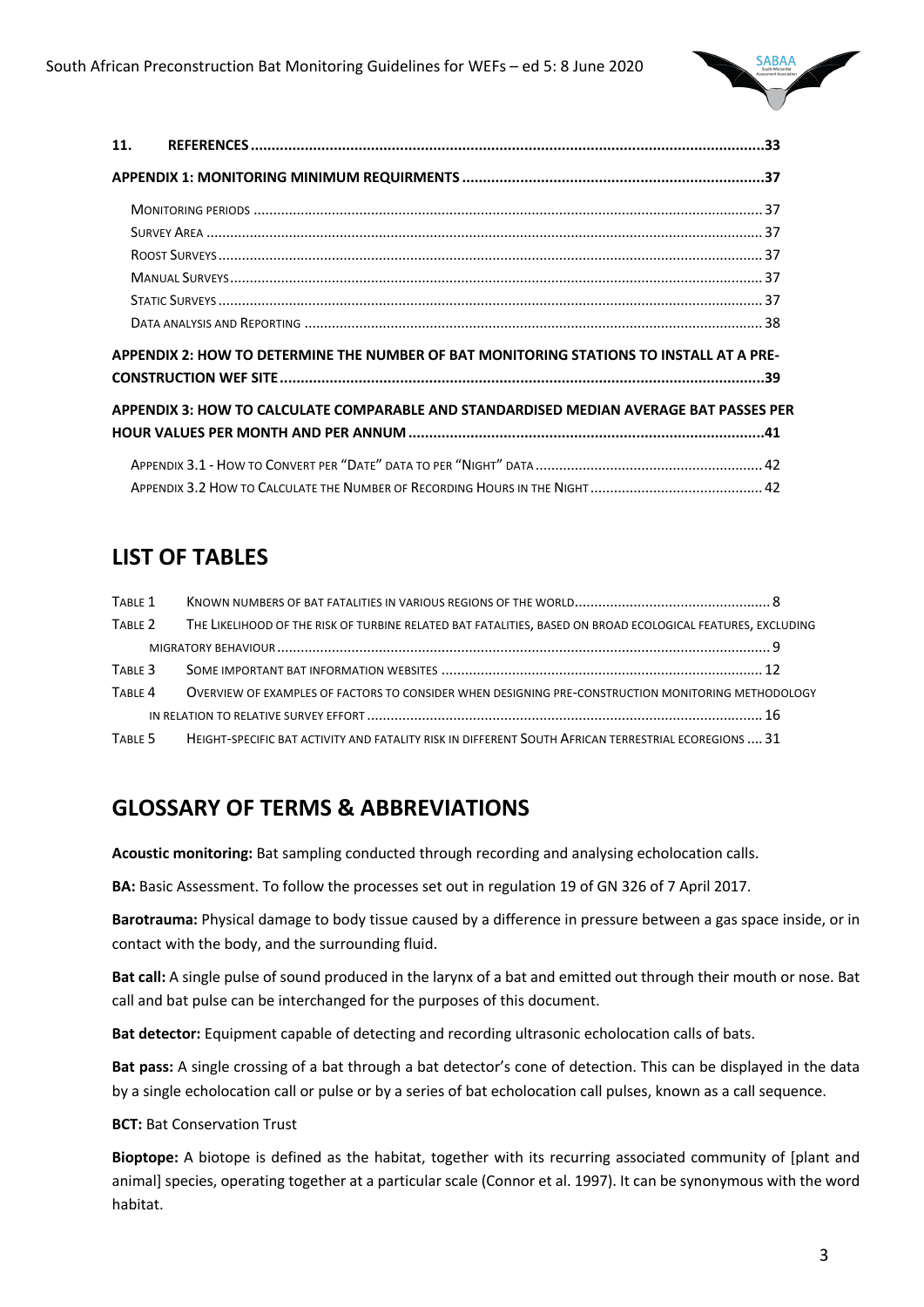

**Blade:** The aerodynamic surface of a wind turbine that catches the wind.

**Buffer zone:** Non-disturbance areas that provide a protected zone for sensitive resources such as bat foraging habitat and bat roosts. In the case of wind energy development, no part of the turbine infrastructure, including the blade can be positioned within the buffer zone, i.e. these are No-Go turbine development / spinning zones. Ancillary development in these zones should be avoided where possible, but if ancillary linear development is required to cross these zones, environmental care should be taken and mitigation measures applied. This is a horizontal distance that can be measured on a map and on the ground. It applies from the ground through the full length of the turbine sweep, i.e. all parts of the turbine, tower and rotor sweep must remain outside of this zone at ground level and in the airspace of the blades.

**BWEC:** Bats and Wind Energy Cooperative - www.batsandwind.org.

**Civil Twilight**: This is defined to be the time period when the sun is no more than 6 degrees below the horizon at either sunrise or sunset. The horizon must be clearly defined and the brightest stars must be visible under good atmospheric conditions (i.e. no moonlight, or other lights). One still must be able to carry on ordinary outdoor activities. Evening civil twilight begins at sunset and ends when the geometric centre of the sun reaches 6° below the horizon (civil dusk). Morning civil twilight begins when the geometric centre of the sun is 6° below the horizon (civil dawn) and ends at sunrise.

**Clutter:** Obstacles present in an area that can affect the flight behaviour of bats, bat call structure and recording of bat echolocation calls.

**Colony:** The term colony is used to identify a genetically related or socially interactive population of bats within an area that may associate within a number of roost sites during the annual cycle.

**Critically Endangered:** IUCN Red Data status for a species facing an extremely high risk of extinction in the wild.

**Cumulative Impact:** Means the past, current and reasonably foreseeable future impact of an activity, considered together with the impact of activities associated with that activity, that in itself may not be significant, but may become significant when added to the existing and reasonably foreseeable impacts eventuating from similar or diverse activities.

**Data Deficient:** IUCN Red Data status for a bat species where there is inadequate information to make an assessment of risk of extinction.

**DEA:** Department of Environmental Affairs

**DEFF:** Department of Environment, Forestry and Fisheries

**Echolocation:** Use of ultrasound and the returning echoes to orient and navigate in the environment.

**EA:** Environmental Authorization

**EIA:** Environmental Impact Assessment. It means a systematic process of identifying, assessing and reporting environmental impacts associated with an activity and includes basic assessment and Social and Environmental Impact Reports.

**EMPr**: Environmental Management Programme

**Endangered:** IUCN Red Data status for a species facing a very high risk of extinction in the wild.

**EWT:** Endangered Wildlife Trust

**Harem:** The mating and association of several adult females with one male.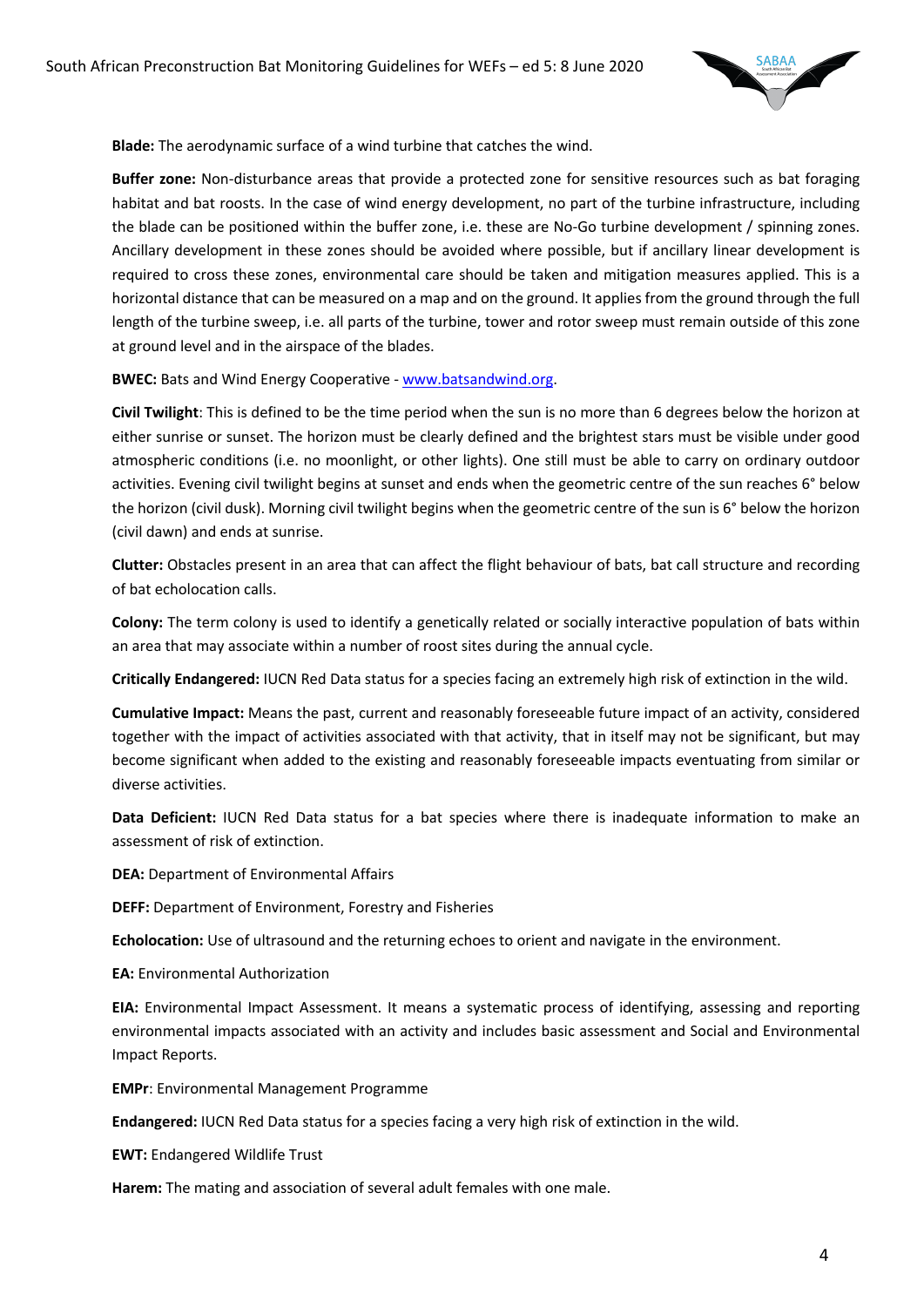

**Harp trap:** Harp traps are composed of two (sometimes up to four) frames strung vertically with monofilament line. Bats attempting to pass through the trap are captured either by colliding with the exterior of the lines or by entering the space between the frames. Once captured, bats flutter down into a catch bag where they are confined until being removed for identification.

**IAIA: International Association for Impact Assessment** 

**Least Concern (LC):** IUCN Red Data status for a Non-threatened species

**Maternity roost:** A maternity roost is the structure within which pregnant females aggregate in summer to give birth to young. The bats may utilise the maternity roost up until autumn, when they move on to winter hibernacula.

**Microphone sensitivity:** The minimal amplitude required at a given frequency for a microphone to detect a sound.

**Minimum requirement:** An action that is considered compulsory in these guidelines, unless scientifically motivated as to why it wasn't performed.

**Mist net:** A finely woven large mesh erected to entangle and capture bats.

**Monitoring station:** A monitoring station is a geographical location of a mast where one or more detectors may be installed, with microphones at varying heights.

**Nacelle:** The body of a propeller-type wind turbine, containing the gearbox, generator, blade hub and other parts.

**Population:** A population is the number of individuals of a given species occupying a certain area of land over a certain period of time.

**Pulse:** A single emission of sound; i.e. a bat call. See the definition of a bat call.

**Roost:** This term has a dual application and is used to describe the structure (house, shed, bridge, tree, cave, etc.) within or on which a number of bats take shelter. Secondly, the bats within or on such a structure are also referred to as a roost of bats. 'Roost' does not infer a genetic or social association between the bats within a structure.

**Rotor Swept Area:** The circular area through which the rotor blades of a wind turbine spin; the full airspace that the blades turn in.

**SA:** South Africa

**SABAA:** South African Bat Assessment Association

**SACNASP:** South African Council for Natural Scientific Professions

**SAWEA:** South African Wind Energy Association

**Scoping Report:** A report contemplated in regulation 21 of the NEMA amended EIA regulations R326 dated 7 April 2017. It requires identification of relevant policies and legislation relevant to the activity, need and desirability of project, identification of impacts and risks, including cumulative risks, identification of issues to be addressed in the assessment phase, roadmap for the assessment phase, identification of mitigation and management measures.

**Species of Conservation Concern (SCC):** A bat taxon (e.g. genus, species or subspecies) that is protected internationally (under e.g. CITES or the Bonn Convention), nationally (under the latest NEM:BA ToPS Regulations), or provincially (under relevant provincial legislation), or Red Listed as threatened (Vulnerable, Endangered or Critically Endangered), Near Threatened or Data Deficient internationally (by the IUCN) or nationally (by Child et al. 2016), or provincially protected, or is endemic or near-endemic to South Africa or a part thereof. These taxon may be especially vulnerable to disturbance due to one or more aspects of its ecology (such as roosting in large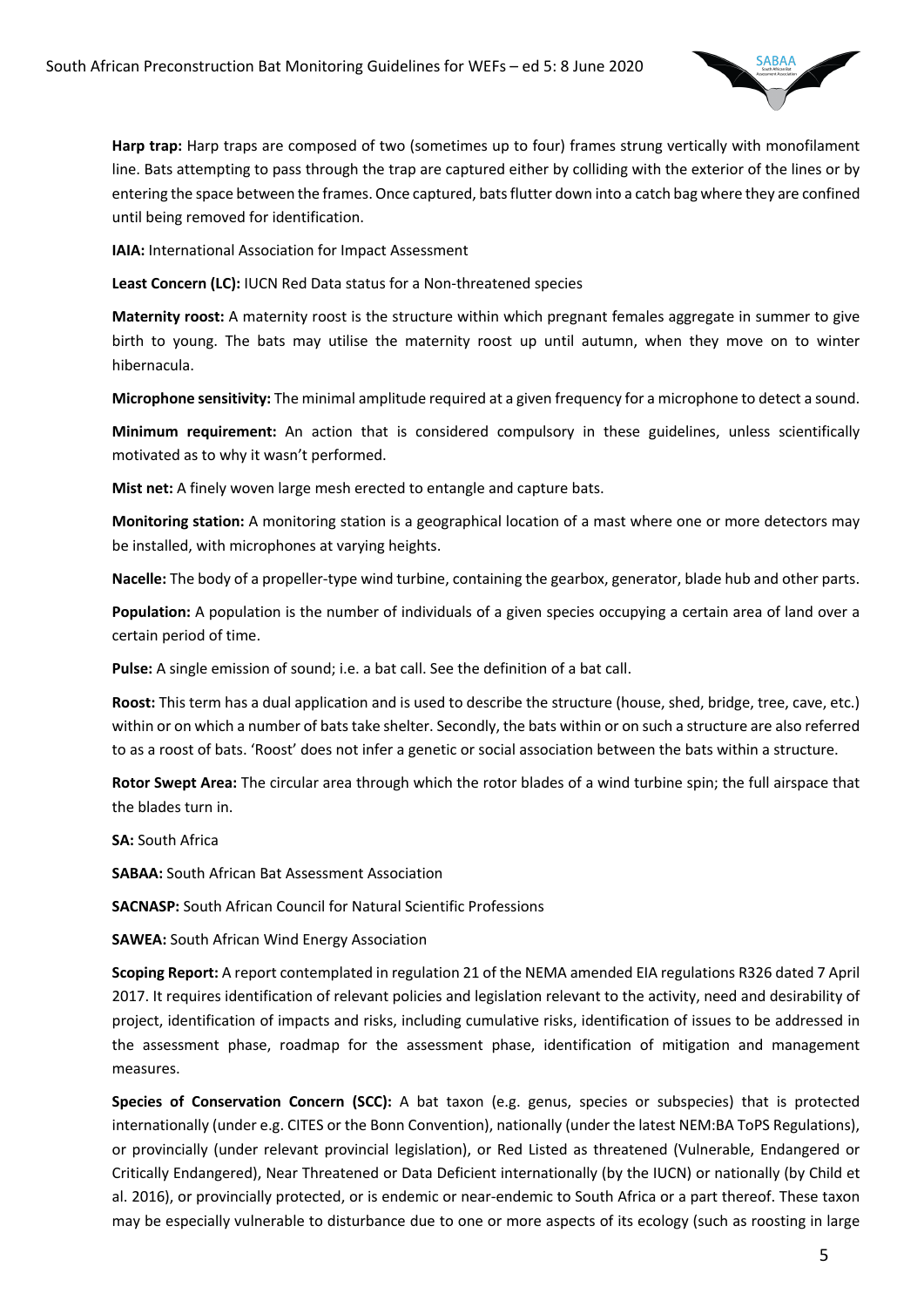

numbers), or biology (such as its high mortality from disturbance in winter), or is especially important in terms of the eco-services it provides.

**Standard:** The level of quality or something used as a measure, norm, or model in comparative evaluations.

**Static detector:** A bat detector placed in a set position for the period of monitoring that is capable of detecting and recording ultrasonic echolocation calls of bats.

**Sunrise**: Sunrise is the instant at which the upper edge of the sun appears over the eastern horizon in the morning.

**Sunset**: The time of sunset is defined in astronomy as the moment when the trailing edge of the sun's disk disappears below the horizon.

**Vulnerable:** IUCN Red Data status for a species facing a high risk of extinction in the wild.

**Watercourse:** In the context of important habitat for bats, a watercourse in this document isreferred to as a water body or resource: Includes natural or man-made permanent, seasonal or ephemeral wetland systems including:

- springs, seeps and marshes.
- pans and lakes.
- ponds, reservoirs and dams.
- lakes and estuaries.
- drainage lines, streams and rivers.
- canals and channels.
- any other surface water bodies or resources not mentioned.

**WEF:** Wind Energy Facility

**Wind energy facility:** A group of wind turbines often owned and maintained by one company, also known as a wind power plant or wind farm.

**Wind turbine:** A device that converts kinetic energy from the wind, also called wind energy, into electrical energy in a process known as wind power.

**WWF:** World Wildlife Fund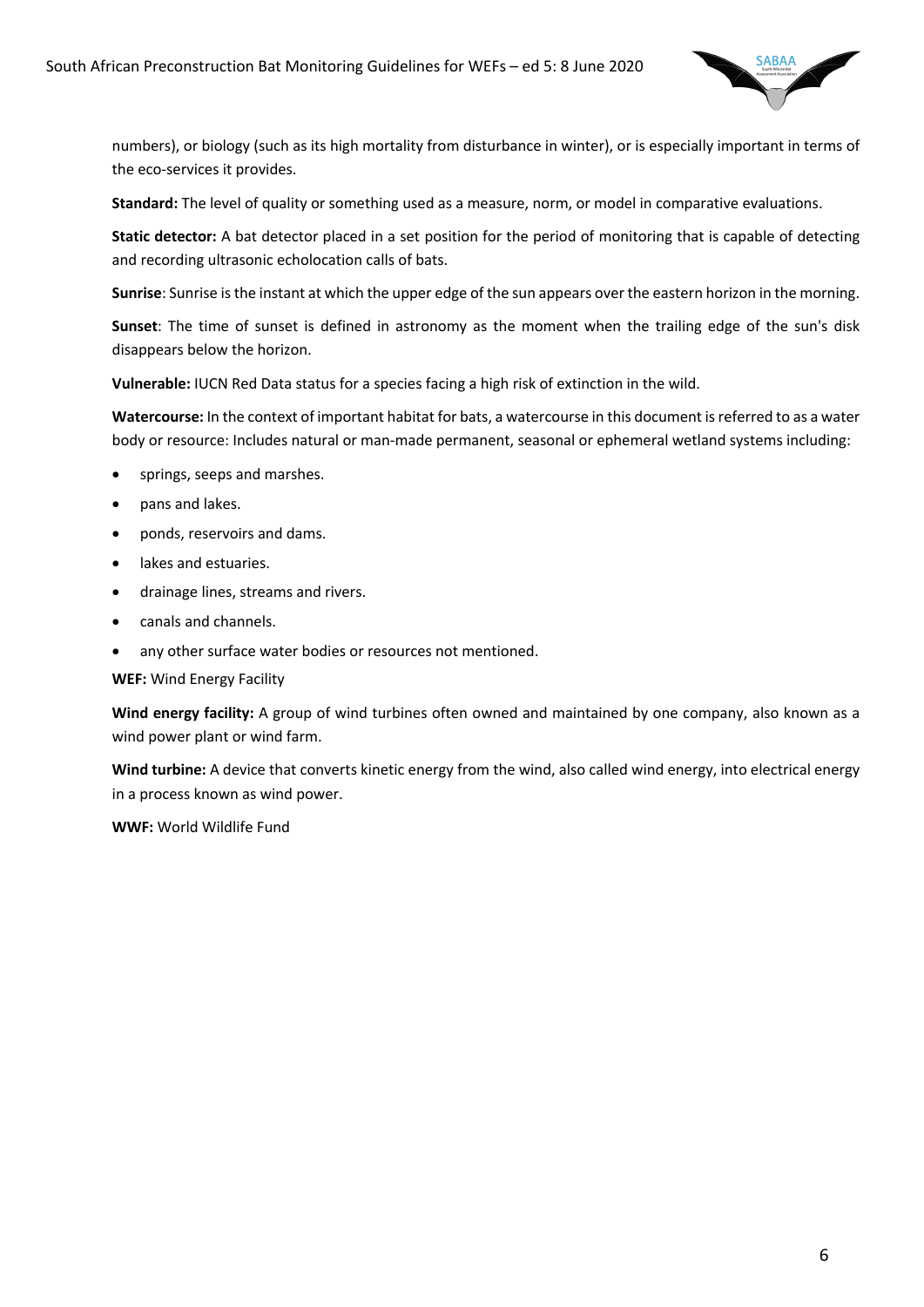

# **1. INTRODUCTION**

#### **1.1 Scope of the Guidelines**

These best practice guidelines are based on information gathered and compiled from North America, Europe and South Africa (SA), previous versions of these guidelines and input from South African scientists and specialists.

These guidelines seek to provide technical guidance for consultants charged with carrying out impact assessments for proposed wind energy facilities (WEFs), to ensure that pre-construction monitoring surveys produce the required level of detail and answers for authorities evaluating applications for WEF developments. It outlines basic requirements of best practice and highlights specific considerations relating to the pre-construction monitoring of proposed WEF sites for bats.

The objectives of this document are:

- To provide a brief summary of bat related issues associated with wind power development,
- Provide guidance on suggested minimum requirements for pre-construction monitoring for bats at proposed WEF sites, and
- Describe techniques for, and timing of, recommended pre-construction monitoring surveys.

**Any deviation from the recommended minimum requirements must be acknowledged and motivated clearly. Such deviation must be informed by scientific knowledge, evidence and expertise. Financial or capacity constraints are not acceptable reasons for deviating from the minimum requirements.**

It is further recommended that these guidelines be read in conjunction with the Operational Monitoring Guidelines (Aronson et al. 2020) and the Bat Fatality Threshold Guidelines (MacEwan et al. 2020) so that pre-construction monitoring and project design can be approached in such a way that will complement and/or facilitate the implementation of the requirements arising from the other guidelines.

#### **1.2 Offshore Wind Energy Facilities**

Offshore WEFs are excluded from this guidance, as there are currently no offshore WEFs in SA. Should proposed offshore developments occur off of SA, prior to the development of detailed guidance, a proportionate approach must be taken which considers the significance of the likely impact on bat populations and international guidelines can be used in conjunction with the current SA guidelines.

#### **1.3 Impacts of Wind Energy on Bats**

The main documented direct impacts of wind energy on bats includes fatality via mainly direct collision with turbine blades (Rollins et al. 2012) or less likely by barotrauma (Baerwald et al. 2008).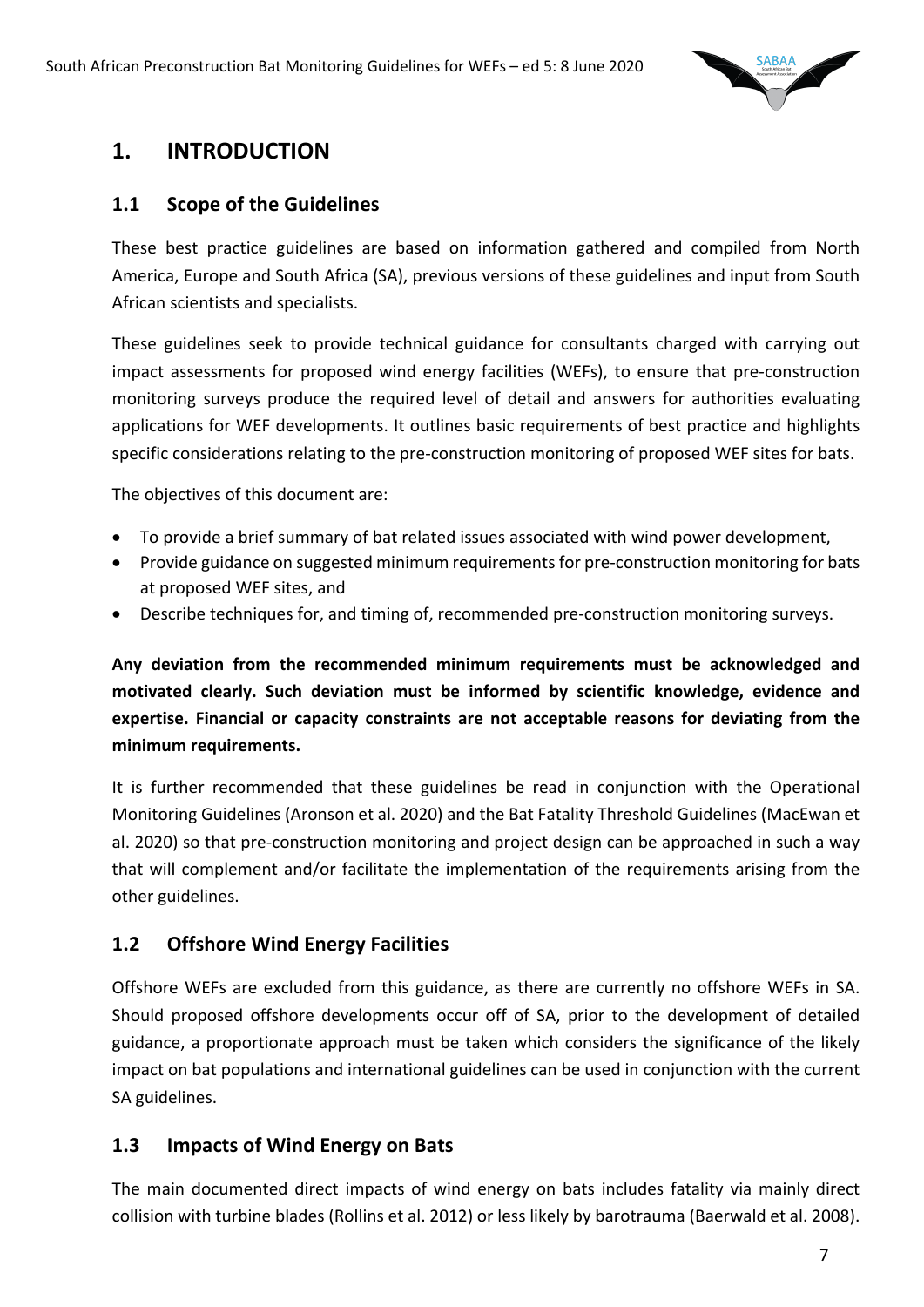

Indirect impacts include roost disturbances and/or destruction if construction, operational or decommissioning activities occur close to bat roosts, destruction of foraging habitat (due to WEF construction and habitat change), displacement of bats from their foraging habitat (bats avoid the WEF area) and obstruction of movement paths to drinking, foraging, roosting and migration sites.

Impacts of wind turbines on bats vary depending on site selection, specifications of the wind turbines, species occurring in the area, season and time of night. Bat fatalities may outnumber bird fatalities by 10:1 (Barclay et al. 2007) and fatality rates may be affected by turbine size (Barclay et al. 2007) and wind speed (low-wind nights associated with increased fatality (Arnett 2005; Arnett et al. 2008; Horn et al. 2008)). Some information available on the quantities of bat fatalities in various regions is presented in **Table 1.**

| <b>Global Region</b>    | Author(s)                      | <b>Findings</b>                                                                                                              | <b>Notes</b>                                                                                                                                                                                             |
|-------------------------|--------------------------------|------------------------------------------------------------------------------------------------------------------------------|----------------------------------------------------------------------------------------------------------------------------------------------------------------------------------------------------------|
| <b>USA &amp; Canada</b> | Arnett & Baerwald<br>(2013)    | Synthesis of fatality surveys<br>from 73 sites between 2002 -<br>2012, estimated 650,104 -<br>1,308,378 bats were killed.    | These numbers are based on adjusted<br>bat fatality estimates - adjusted for<br>biases such as carcass persistence and<br>searcher efficiency.                                                           |
| <b>USA</b>              | Smallwood (2013)               | An estimated 888,000 bat<br>fatalities from wind turbine<br>interactions occurred in 2012                                    | These numbers are based on adjusted<br>bat fatality estimates - adjusted for<br>biases such as carcass persistence and<br>searcher efficiency.                                                           |
| <b>USA</b>              | Hayes (2013)                   | An estimated 600,000 bat<br>fatalities from wind turbine<br>interactions occurred in 2012                                    | These numbers are based on adjusted<br>bat fatality estimates - adjusted for<br>biases such as carcass persistence and<br>searcher efficiency.                                                           |
| <b>Europe</b>           | Eurobats (2015)                | 6,429 actual bat carcasses<br>were found below turbines<br>between 2003 - 2014.                                              | This a minimum number, as it is<br>uncorrected for scavenger removal or<br>searcher efficiency biases and is only<br>from 19 countries in Europe.                                                        |
| <b>South Africa</b>     | SABAA<br>(unpublished<br>2019) | A synthesis of actual bat<br>carcasses found at 20 WEFs<br>between May 2014 to August<br>2019 yielded 1164 bat<br>carcasses. | This a minimum number, as it is<br>uncorrected for scavenger removal or<br>searcher efficiency biases and is only<br>from 20 WEFs, for only 4 to 61 months<br>each from May 2014 to August 2019<br>only. |

**Table 1 Known numbers of bat fatalities in various regions of the world**

Until we have a better understanding of South African bat population levels and fluxes, bat ecology and migration, it is recommended that a precautionary approach is adopted.

**Table 2** represents varying turbine fatality risk levels per family or genera. Some of the risk ratings are evidence-based, whereas others are based on an assumed likelihood of risk based on the foraging and flight ecology of the bats concerned, e.g. open air foragers such as *Tadarida aegyptiaca*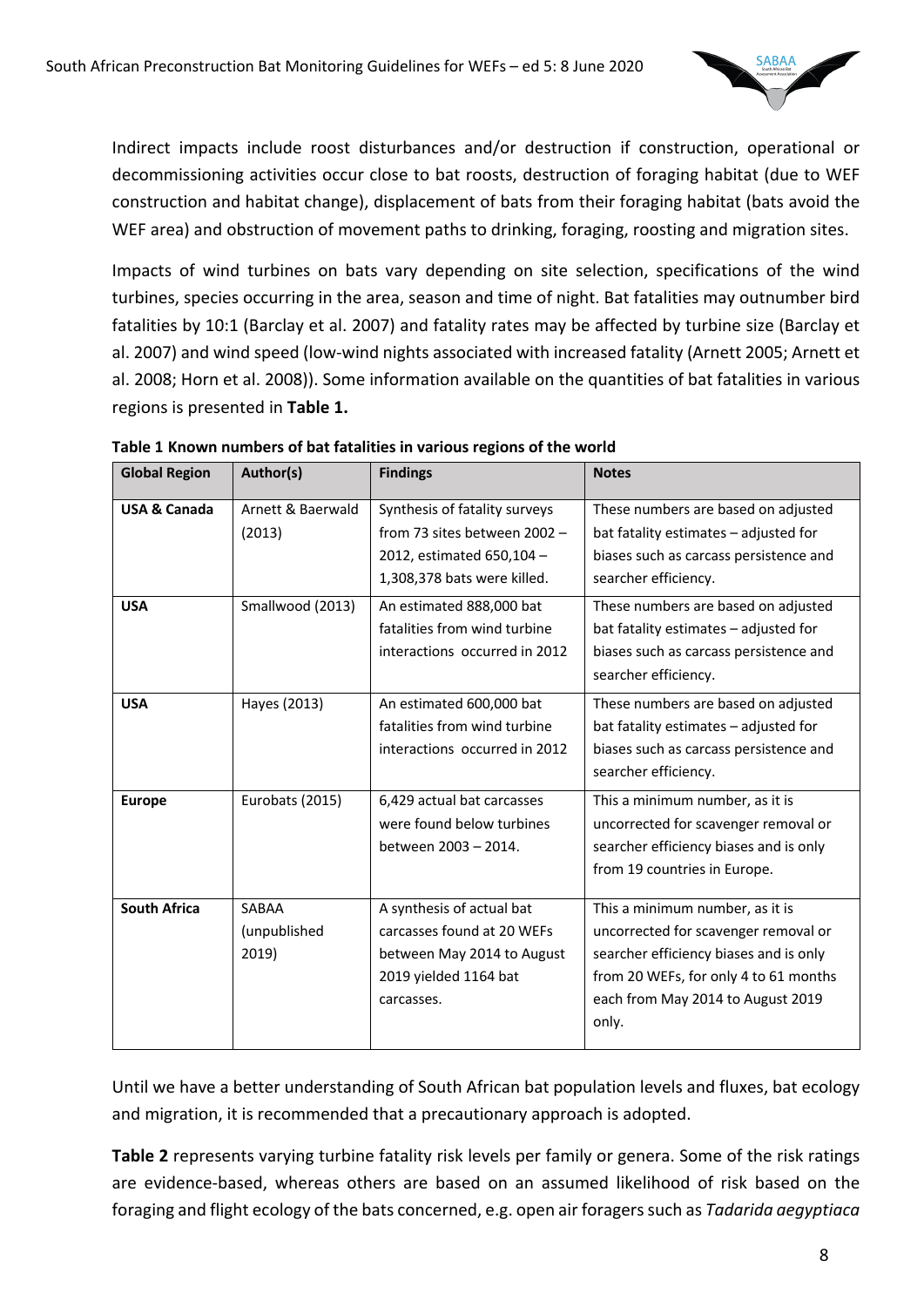

(Egyptian free-tailed bat) more likely to encounter turbines because of their higher flight heights, than clutter foraging species such as *Nycteris thebaica* (Egyptian slit-faced bat) which are known to forage close to vegetation*.* In addition, daily foraging and flight habits may vary significantly for species when migrating, and that all migrating species must be assumed to have a high fatality risk.

| Table 2 The Likelihood of the risk of turbine related bat fatalities, based on broad ecological features, |  |  |  |
|-----------------------------------------------------------------------------------------------------------|--|--|--|
| excluding migratory behaviour                                                                             |  |  |  |

| Family / Genus   | <b>Relative Status</b>                                                                                   | Likely risk of impact<br>from wind turbine<br>blades (direct<br>collision/barotrauma) |
|------------------|----------------------------------------------------------------------------------------------------------|---------------------------------------------------------------------------------------|
| Emballonuridae   | Common - restricted distributions<br>Species fly high enough to come into contact with turbine<br>blades | High                                                                                  |
| Hipposideridae   | Species with restricted distributions                                                                    | Low                                                                                   |
| Miniopteridae    | Common - widespread and restricted distributions<br>Some species known to move large distances           | High                                                                                  |
| Molossidae       | Common - widespread<br>Species fly high enough to come into contact with turbine<br>blades.              | High                                                                                  |
| Nycteridae       | Common - widespread and restricted distributions                                                         | Low                                                                                   |
| Pteropodidae     | Common – restricted distributions<br>Some species known to move large distances                          | High                                                                                  |
| Rhinolophidae    | Species with restricted distributions                                                                    | Low                                                                                   |
| Vespertilionidae | Common - widespread and restricted distributions                                                         |                                                                                       |
| Cistugo          | Restricted distributions - species endemic to Southern Africa<br>or South Africa                         | Low                                                                                   |
| Eptesicus        | Wide, but sparse distribution                                                                            | Medium                                                                                |
| Glauconycteris   | Species with restricted distributions                                                                    | Medium - High                                                                         |
| Hypsugo          | Wide, but sparse distribution                                                                            | Low                                                                                   |
| Kerivoula        | Species with wide but sparse distributions                                                               | Low                                                                                   |
| Laephotis        | Species with restricted distributions                                                                    | Low                                                                                   |
| <b>Myotis</b>    | Species with wide or restricted distributions; some species<br>may move large distances                  | Medium - High                                                                         |
| Neoromicia       | Species with wide or restricted distributions                                                            | High                                                                                  |
| Nycticeinops     | Common throughout but restricted distribution                                                            | Medium - High                                                                         |
| Pipistrellus     | Species with wide or restricted distributions                                                            | Medium - High                                                                         |
| Scotoecus        | Sparse distributions                                                                                     | Medium - High                                                                         |
| Scotophilus      | Some with widespread or restricted distributions                                                         | Medium - High                                                                         |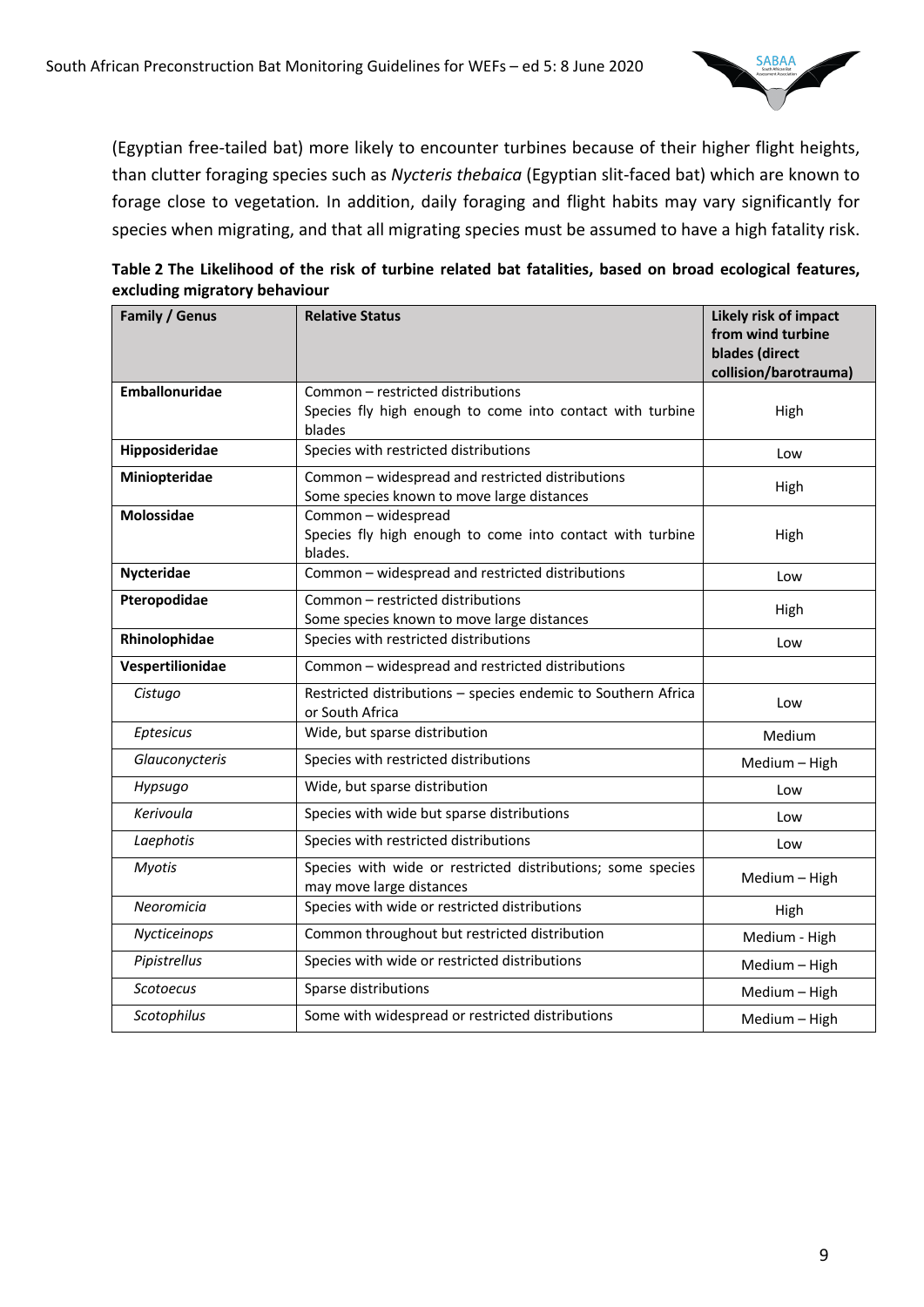

### **1.4 The Economic and Ecological Role of Bats in South Africa**

Bats make up just less than a quarter of all mammals on earth and provide important ecosystem services (Cleveland et al. 2006; Kunz et al. 2011; Boyles et al. 2011; 2013; Lopéz-Hoffman et al. 2014; Maas et al. 2015). They are major pollinators of fruiting trees, dispersers of seeds and controllers of insect populations, including those of agricultural pests. The relative value of bats may be greater in developing countries than in more developed regions, because even though the economic value of crops produced in developing countries is considerably less, their marginal value as food can be enormously greater (Boyles et al. 2013).

African miniopterid, molossid and vespertilionid bats, in particular, play an important role in suppressing agricultural insect pest species. In southern Africa, molossid bats preferentially select to forage within sugar cane fields rather than natural vegetation (Noer et al. 2012). A similar pattern is reported for Madagascar; total bat activity was higher across rice fields than natural forest (Kemp et al. 2019). Next generation DNA sequencing of insect remains from the faecal pellets of insectivorous bats foraging within sugarcane, macadamia and rice fields confirmed the presence of numerous economically-important agricultural pest species including green vegetable stinkbugs (*Nezara viridula* - Taylor et al. 2013, 2017), borer moth (*Eldana saccharina* – Bohman et al. 2011), paddy swarming armyworm (*Spodoptera mauritia* – Kemp et al. 2019) and grass webworm (*Herpetogramma licarsisalis* – Kemp et al. 2019). Taylor et al. (2018) estimated the cost avoidance loss of yield for the South African macadamia nut industry, through natural pest control provisioned by bats, to be ~R12.04 ± 8.34 million/yr. Bats may also play an important role in social health by combatting disease (e.g. malaria; Gonsalves et al. 2013). Next generation DNA sequencing analyses confirmed the presence of mosquitoes in the diet of several southern African insectivorous bat species (Bohmann et al. 2011; Taylor et al. 2013).

African pteropodids play a vitally important role as pollinators and seed dispersers of a variety of trees species. Straw-coloured fruit bats (*Eidolon helvum*), travel approximately 67 km from their roost on nocturnal foraging bouts (van Toor et al. 2019), and can traverse 90 km per day during their annual migration (Richter & Cumming 2008). Wahlbergs epauletted fruit bat (*Epomophorus wahlbergi*) can cover 2 – 5 km per foraging night, with males and females exhibiting average home ranges of 0.45 km2 and 0.78 km2, respectively (Rollinson et al. 2013). The potential for medium-tolong distance dispersal of ingested seed material by fruit bats is great and contribute towards the regeneration of tropical African rainforest trees (Aberdi-Lartey et al. 2016; van Toor et al. 2019).

The potential loss of these ecosystem services should be considered when assessing the environmental impact of wind energy facilities. The possible loss of bat colonies could potentially result in increased costs in pesticides and reduced agricultural productivity

#### **1.5 How Preconstruction Bat Monitoring Fits in with Current SA Legislation**

The environmental principles for sustainable development that are set out in Chapter 1 of the National Environmental Management Act (NEMA) Act 107 of 1998 state that: Sustainable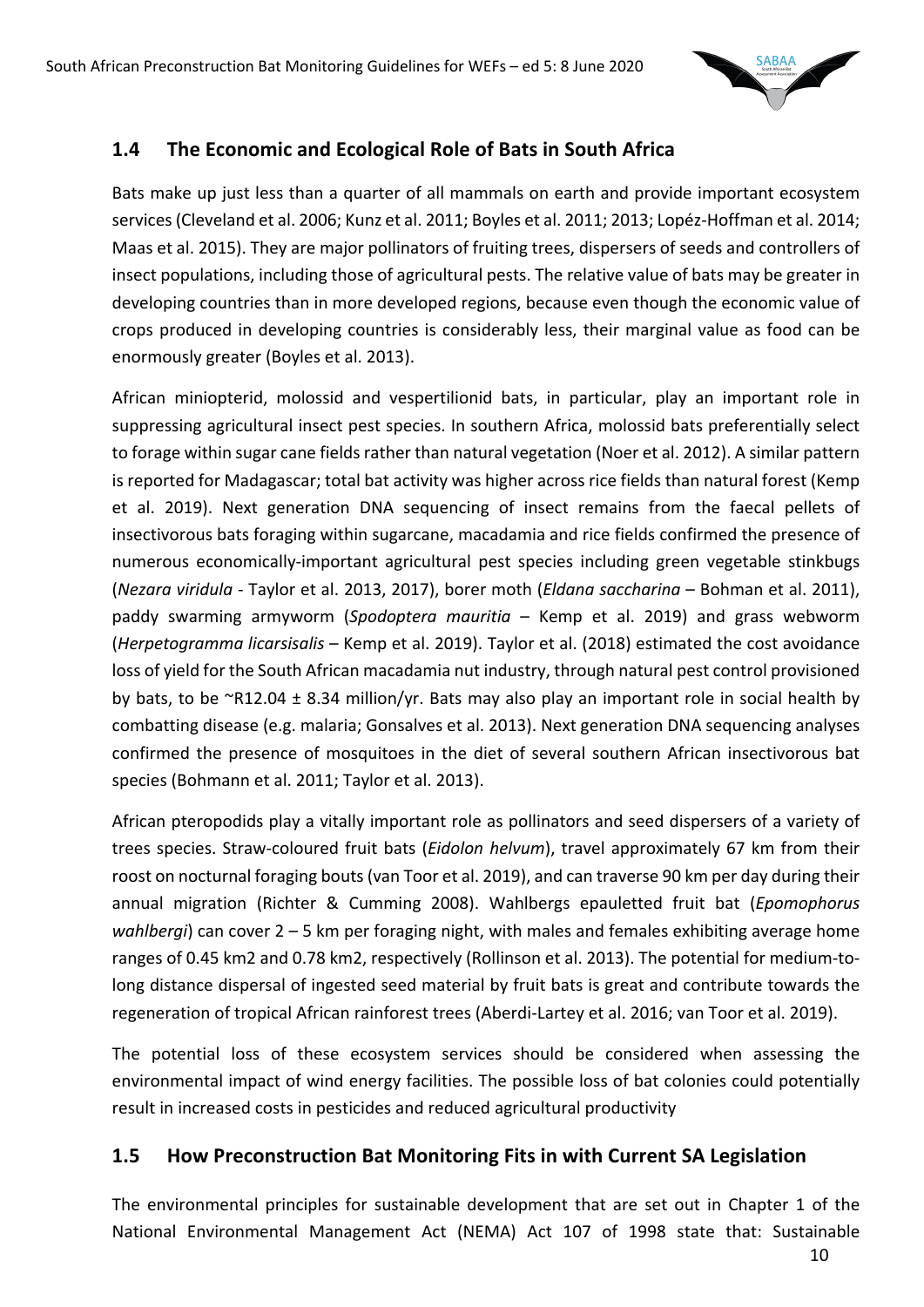

development requires the consideration of all relevant factors including, but not limited to the following:

- That the disturbance of ecosystems and loss of biological diversity are avoided, or, where they cannot be altogether avoided, are minimized and remedied;
- That a risk-averse and cautious approach is applied, which takes into account the limits of current knowledge about the consequences of decisions and actions; and
- That negative impacts on the environment and on people's environmental rights be anticipated and prevented, and where they cannot be altogether prevented, are minimised and remedied.

Section 28(1) of NEMA imposes a duty of care on every person who causes, has caused or may cause significant pollution or degradation of the environment to take reasonable measures to prevent such pollution or degradation from occurring, continuing or recurring.

On the 7th April 2017, the Minister of Environmental Affairs published the following amendments to the NEMA: EIA Regulations of 2014: GNR 326 EIA Regulations; GNR 327 Listing Notice 1; GNR 325 Listing Notice 2; GNR 324 Listing Notice 3.

A Basic Assessment (BA) process is required for activities listed under Listing Notices 1 and 3, with the relevant activity for WEFs being:

- 1. The development of facilities or infrastructure for the generation of electricity from a renewable resource where
	- i. the electricity output is more than 10 megawatts but less than 20 megawatts; or
	- ii. the output is 10 megawatts or less but the total extent of the facility covers an area in excess of 1 hectare;
- 2. Furthermore, only a BA is required for WEFs where their entire boundary area falls within a Renewable Energy Development Zone (REDZ), as gazetted by the minister on 16 February 2018,

A Scoping and Environmental Impact Assessment (EIA) process is required for activities listed under Listing Notice 2, with the relevant activity for WEFs being:

- 1. The development of facilities or infrastructure for the generation of electricity from a renewable resource where the electricity output is 20 megawatts (MW) or more, excluding where such development of facilities or infrastructure is for photovoltaic installations and occurs
	- a. within an urban area; or
	- b. on existing infrastructure.

**Whilst these guidelines are mainly aimed at multi-turbine WEFs (=/>20 MW) that require a Scoping and EIA process (or a BA in the case of the REDZ) to be followed in order to receive Environmental Authorization (EA), guidance is also provided for smaller-scale WEFs (<20 MW). These guidelines do not differentiate between WEFs within or outside of a REDZ; the same**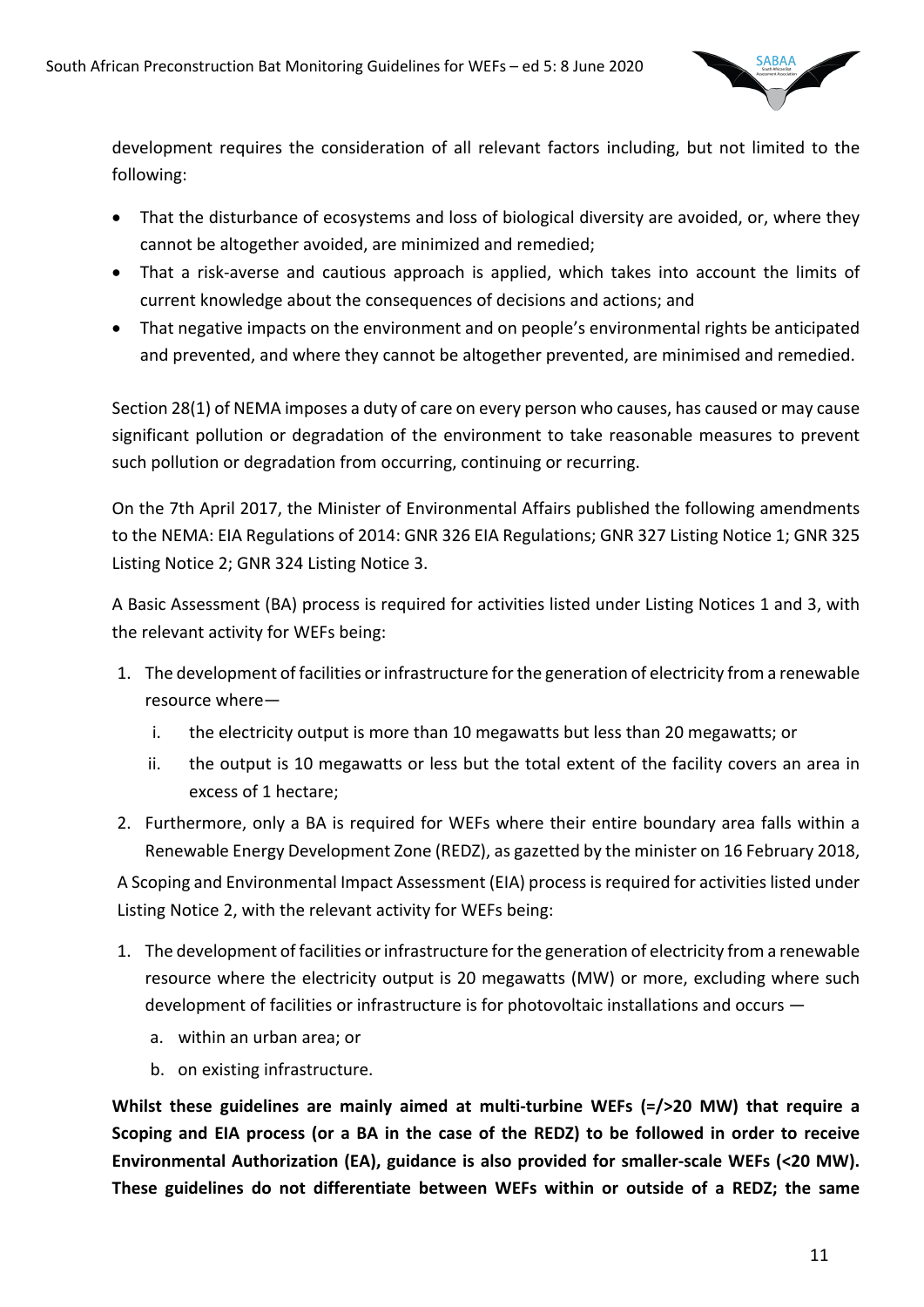

#### **guidance applies to both. There is only a difference in guidance between larger (=/>20 MW) and smaller (<20 MW) WEFs.**

The pre-construction bat monitoring must be conducted prior to the finalisation of a BA or EIA to inform the final layout. The information gained from the monitoring must inform the BA or Scoping and EIA assessments and provide adequate information to the competent authority for them to make an informed decision. **Mitigation and management recommendations derived from the monitoring, must be carried forward into the EA and the Environmental Management Programme (EMPr).**

Each province in South Africa has its own environmental and biodiversity legislation, policies, conservation planning tools and protected species listings. These are to be adhered to for each project, depending on the province in which the project falls within.

### **1.6 Other Relevant Information and Guidance**

There are several relevant national and international sources of information and guidance document and these are constantly being updated as new information becomes available. Therefore, it is important for each specialist to stay up to date on the latest available information and guidance. Some important web-based information sources are listed in **Table 3**, however, this is not a fully inclusive list. It is up to each specialist to do further research as required.

| Country/Region | Website                                                                                   |
|----------------|-------------------------------------------------------------------------------------------|
| South Africa   | www.sabaa.org.za                                                                          |
| <b>USA</b>     | www.batsandwind.org<br>http://www.fws.gov/ecological-services/energy-development/wind.htm |
| UK             | https://www.bats.org.uk/<br>https://www.nature.scot/                                      |
| Europe         | https://www.eurobats.org/                                                                 |

**Table 3 Some important bat information websites**

# **2. PREPARATION AND PLANNING OF PRE-CONSTRUCTION MONITORING**

To adequately assess the likely impact of a wind energy development on local bat populations, appropriate data are required. The overall aim of monitoring at proposed WEF sites is to identify and assess the potential impacts that the proposed development will have on both local and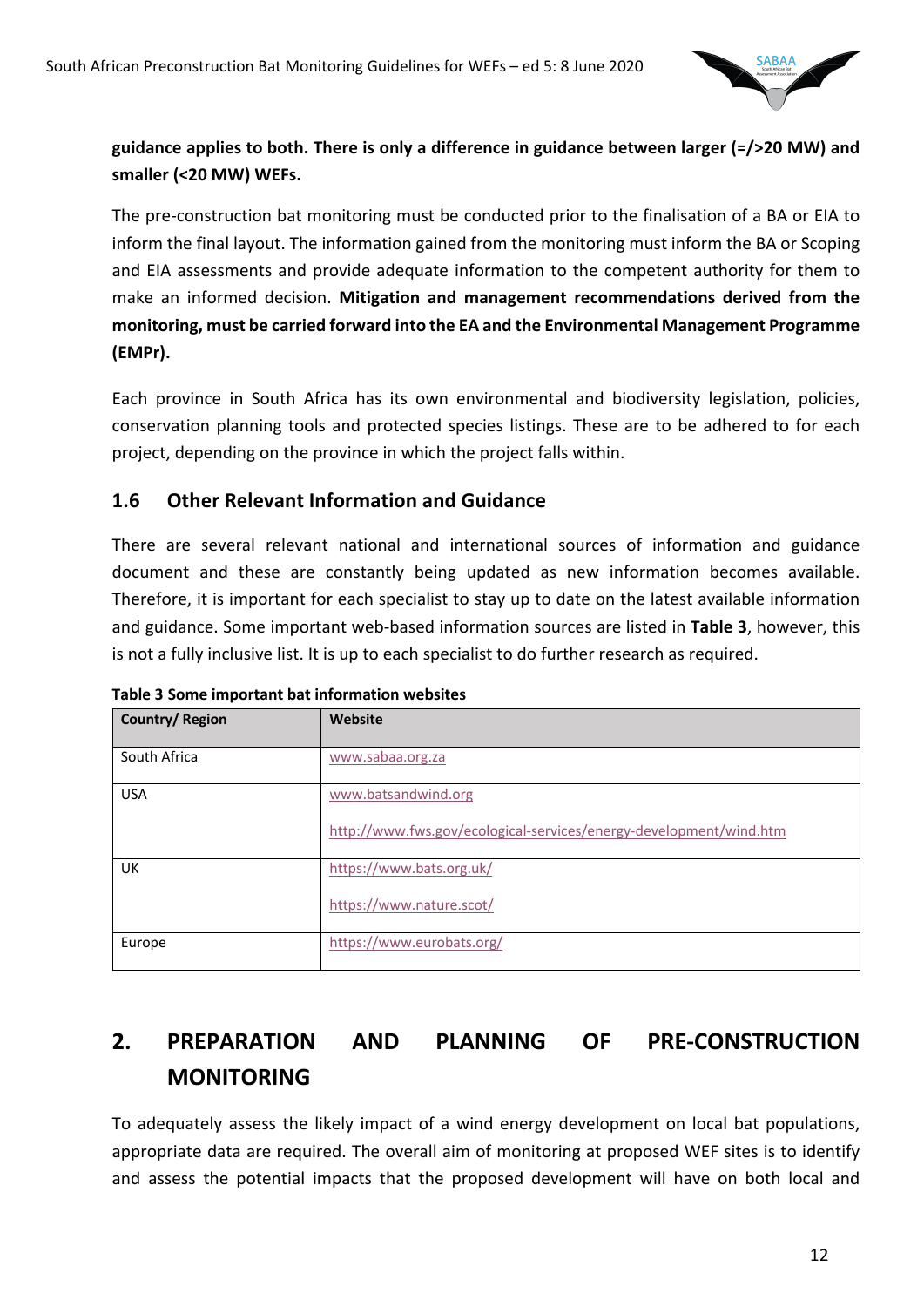

regional bat populations. The objectives of long-term pre-construction bat monitoring must be to determine:

- The assemblage of potentially occurring and detected bats in species groups of higher, medium and lower risk of fatality from turbines.
- The presence of rare bats and bat Species of Conservation Concern (SCC) bat species in the study area.
- The location of bat roosting habitat in the study region.
- Differences in the assemblage and activity of bats between ground level and rotor sweep height.
- Differences in the assemblage and activity of bats between monitoring localities and between different habitat types.
- Seasonal variation in the assemblage and activity of bats during the 12-month monitoring period.
- The incidence of bat migration in the study area.
- Variation in the assemblage and activity of bats between sunset and sunrise.
- Wind speed and other meteorological conditions associated with bat activity.
- The relative importance/sensitivity of different parts of the site for bats based on e.g., vegetation, significant landscape features, proximity to water, buildings and caves.
- The relative importance/sensitivity of the site based on e.g. its proximity to protected areas and regionally important cave roosts, and the overall level of bat activity relative to that at other bat monitoring sites in similar habitat.
- Potential site-specific impacts of the proposed WEF on bats.
- Effective site- and habitat/turbine-specific bat mitigation measures.

Approval of the site selection and turbine localities must only be decided on completion of a longterm pre-construction monitoring programme. A description of each phase of the monitoring is described below:

# **2.1 Design and Planning for a Monitoring Study for a Large (=/>20 MW) WEF**

#### **2.1.1 Scoping**

A key factor influencing the design of pre-construction monitoring methodology is information received from scoping studies: data searches, desktop studies (including literature reviews and site information from maps and aerial photographs), site walkovers/drive throughs and baseline data collection such as information from the early stages of the acoustic monitoring. The potential impacts of a WEF development will be site-specific and will depend on the habitats and species present. The presence of rarer species, SCC, known roosts, or species that have been identified to be at risk of impacts, must be considered from the outset and pre-construction monitoring designed to address any potential impacts related to them. The scoping studies must aim to collate existing information on bat activity, roosts, and landscape features that may be used by bats.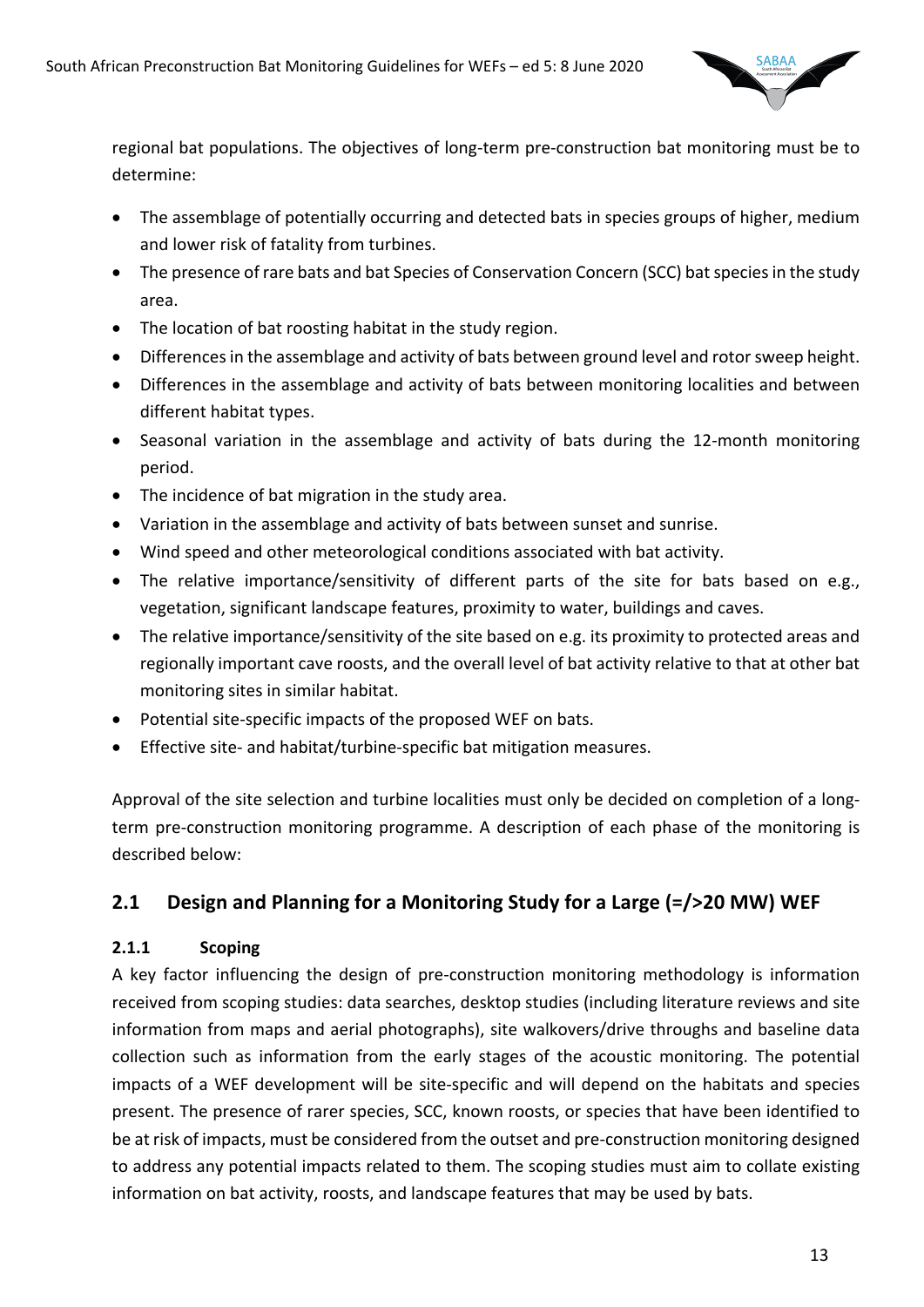

To ensure that these aspects are sufficiently covered, a scoping study must *always* be undertaken for a proposed WEF site as part of the EIA process. The scoping study must include the following:

- Collation and review of existing literature (including the latest research undertaken both locally and internationally); maps and aerial photographs; and habitat data (if available) to identify habitats which may be used by bats; data on bat distributions, roosts, bat sightings, migration routes, and likely foraging and commuting areas on or close to the proposed WEF site.
- Desktop search for any designated Protected Areas within 100 km of the site.
- The scoping study must include the entire area of interest supplied by the developer/ client. This is the full study boundary area in which all infrastructures could be placed.

A walkover survey for small sites or drive-through survey for large sites is an essential part of the scoping study. This is a 'ground truthing' exercise, where the site is traversed to search for the presence of features that may support bats such as trees, buildings, underground sites, vegetated cover, wetlands and linear features, including ridges and water courses. This will also allow an initial assessment to be made of the overall habitat quality and connectivity on the site and to identify likely areas of importance for bats (e.g. water bodies, riparian vegetation etc.). The walkover/ drivethrough survey must be done by the specialist because information gathered during the walkover, together with the other data obtained from the scoping study, must be used by the specialist to inform the design of the pre-construction monitoring and the level of monitoring effort required. If possible, the use of a handheld or car-mounted bat detector(s) during the site visit may also provide some initial information on species present on the site and on areas/habitats being used by bats.

Although not a requirement for the scoping study (and often not possible in the time frames available for scoping studies), data on bat activity, through passive monitoring, could also be obtained and included in the scoping report. These data are not a requirement but would be beneficial in providing good information (e.g. activity patterns, species present, potential migration route through site, bat activity relative to weather conditions) which would help inform the level of effort required for the one year pre-construction monitoring.

A scoping report must list the potential impacts of the development and the data obtained must be used to inform the design of pre-construction monitoring methodology.

#### **2.1.2 Environmental Impact Assessment**

"It is unrealistic to present an accurate and complete EIA for a specific wind energy development without taking into account the possible presence of bats throughout a timescale which reflects the full cycle of bat activity" - Rodrigues et al (2008).

In South Africa, bats are active throughout the year and as such, **pre-construction monitoring must take place for a minimum period of one year (12 consecutive months)**. The minimum requirements for all pre-construction monitoring studies are detailed in **Appendix 1**.

This guideline document provides **guidance** on pre-construction monitoring techniques and the level of effort which may be required. In some instances deviations from the techniques and level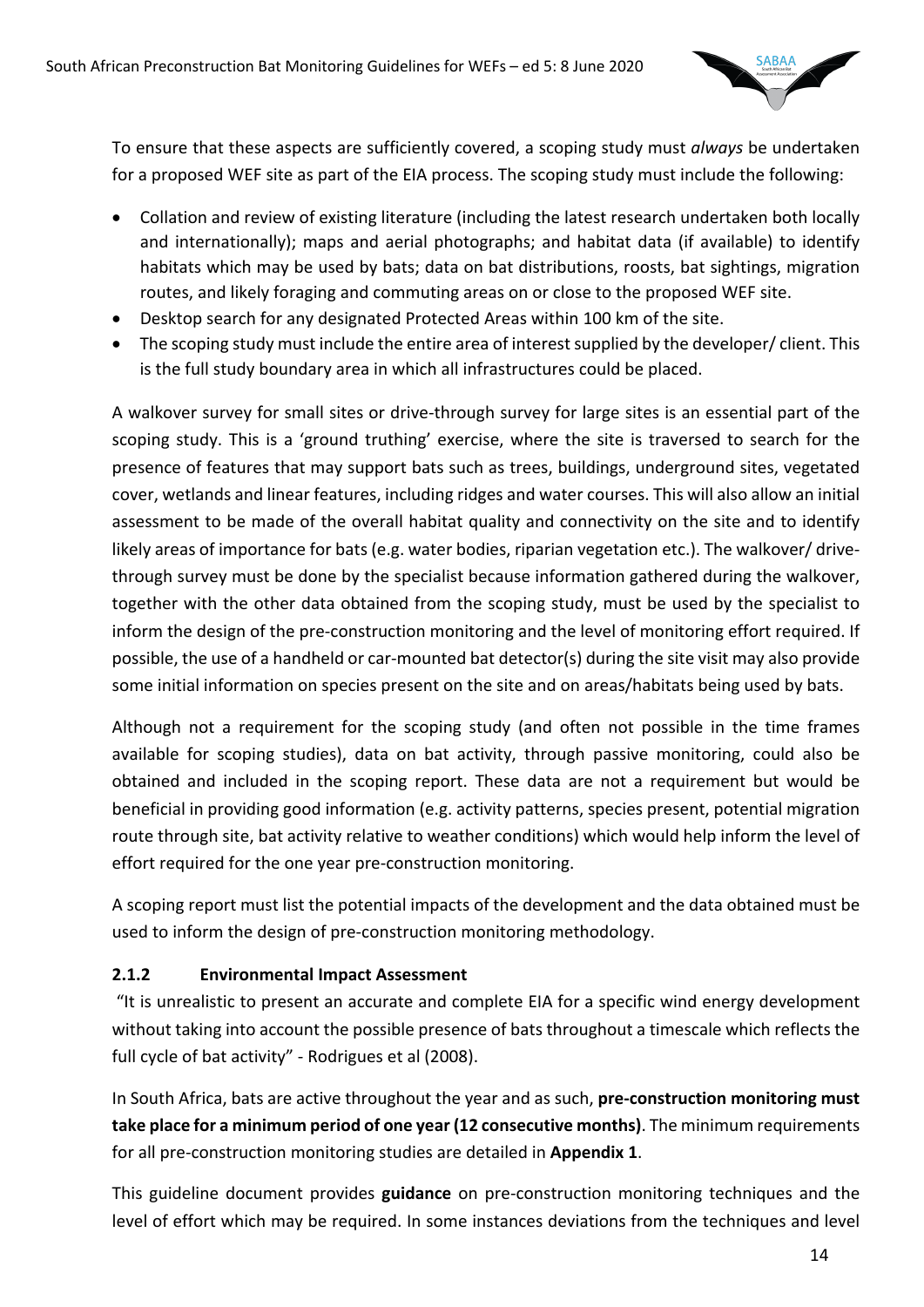

of effort outlined in this document may be unavoidable, but these must be scientifically or practically (not economically or logistically) justified. **Financial or capacity constraints are not acceptable reasons for deviating from the minimum requirements.** Any deviation from the recommended monitoring guidelines must always be acknowledged clearly in any reports and accompanied with a clear rationale that is scientifically or practically (not economically or logistically) justified.

Habitats and features on a proposed site that must particularly inform the monitoring programme include:

- Buildings or other features or structures that provide potential as bat roosts, including, but not limited to, bridges, mines, caves, sinkholes, rock crevices etc.;
- Known roosts, especially important maternity roosts;
- Vegetated habitat (including non-indigenous (alien) forest plantations and agricultural land);
- Linear features, such as tree lines, topographical ridges, water courses with associated riparian vegetation, potentially used by bats as commuting/foraging/migrating routes;
- Any water bodies or wetlands, including manmade structures e.g. farm dams, swimming pools; and
- Within or adjacent to a Protected Area (as described in the National Environmental Management (NEMA): Protected Areas Act 57 of 2003).

Development on the sites with any of the features listed above, but not limited to these features, have the potential to impact bats and the potential impact of development is likely to increase the greater the number of features. To determine how many bat monitoring stations are required per site, please refer to **Appendix 2.**

The additional techniques employed and level of effort for the pre-construction monitoring will vary depending on the location of the proposed site, the characteristics of the site, the bat species present, potential use of the site by bats, and the size and associated risks of the development, and must be informed by the results of the scoping study. An overview of the factors a specialist must consider when designing pre-construction monitoring is provided in **Table 4**. **This table is not intended to be used as an absolute measure of survey effort required, but rather as an indication of the relative survey effort that may be required.**

Consideration must also be given to future changes in land use on the site. For example, a change from arable land to cattle pasture in habitats around wind turbines (following construction) could provide habitat of higher foraging quality for bats and lead to greater risk of fatality. This must be kept in mind when designing the monitoring to allow for assessment of any future impacts on bats as a result of a change in site management. For example, where mitigation and habitat enhancement for other ecological receptors is planned on-site an assessment of whether these measures may attract bats into the area following implementation must be considered. The potential effects of such operational site management must also be assessed.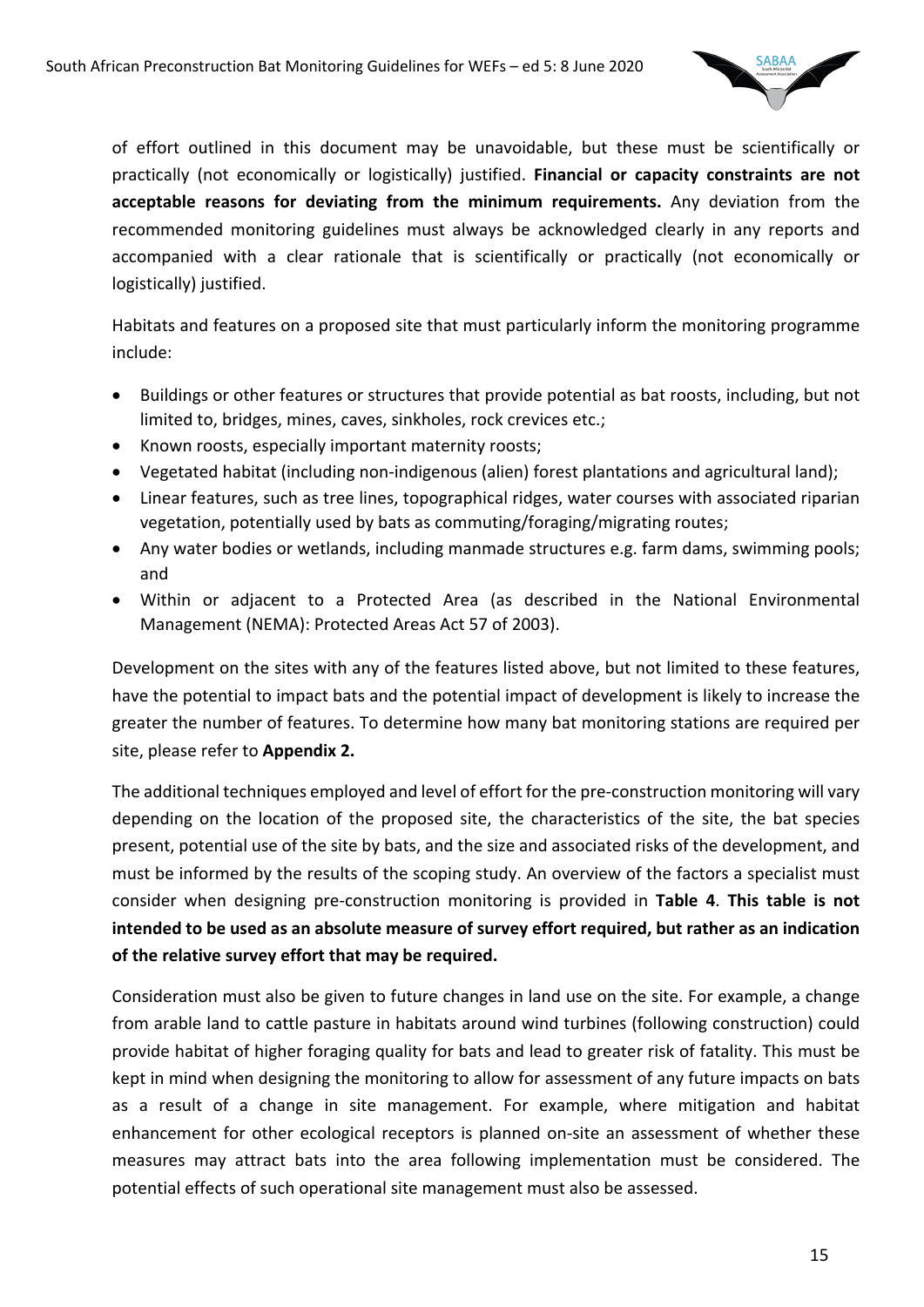

It is important that climatic factors also be taken into consideration. Should the study take place during unusual weather conditions for that climatic area, this must be noted and potentially further verification work at a later time, once weather patterns have normalised, may be required. The specialist must advise on this.

# **2.2 Design and Planning for a Monitoring Study for a Smaller (<20 MW) WEF**

Preconstruction monitoring for a smaller (<20 MW) WEF must consider all the requirements of a study for a larger (=/>20 MW) WEF but may not require as much survey effort as for a larger WEF. Information in **Table 4** should assist to develop a proportionate approach. However, the minimum survey period for a smaller (<20 MW) WEF is 6 months to be conducted between the months September to May. Whatever decision is made, it must be scientifically justifiable.

| <b>Survey</b><br>effort* | <b>Habitat</b>                                                                                                                                                                                                                                                                                                                                                                                                                                                  | <b>Size of WEF</b> | Type of roost                                                                   |
|--------------------------|-----------------------------------------------------------------------------------------------------------------------------------------------------------------------------------------------------------------------------------------------------------------------------------------------------------------------------------------------------------------------------------------------------------------------------------------------------------------|--------------------|---------------------------------------------------------------------------------|
| Lower                    | Homogenous landscape and biotope.<br>No feature that could be used by bats for<br>roosting, commuting or migrating.<br>Small number of potential roosts, most likely<br>less significant.<br>Isolated habitat that could be used by foraging<br>bats.<br>Isolated site not connected by prominent<br>linear features or well vegetated areas.<br>Several potential roosts in buildings trees or<br>other structures.<br>Habitat could be used by foraging bats. | $< 20$ MW          | Night roost                                                                     |
| Medium                   | Heterogenous landscape and biotopes.<br>Site is connected to the wider landscape by<br>linear features such as topographical ridges<br>and water courses.<br>Habitat of high quality for foraging bats.                                                                                                                                                                                                                                                         |                    | Daytime roost (but not maternity)                                               |
|                          | Heterogenous landscape and biotopes.<br><b>Site</b><br>is<br>close<br>to<br>known<br>roost,<br>or<br>suspected/known migration route.                                                                                                                                                                                                                                                                                                                           |                    | Nursery roost<br>Maternity                                                      |
| Higher                   | Confirmed presence on or adjacent to site,<br>either roosting, commuting or migrating.<br>Buildings, trees, water bodies<br>or other<br>with features of<br>structures<br>particular<br>significance (Sirami et al. 2013).                                                                                                                                                                                                                                      | $> 20$ MW          | Maternity roost/<br>Hibernaculum<br>(winter roosts where hibernation<br>occurs) |

**Table 4 Overview of examples of factors to consider when designing pre-construction monitoring methodology in relation to relative survey effort**

#### **2.3 Amendment Reports or New Environmental Processes**

If an amendment to a wind energy project is required or a new environmental process for the same project is required, the following must apply: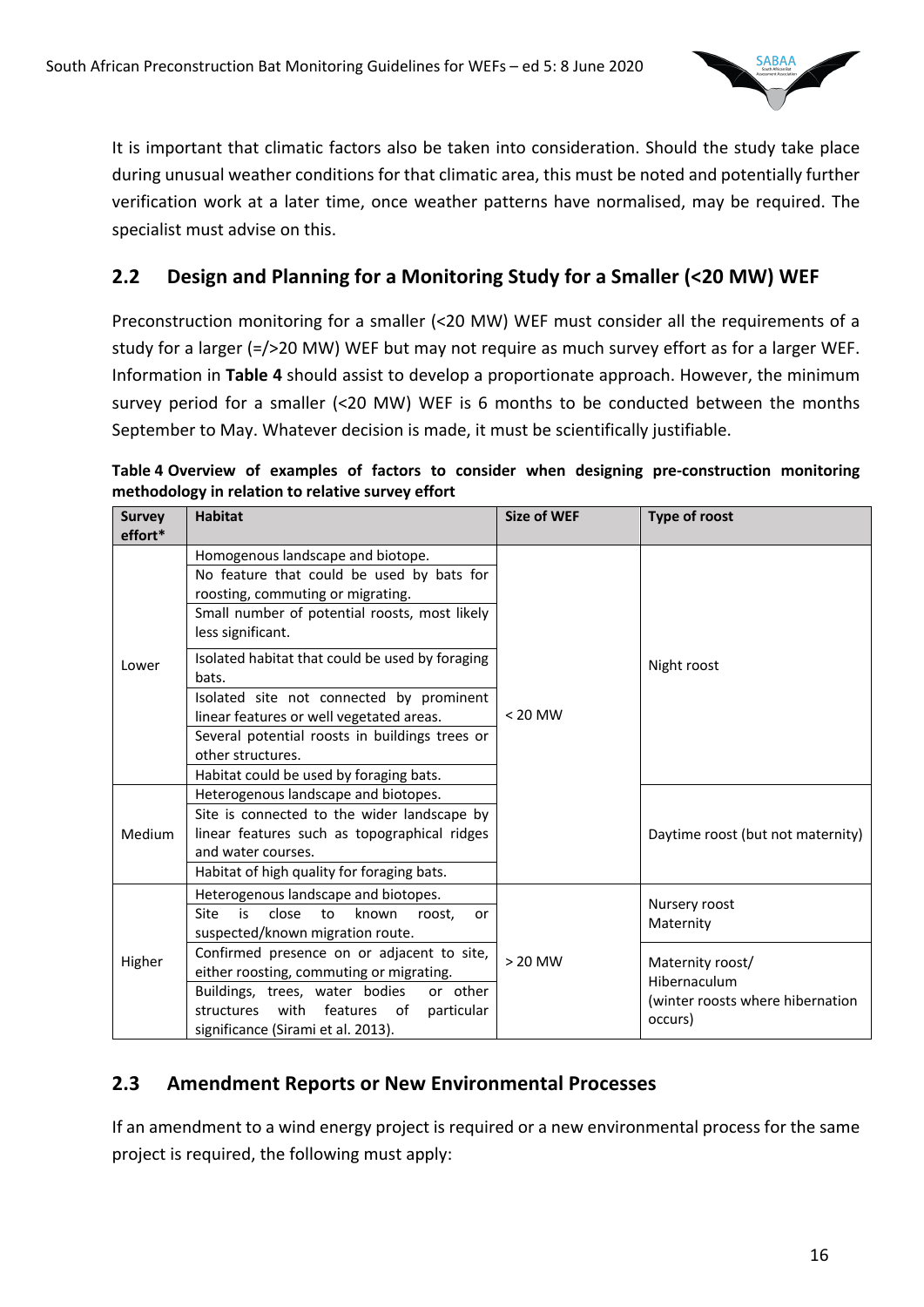

- In the case of a turbine dimension or specification change causing turbine blade tips to further encroach on bat sensitive areas/ buffers, the layout must be adjusted to move turbines (including the full rotor swept area) out of the bat sensitive areas/ buffers.
- Any turbine dimension or specification change (positive or negative) must be accompanied by *either*:
	- o an official statement from the original specialist who did the preconstruction monitoring describing whether the monitoring conducted was sufficient to assess such a change, whether the impact assessment and/ or the mitigation recommendations change and if so, what those changes are, OR
	- o a short field visit and brief report by a new specialist describing whether the monitoring conducted was sufficient to assess such a change, whether the impact assessment and/ or the mitigation recommendations change and if so, what those changes are.
- The need for additional monitoring must be according to the discretion and motivation of the specialist. If new monitoring is required, it must be done according to the latest version of the guidelines at the time of the amendment.
- Special attention must be given to changes where the lower rotor swept is likely to impact on another suite of bat species due to different flight patterns and foraging ecologies. The original monitoring must have covered various heights to determine which species were active closer to the ground and which were active nearer to the hub.
- Where buffer distances need to be amended according to the latest guidelines, these must be done.
- **The monitoring data used to make any of the above informed decisions must have been done according to the latest version of the guidelines at the time of the original monitoring and the results must still be valid according to Section 2.5 below.**

# **2.4 Phased Projects or Extension of Land Parcels**

Where monitoring has been conducted for a large land parcel/ study area, and the monitoring has been done according to the applicable best practise guidelines at the time, and assuming the monitoring data is still within the validity period (see Section 2.5 below), the results from that monitoring can be used to conduct amendment applications for split phases or EIAs/ BAs for separate WEFs within the boundaries of the study area.

Where monitoring has been completed or is underway for a specific land parcel/ study area and a developer wants to develop on an immediately adjacent property outside of the original study area, assuming that the monitoring data is not older than five years, and the best practise guidelines were adhered to in the original monitoring, an additional six months of monitoring during the period October to April must be conducted on the new property according to the requirements of the relevant best practise guidelines at the time of the extension monitoring. With regard to monitoring at height, only if the combined area of the two study areas is less than 10 000 ha and they are similar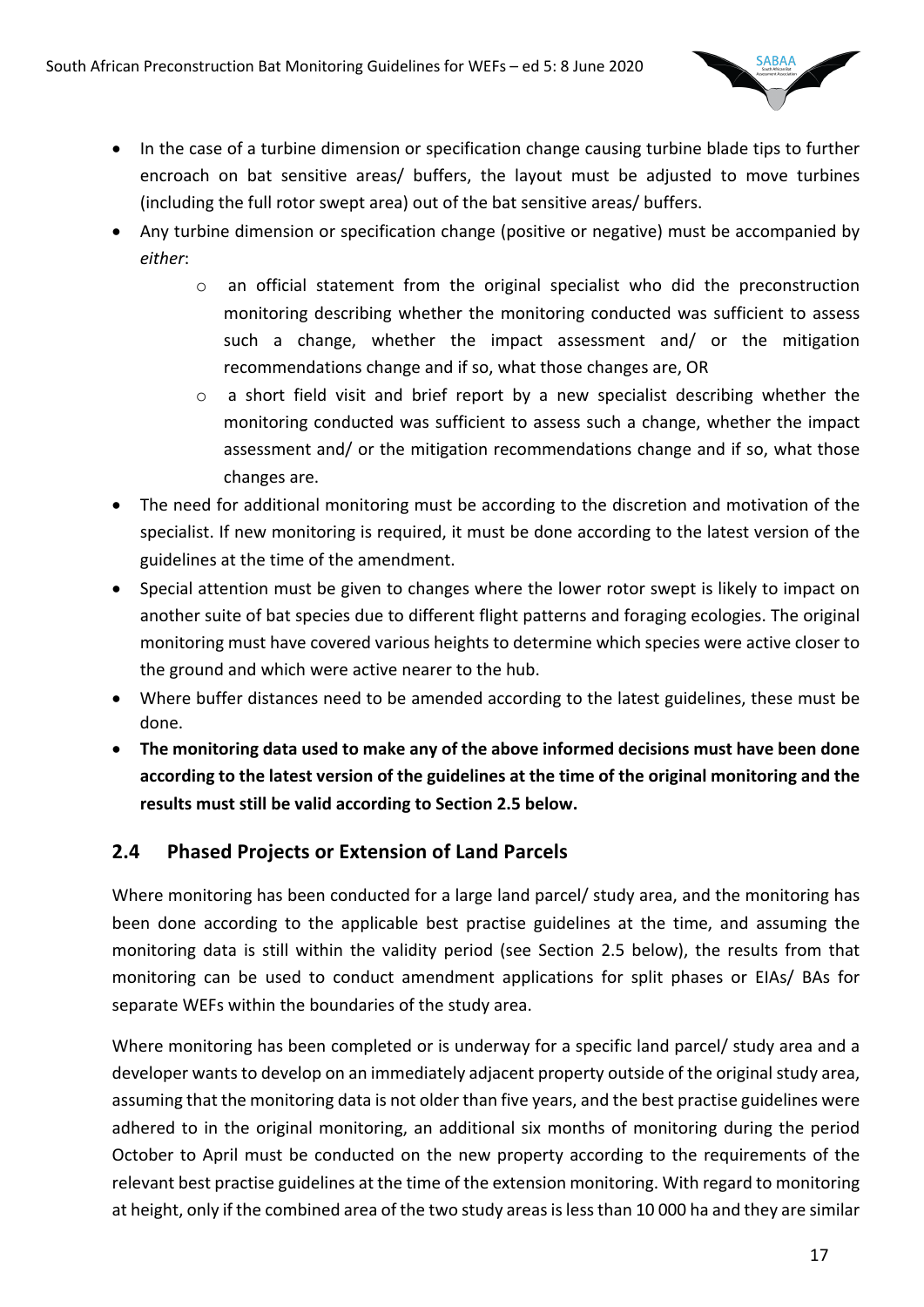

in bat important biotopes, can the at height data from the previous study be used for the new study area. This clause assumes that the specialist conducting the extension monitoring will have full access to and use of the data from the original monitoring on the adjacent property.

# **2.5 When are New Editions of the Guidelines Applicable?**

The guidelines are applicable from the date on the cover page, i.e. the date that the new edition has been finalised and released by SABAA to its members, the South African Wind Energy Association (SAWEA), Department of Environment, Forestry and Fisheries (DEFF), the Endangered Wildlife Trust (EWT), the South African Council for Natural Scientific Professions (SACNASP) and the International Association for Impact Assessment (IAIA) South Africa in an official email.

All bat monitoring appointments for potential WEFs being made on or after this date, must follow the latest edition of the guidelines. If a proposal process has been completed and a consultant has been appointed according to the previous version but has not yet commenced with the work, the consultant should be allowed to revise their proposal, if necessary. For studies that are only two months or less into the fieldwork, the specialist must assess how the new guidelines affect their scope of work and have the necessary discussions with the developer on whether any changes are required. For studies that are more than two months into the fieldwork, the studies can continue according to the previous guideline edition.

# **2.6 Validity Period of Bat Monitoring Studies**

A bat monitoring study conducted in accordance with the latest guidance relevant at the time of commencement of the monitoring is valid for a period of 5 years following the completion of the 12 months of monitoring.

Should an application for environmental authorisation only be submitted 5 years or more after the completion of the fieldwork period:

- For a =/>20 MW project, a bat specialist must conduct a minimum of an additional consecutive 6 months of on-site pre-construction bat monitoring sometime between October and May. The new data collected must be compared to the old data from the same period and an amended impact assessment must be conducted.
- For a <20 MW project, a bat specialist must conduct a brief site visit and compile a letter stating whether the assessment of impacts on bats is still valid. If the study is still valid, the letter is sufficient. If it is not, the specialist must propose what additional work is required to amend the assessment.

# **3. PRE-CONSTRUCTION MONITORING METHODS**

Pre-construction monitoring at proposed WEF sites must be site-specific and designed to provide the information required to complete a full impact assessment (for details on what is required in a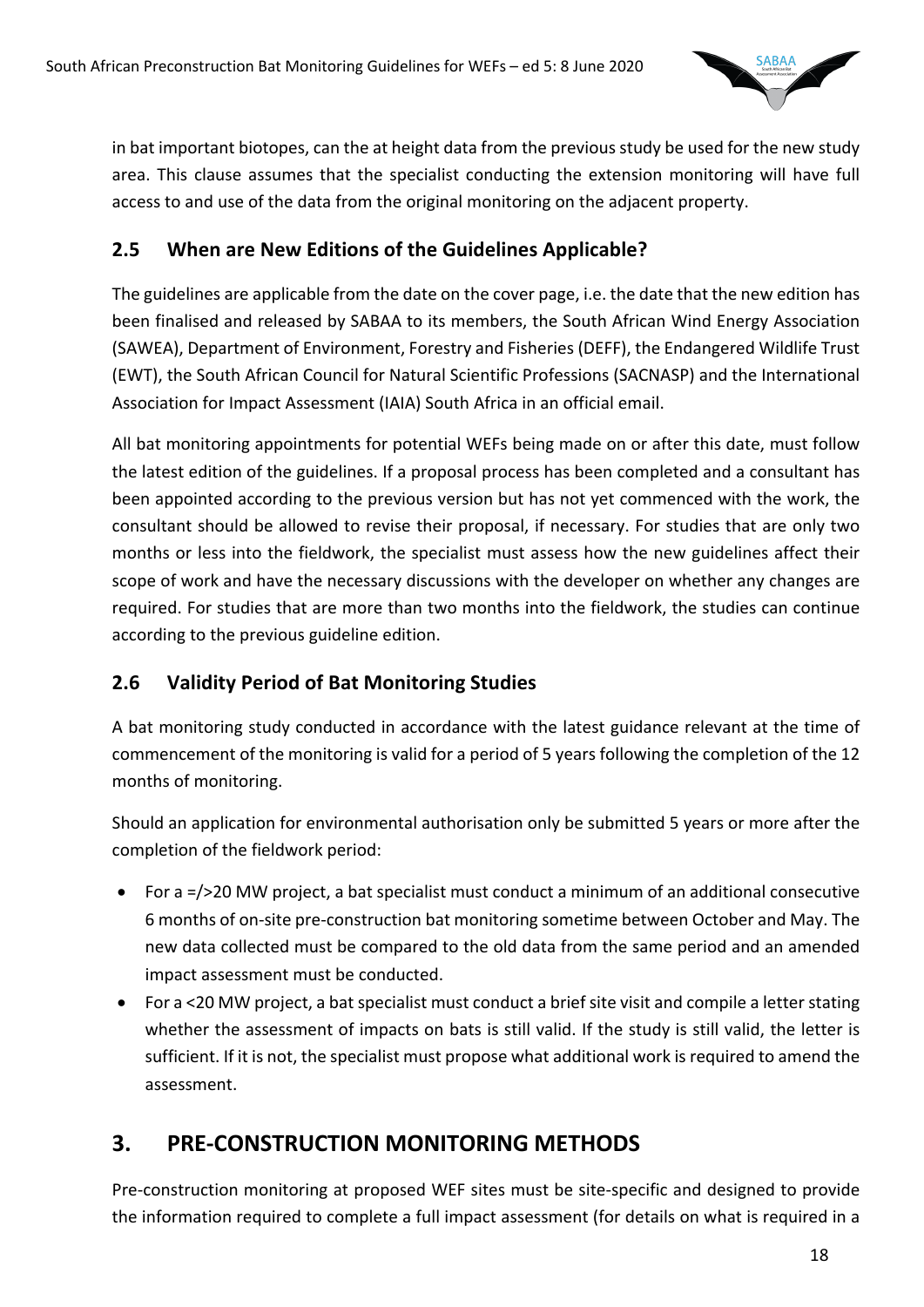

monitoring report see Section 5). Monitoring will need to take seasonal, species, and geographical variation into account and will need to describe bat activity within the developable area and must cover the turbine locations within the site if these are known.

The area of influence (AOI)/ study area must be supplied to the specialist by the developer. If the turbine layout is unknown, the full AOI must be surveyed. If the developer supplies the specialist with a specific turbine development area as the AOI and requests the monitoring to cover that area only, then the assessment is only applicable to that area. Any development outside of the provided AOI would constitute a new study or an extension to a study.

Whilst the intensive monitoring must occur within the AOI of the wind turbines, the assessment should consider the potential impacts of ancillary developments, like access roads, powerlines, etc. (if known) and account for any light pollution, removal of vegetation, etc. This section outlines the basic requirements of best practice for each survey technique and highlights specific considerations relating to the monitoring of bats at proposed WEFs. This requires data to be collected using complementary survey techniques designed to confirm and further inform any potential impacts initially identified in the scoping report. The main monitoring techniques required to collect this data fits into two broad categories: Roost Surveys and Activity Surveys. Each of these techniques to be described will provide information on different aspects of the site and its use by bats.

# **3.1 Roost Surveys**

#### **3.1.1 Roost Surveys - On-site**

All accessible and safe to access potential and known bat roosts (e.g. buildings, underground sites, caves, mines, trees, culverts, bridges, rock crevices, etc.) within the AOI must be surveyed. The survey must include a daytime inspection in summer and one in winter looking for any evidence of bats (actual bat presence, guano, oil smudges, etc.). Any evidence of presence of bats constitutes a confirmed roost.

Any other features that could not be inspected in detail, or require further survey and need to be observed at dusk, must be mapped and returned to during manual activity surveys at dusk. Roost Surveys - Surveys at known roosts

#### **3.1.2 Roost Surveys - Off-site**

Known medium, large or extra-large roosts (refer to Section 7.1 for definition of roosts and applicable buffers) and all caves within a 20km radius must be surveyed at least once during the preconstruction monitoring period for evidence of presence of bats.

If identified roosts are entered to identify species or estimate abundance, important precautions must be taken to ensure the safety of both the specialist and the bats themselves (if you are unsure of the detailed safety precautions to be followed, please contact either the Gauteng and Northern Regions Bat Interest Group (www.batsgauteng.co.za) or Bats KZN (www.batskzn.co.za). Permits must be acquired where necessary. Although some of this information could have been collected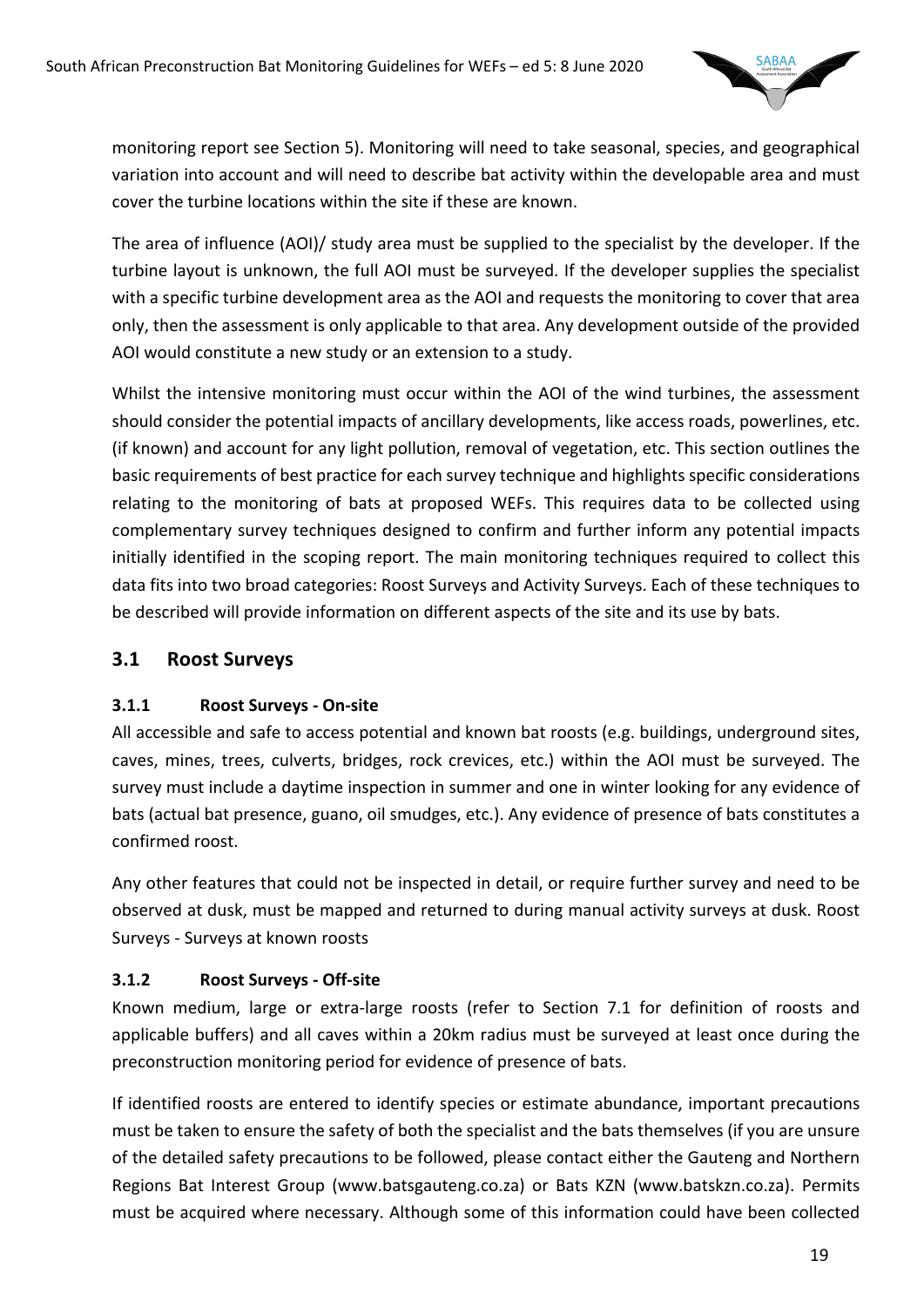

during the scoping phase, roosts and roost occupancy may change seasonally and must be checked during each season.

#### **3.2 Activity surveys**

#### **3.2.1 Manual surveys**

Manual activity surveys, such as walked or driven transects, are necessary to gain a spatial understanding of the bat species using the site and the features on site that the bats are using. Transects compliment the static monitoring points in terms of spatial coverage. They can also be used to identify key features, commuting routes and overall activity within and surrounding the site. Another method of manual sampling to compliment static monitoring is point sampling in key biotopes. If point sampling is used by the specialist, the reasons for deviating from transects must be well justified and enough sampling nights must be conducted to cover all the various biotopes on site for all four seasons each. These manual surveys DO NOT replace continuous static monitoring according to the minimum requirements.

Broadband bat detectors (frequency division or full spectrum, not time expansion) must be used for manual activity surveys, either connected to a recording device or with a built-in recording capability, to ensure that all bat calls are recorded and can be subsequently analysed for identification to species or species-group level.

The number and length of transects or number of point sampling sites required to cover the main habitat features of the site will depend on the proposed size and complexity of the site. Sufficient transects or point sampling sites must be set up to ensure that all identified features that may be used by bats, as well as all biotopes present, are sampled within the first two to four hours after dusk. More than one transect may therefore be required to cover all areas and habitats of the proposed site in one survey session. If certain features or biotopes are identified by the specialist as not being significant to bats, and therefore were not included in transects or point sampling sites, they must justify this decision.

Sampling points can be identified along the transect routes to divide the route into comparable sections. These points must be evenly distributed in distance and amongst the habitats across the site and must include both pristine and transformed habitats (Sirami et al. 2013). Bat activity must be recorded for a set amount of time at each sampling point (The Bat Conservation Trust (BCT) recommend at least three minutes) and continually between points and must aim to represent and compare bat activity across the site. The number of bat passes(or similar in accordance with current best practice and technology) and species concerned must be recorded at each sampling point and between sampling points. The number of sample points will be dependent on the size of the site. To ensure robust data collection, surveys must be undertaken from opposite directions throughout the year to allow for the differing emergence times of bat species. To ensure that data are comparable, transect routes must be kept as close to the original routes as possible.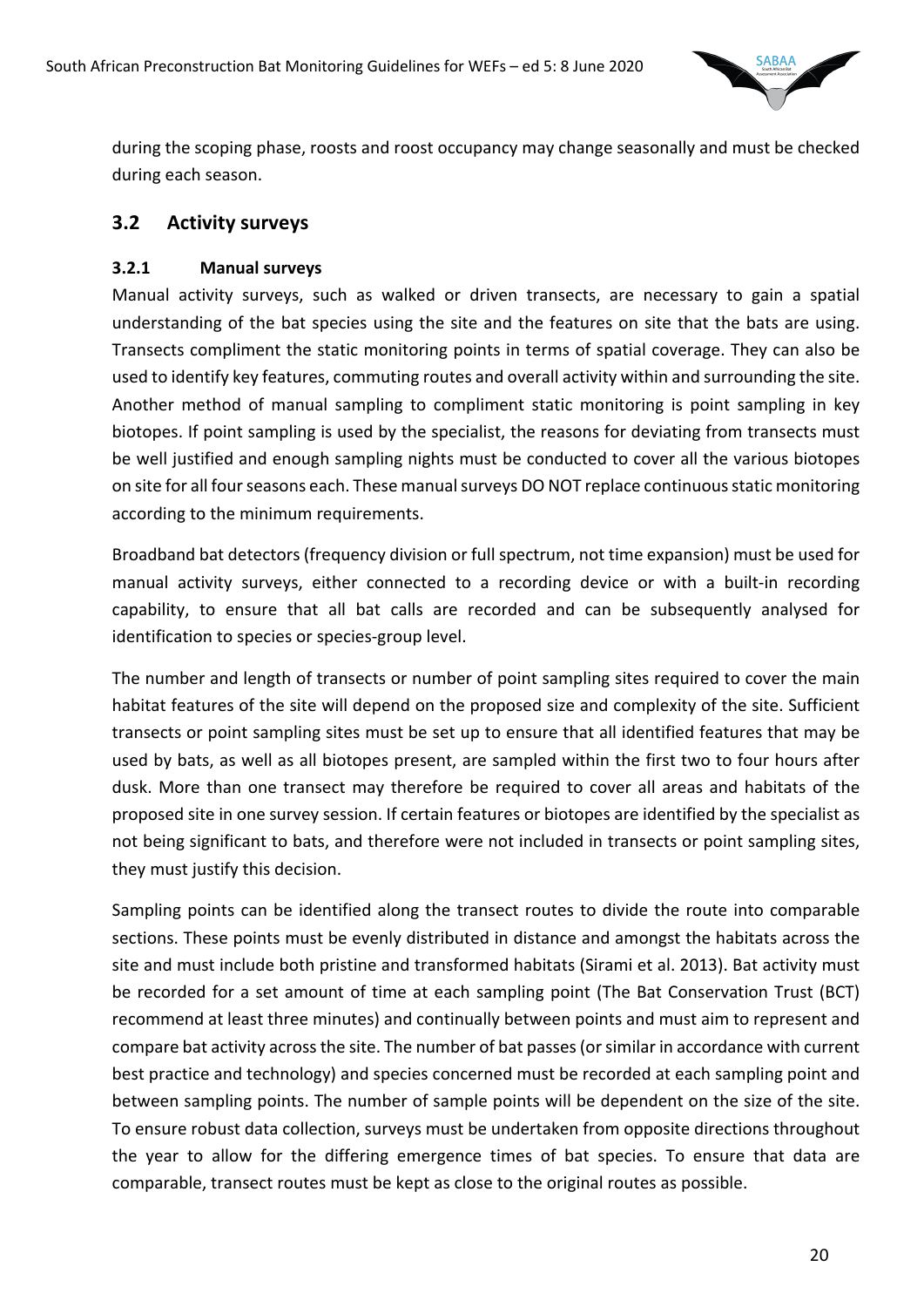

Nights when weather conditions are favourable must be selected for transect/ point sampling nights where possible, as weather conditions largely affect bat activity.

Eight nights of manual surveys/ transects, spread evenly across all four seasons is considered reasonable. Some sites may only need one transect to cover what they need in a night, other larger sites may require more transects to achieve this. Once again this will be up to the specialist to decide what is appropriate at a particular site.

The use of bat detectors connected to a GPS unit - which unequivocally indicates the exact transect walked and where each sampling point was, and can thus be used by any person instructed to walk the transect - may obviate the need for the specialist to conduct each of the manual surveys. Similarly, at sites where more than one transect will be needed to cover the area of the site, other people will be required to participate in the manual survey. Where other people are used in the monitoring protocol, this must be stated in the report together with their relevant experience and knowledge (Section 5).

#### **3.2.2 Static monitoring**

Manual bat activity surveys only provide a snapshot of activity across a site and therefore, automated bat detector systems (remote acoustic monitoring) must be used to assess bat activity at proposed WEF sites. These 'static detectors' provide an invaluable volume of data on the bats present on the site at a set series of fixed locations (representative of area to be covered and all biotopes present in a study site) and altitudes and are essential to gauge the relative importance of features and locations, and potential migratory routes and how these may change throughout the year and throughout the night in different seasons or months.

Although static acoustic monitoring at exact turbine locations would be preferential in most cases, this will be difficult because provisional layouts may change throughout the development process and the cost of having a bat detector per proposed turbine in unfeasible. Therefore, the distribution of static detectors must aim to cover the variety of biotopes found on site and must aim to monitor activity occurring near ground level and in the rotor swept area – preferably both the lower and upper rotor swept zone. Static detectors must remain in a fixed location within each biotope and at each height throughout the 12 month monitoring period. This will allow a full 12 months of monitoring to compare seasonal variation within each biotope type and at each height. A guide on how many detectors must be used for static monitoring is provided in **Appendix 2**.

In addition, all detectors must be appropriately calibrated to account for variation between detector units and to allow a valid comparison of recorded bat activity across a suite of detectors (Larson & Hayes 2000). Specialists must be aware of specific microphone capabilities and limitations and must take this into account when setting the location and angle of the microphone. This may be within the developable areas, or at proposed turbine locations if they are known, or along linear features. Specialists must be aware of the constraints of bat detectors (e.g. microphone sensitivity and area of coverage) and must take these into consideration when designing the pre-constructions methodology. Constraints/limitations must also be listed in the report.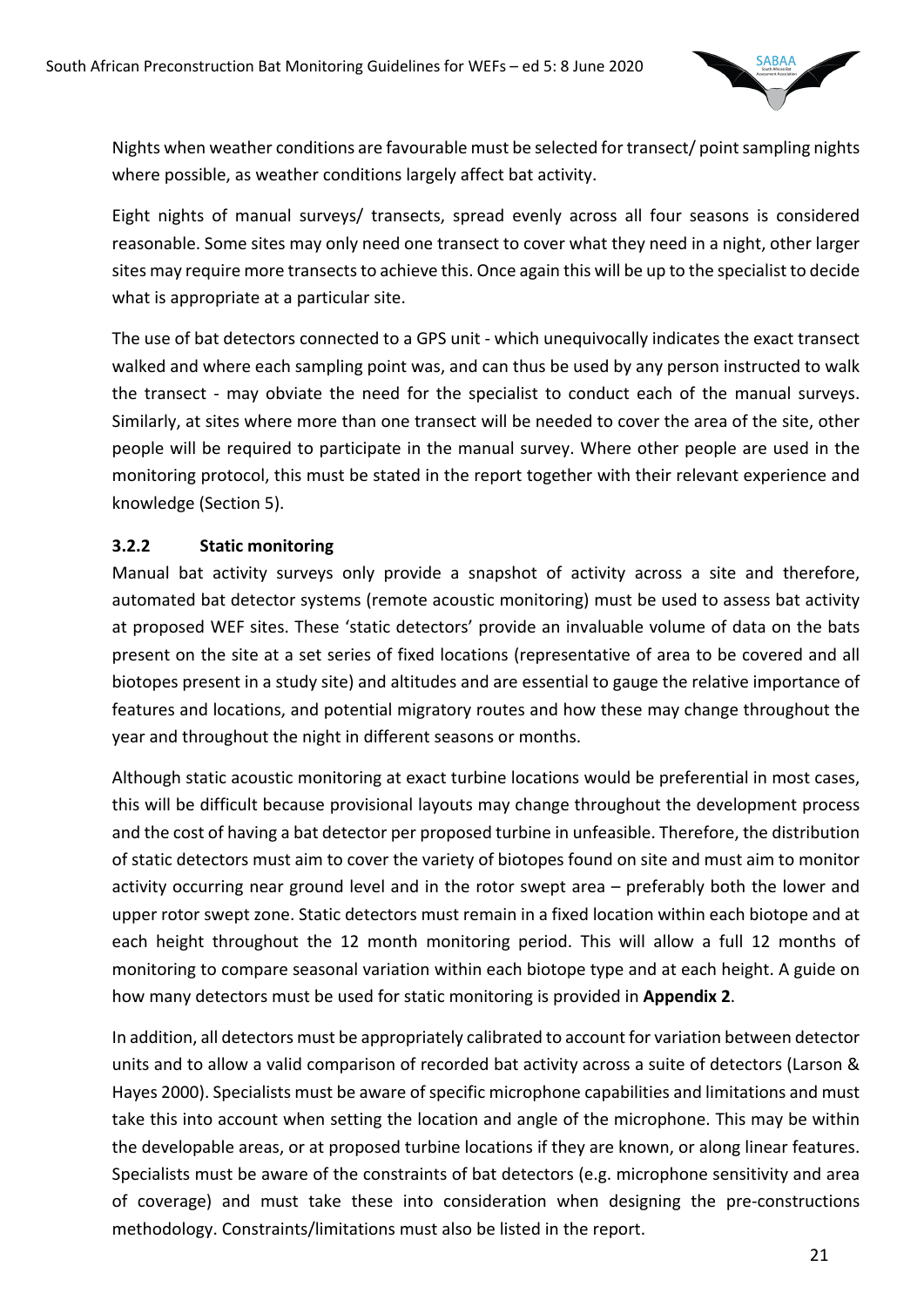

**Microphone(s) sensitivity must be monitored in the field during every site visit using an appropriate calibrator. The aim is to ensure correct bat detector and microphone performance. This will enable more accurate comparisons between results from different sites. If sensitivity has been lost, the gain and sensitivity settings on the bat detector can be adjusted to compensate. Microphones must be replaced if the loss in sensitivity is significant - this will depend on the specific capability for each manufacturer.** 

#### **3.2.3 Monitoring heights**

There is a strong likelihood that the proportion and composition of species presence at height will differ from ground level, which could have significant impacts in relation to assessing impacts at sites with a high proportion of high-risk species (e.g. species commuting, migrating and foraging within the rotor swept area). Kunz et al. (2007) have shown that the correlation between bat activity estimates from pre-construction acoustic monitoring and post-construction bat fatality estimates is stronger as the bat detector is deployed at greater heights.

In order to capture the call recordings of different bat species that fly and forage at different heights, it is important that monitoring is conducted both near ground level and within the rotor swept zone. It is also important to try, as far as possible, to capture calls across the full rotor swept height range, therefore, multiple microphone heights are required on tall meteorological masts. There must be one microphone between 7 m and 10 m to account for species that forage near the ground and for the data to be comparable to call data recorded on smaller 10 m masts in other biotopes across the study area. Additional microphones must also be added on the meteorological mast to cover as much of the rotor swept zone as possible, without producing too much overlap in the call data between the different heights. For masts that are 80 m tall or less, two microphones per mast is sufficient (one at 7-10 m and one at 50 – 80 m). For masts greater than 80 m tall, three microphones must be installed at a lower height (7-10 m), middle height (height will depend on the total height of the mast) and top height (as close to the top of the meteorological mast as possible).

There are several available techniques that can be used to fix static detectors at height. Appropriate methods will depend largely on the type of equipment available. Lattice meteorological masts are useful for installing detectors at height because they are easy to climb for installation and maintenance purposes.

In South Africa, developers are erecting meteorological masts on most sites that can be used to erect bat monitoring equipment. Ideally, such masts are climbable lattice structures; however, some developers use pole structures that provide more of a challenge in terms of erecting equipment and maintaining microphones. Such challenges could be overcome through pulley systems or guy wire climbing systems. Other methods do exist and, if proven to be effective, can be used. Early engagement between specialists and developers can assist in overcoming some of these challenges.

Certain detectors will have limitations in their range depending on the methods employed and these must always be considered when designing a survey. New equipment and techniques are being developed and the choice of methods must be reviewed in the light of new developments.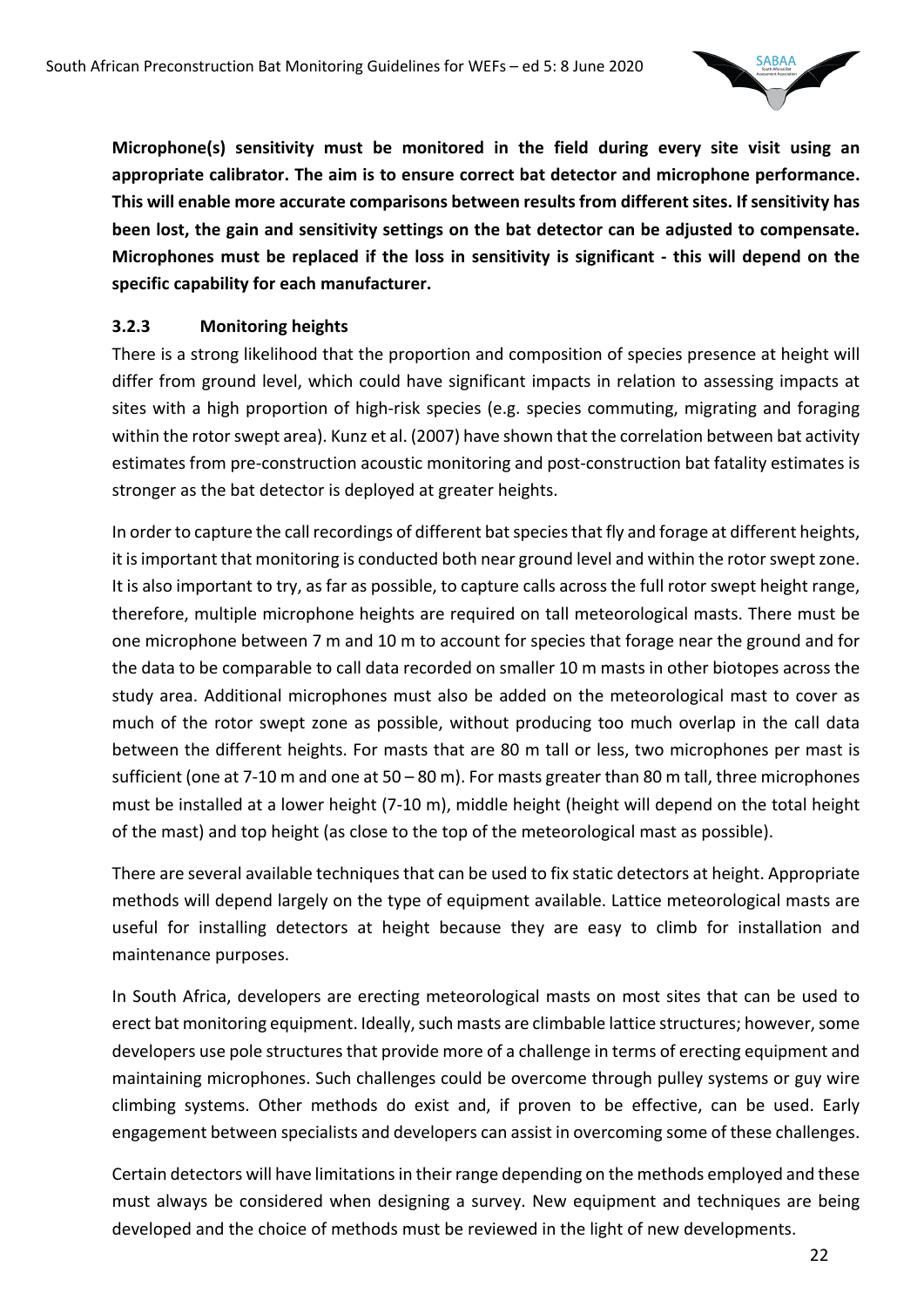

# **3.3 Control Sites**

There is much debate around the true value of control sites. Whilst data collected at a control site could add value to a bat monitoring assessment, there are too many uncertainties around the true value of this extra monitoring effort to justify control sites as a minimum requirement. It is an option that can be recommended for a particular site, if the specialist feels it is appropriate. The concerns regarding making the use of a control site for bat monitoring a minimum requirement are as follows:

- Finding a control site that is truly comparable to the study site, with a similar composition of biotopes will be very difficult, especially for very large sites.
- Most of the WEF sites are extremely large. Hence, to cover double or one and a half of the bat monitoring equipment and survey effort required, will make these studies unfeasibly expensive and time consuming.
- Whilst there are various potential impacts on bats due to wind energy, such as roost disturbance, displacement from or loss of foraging habitat, fragmentation of migration routes, etc., the most severe impact identified to date, is large-scale bat fatalities. A control site may inform on whether bat activity has decreased on site for natural reasons or as a result of the WEF, however, it does not add value in terms of mitigating for fatalities. This can only be done through a combination of activity monitoring on site before and after construction and carcass searches in the operational phase.

It is suggested, that where the entire study area is monitored pre-construction, yet only a certain area of the site is developed, the remaining area that is monitored both pre- and post-construction be used as the control. However, if a bat specialist does see value in a control site for a particular WEF site, this can be included in their study proposal with the correct motivation.

# **3.4 Other Survey Methods**

#### **3.4.1 Cameras and Radar**

Other methods for monitoring bats, such as infrared or thermal cameras and radar, have been suggested. For logistical and financial reasons, it may be impractical to use these at most WEF sites, however, such methods can be used in addition to acoustic monitoring where the budget and suitability of the site allows.

#### **3.4.2 Capture of bats**

The capture of bats (mist-netting/harp-trapping)<sup>1</sup> may be considered where call identification requires clarification and/ or other standard techniques (roost surveys and activity surveys) cannot deliver a robust impact assessment. For species with overlapping echolocation call parameters, particularly in certain species rich and diverse regions, live capture and release for identification

<sup>1</sup> **Capture and handling of bats must only be conducted by appropriately trained and experienced people with the requisite rabies pre-exposure inoculations.**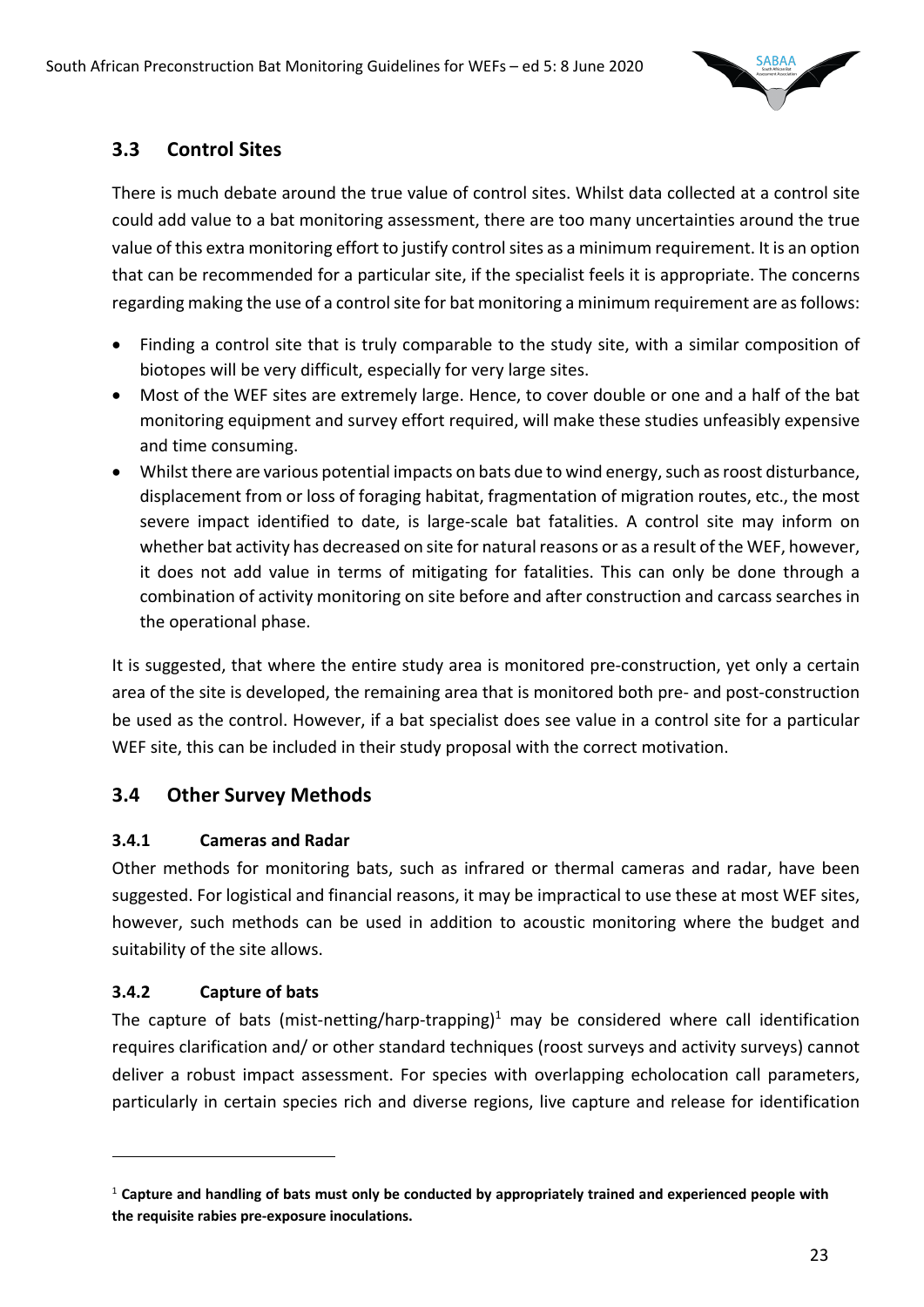

purposes may be necessary. Trapping will also help assist in identifying non-echolocating fruit bats on site, as well as species that use calls of low intensity that are difficult to detect using acoustic monitoring techniques (e.g. *Nycteris thebaica*). Please see the Section 3.5 for more information on fruit bats. Live capture and release may also be necessary to obtain echolocation calls from released bats which can be used as reference calls for the acoustic monitoring. However, caution must be used when using calls from caught and then released bats as reference calls, as the calls from stressed animals flying in cluttered habitat will often not reflect the parameters of open flying bats (non-stressed, non-clutter flying bats) (Fukui et al. 2004; Law et al. 2002)

These capture methods are not a minimum requirement for pre-construction monitoring (except for sites where fruit bats are likely), but can be used *in addition* to the above-mentioned methods (roost surveys, activity surveys and acoustic monitoring) and cannot be used in isolation. Furthermore, whenever these techniques are used, it is important to remember that the sampling of bats will not be at the height of the turbine blades. Individuals using these methods must have training and/or experience in the safe, ethical and effective capture of bats **and possess the**  appropriate provincial permits to catch and handle bats in the area<sup>1</sup>.

#### **3.4.3 Radio tracking**

Radio-tracking may provide additional information on what areas of a particular site the bat is using and how it commutes or migrates between various areas (e.g. roost and foraging sites). However, radio-telemetry is expensive and may not be appropriate in certain habitats and for many species (e.g. many landscape features that will obscure the signal, resulting in very little data being collected because the bat cannot be 'located' and many bats are too small to put sensors on to). This is not a minimum requirement of the guideline, but can be used in addition to the recommended techniques.

# **3.5 Fruit Bats**

Fruit bats (Family: Pteropodidae) in South Africa are susceptible to fatality by wind turbines (MacEwan 2016). In areas where the Scoping study indicates the likely presence of fruit bats, intensive roost surveys must be undertaken to determine the presence of both cave-dwelling and tree roosting species. For *Epomophorus* species, nocturnal surveys involving listening for calling males must be undertaken, especially in the months of May and June (although calling can be heard throughout the year). These fruit bats can also be located by finding feeding spit-out under fruiting or feeding perch trees and can often be seen flying at night. Because *Rousettus aegyptiacus* echolocates, albeit it a primitive form of tongue-clicking, it may be picked up by acoustic recording equipment. *Rousettus aegyptiacus*is a cave dweller; hence, roost surveys are also important for this species. In areas where fruit bats are likely to occur, capture techniques<sup>1</sup>, such as mist-netting<sup>2</sup> should be used to confirm their presence and to identify the species in the area.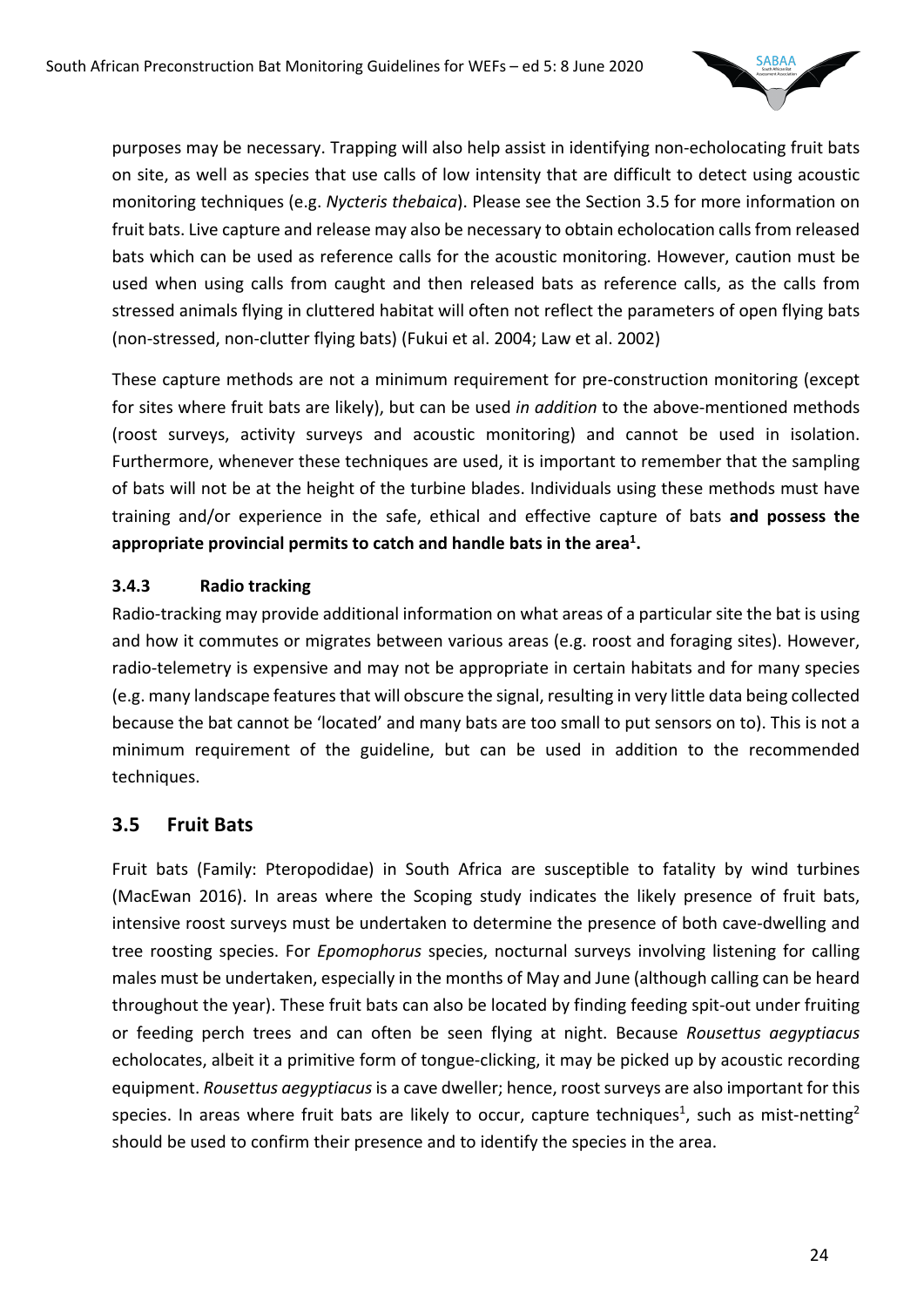

# **3.6 Weather Conditions**

General guidance for carrying out manual bat surveys (i.e. walked and driven transects and mistnetting<sup>2</sup> where appropriate) suggests that surveys must only take place in optimum weather conditions, to maximise the likelihood of recording bats. It is advised to avoid heavy rain, strong winds and low temperatures, because bats are least likely to fly in these conditions and activity levels will be low. However, where static detectors are deployed for a number of days at a time, the selection of survey nights with ideal weather conditions is unlikely to be achieved for all survey nights. Data from windy or wet nights may also prove useful in determining how bat activity changes with weather conditions.

#### **3.6.1 Measuring environmental parameters**

During static monitoring, weather information must be recorded on site throughout the monitoring period. Data on wind speed, rainfall and temperature that are gathered over the entire year must be compared with the bat data (i.e. bat activity) of the site. This information is useful for data interpretation, impact assessment and mitigation recommendation purposes. Basic weather conditions must also be recorded on nights when transects or if live-capturing is conducted.

# **4. INTERPRETING RESULTS**

Survey information must always be collected, recorded and analysed to meet the objectives set out in Section 0.

One important component in meeting these objectives is the relative bat activity for the site. Static detectors provide the raw data to estimate relative bat activity. There are a number of ways in which this can be determined but consideration must be made to the end results which is to achieve a robust impact assessment.

#### **BAT ACTIVITY INDEX = BAT PASSES (or similar)/ UNIT TIME**

**A single bat pass is defined as a sequence of ≥1 echolocation calls where the duration of each pulse is ≥2 ms. Single call fragments do not apply, only completed single pulses. Where there is a gap between pulses of >500 msin one file, this then represents a new bat pass. If it is thought that the bat passes are multiple recordings of the same individual, this must be noted.** 

**Furthermore, it is recommended that surveys also calculate a relative abundance index, to address the potential skewing of the data by a single bat making several passes at the recording site as opposed to multiple bats flying by. It is possible to estimate relative abundance by** 

<sup>2</sup> **Capture and handling of bats must only be conducted by appropriately trained and experienced people with the requisite rabies pre-exposure inoculations.**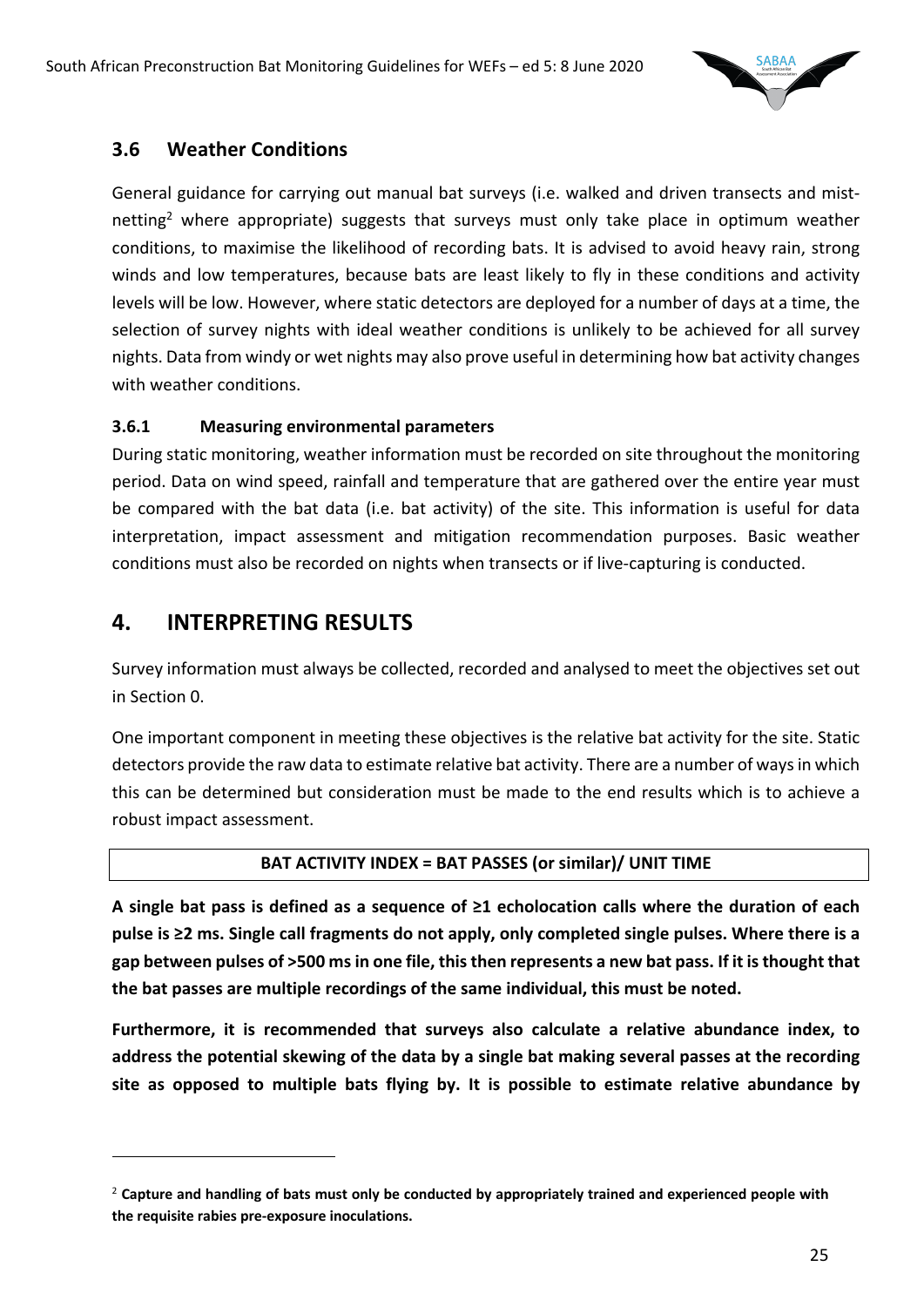

#### **adjusting the activity by the survey times (unit effort) (Miller 2001), i.e. the number of minutes per night (time interval) having recorded passes.**

Different detectors and different microphones produce different quantities of data and various conversion software may produce a different number of bat activity units; hence, detector type, microphone type and conversion software used on site must remain consistent throughout the monitoring period and must be described in the monitoring reports. Bat activity data must be corrected for gaps in recording due to technical and/or other problems that may have been experienced during the monitoring period. An explanation of these corrections must be detailed in reports. Data must be normalised from sunset to sunrise so that activity levels can be compared across microphones and sites and analysed within site to provide:

- Median bat passes per hour per microphone per month and per annum. See **Appendix 3**.
- An indication of seasonal variation in species activity and composition across the site. Site-wide information on bat distributions may provide useful information on which species are using which parts of the site.
- Relative levels of bat activity recorded between 7 m and 10 m and within the proposed turbine swept path area.
- Variations in activity and species composition at different wind speeds and other environmental parameters (temperature, barometric pressure and humidity) where these are available. This can be used to inform any future mitigation.

# **5. PRE-CONSTRUCTION MONITORING REPORTS**

The following Section provides guidance on assessing the standard of pre-construction monitoring reports for onshore WEFs. As a minimum, each pre-construction monitoring report written for an EA process must meet the requirements of the applicable Environmental Impact Assessment Regulations and must include, but not be limited to the following:

- **Expertise of specialist overseeing the work and expertise of other surveyors.** The lead specialist/ the person who signs off on the report must be registered as a Zoological or Ecological Scientist with the SACNASP, according to the Natural Scientific Professions Act of 2003 and must have at least 5 years of bat scientific experience. Where people other than the specialists are involved in the monitoring (e.g. walking manual transects, analysing recordings etc.), they must be listed and their relevant experience and knowledge described.
- **Introduction to the project development and the background environmental conditions,**  including but not limited to a description and map of the monitoring area, the proposed infrastructure development and the background habitat relevant to bats – vegetation, climate, geology, hydrology, land use, etc.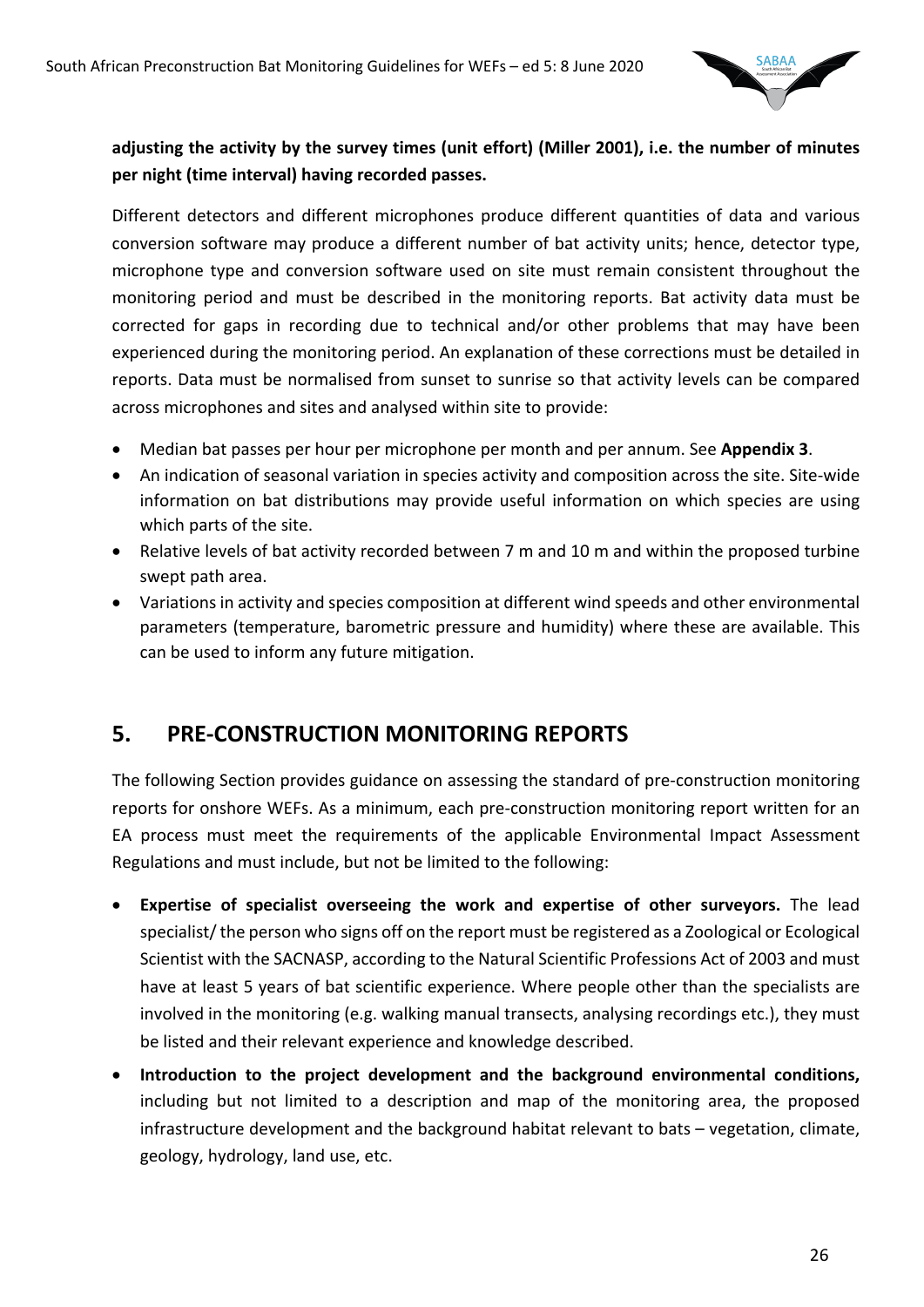

- **Pre-construction monitoring methods used,** including the dates, times and duration of monitoring and equipment used. Acknowledgement and rationale must be provided if the methods have deviated from the guidance provided in this document.
- **Technical or other limitations** of the survey and how this could have restricted the quantity and quality of information collected.
- **Results and discussions** must provide answers that meet the objectives in Section 2 of these guidelines. The results must provide information on, but not be limited to:
	- $\circ$  Bat species composition and activity levels near the ground and within rotor sweep height.
	- o A description of the biology and conservation status of the species on site.
	- o Bat distribution across the site in relation to various habitats or biotopes.
	- o Bat activity levels must be calculated per unit time and described for different species or species groups where species or groups can be reliably separated from recordings. This would normally be done for both manual activity transects and static activity surveys separately.
	- o Bat activity in rotor weep height compared to climatic variables such temperature, wind speed, humidity and barometric pressure.
	- o A description and map of bat sensitive features, including roosting and foraging potential and confirmed areas and appropriate buffers on sensitive features.
	- o Results must be presented scientifically in text, graphs and tables but must not be too complex that the public, developers and authorities cannot understand what is presented.
- **Identification and assessment of impacts** (based on monitoring results and up-to-date published research) that links back to:
	- o The identified species, their conservation status and likely impacts and assessment of the impact.
	- o Bat activity in relation to habitat, height, wind speed and other environmental parameters.
	- $\circ$  Daily and seasonal variations in bat activity.
	- $\circ$  Consideration of the likely changes in land-use over the lifetime of the WEF and consideration of other WEF proposals that may have a cumulative impact on the proposal under consideration (where data are available to facilitate cumulative assessment within a reasonable timescale, it must be included in the assessment, but this must be already determined at proposal phase, so that the specialist can budget for the analysis of these data).
	- o Cumulative impacts must also be assessed see Section 6 below.
	- o A description of fatal flaws, rendering the project as "No-Go" must be provided if the scientific evidence supports this.
- **Recommendations for potential mitigation** (see Section 7 below). Assuming there are no fatal flaws, mitigation and management measures to reduce or prevent impacts on bats, based on scientific evidence, must be included in the report.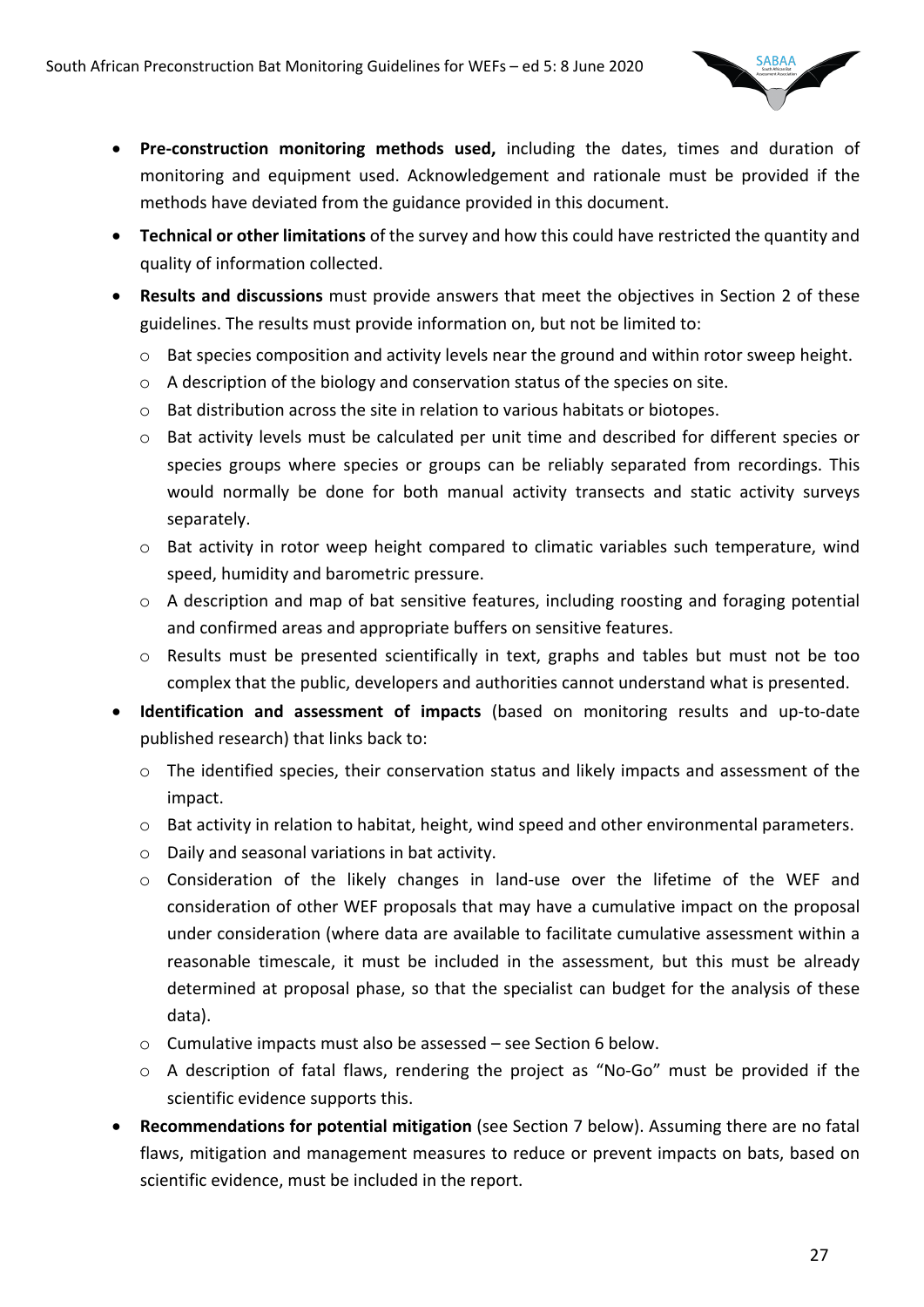

# **6. CUMULATIVE IMPACTS**

In considering cumulative impacts, specialists must take into consideration cumulative impacts on bats from mainly other renewable energy developments, but other activities or developments or agricultural practises can also be considered within a minimum of a 30 km radius from the proposed project (in line with the radius used in the national web-based environmental screening tool in terms of section 24(5)(h) of the NEMA, 1998 (Act No 107 of 1998) and regulation 16(1)(b)(v) of the EIA regulations, 2014, as amended). **However, a more biologically relevant larger radius is preferable due to the nightly and seasonal distances that some bats fly exceeding 30 km.** When assessing cumulative impacts, information from, but not limited to the following must be considered:

- Information on other renewable energy developments in the area can be obtained from various sources, including but not limited to https://egis.environment.gov.za/. The specialist must use this database with caution, and only consider developments in the cumulative impact assessment that are developed or likely to be developed.
- Specialists must try and obtain data from other preconstruction or operational bat monitoring studies within the cumulative assessment radius.
- The South African Bat Fatality Threshold Guidelines (MacEwan et al. 2020) describe how to determine thresholds for single sites and larger cumulative areas. It is important to note, that whilst thresholds can be determined for larger areas, the onus on every development is not to exceed their site specific threshold. If all development or land use areas remain below their bat fatality threshold, the cumulative area should not exceed the larger threshold.

# **7. MITIGATION MEASURES**

Because of the environmental principles for sustainable development that are set out in Chapter 1 of the National Environmental Management Act (NEMA) Act 107 of 1998 (Section 1.5)**,** the duty of care that each developer has to the environment and the fact that bat fatalities are a reality at all operational WEFs in South Africa (Doty & Martin 2012; Aronson et al. 2013; MacEwan 2016 and Kate MacEwan pers. comm. 15 March 2020), it is important that where pre-construction monitoring surveys show medium to high levels of bat activity relative to the terrestrial ecoregion that the site is situated in (**Table 5**) and/or where SCC are confirmed and/or critical habitats are present, fatality minimization measures are recommended. Recommending fatality minimization measures upfront in the planning stages is advantageous because it can feed into the financial models and technical planning of a project. It is more difficult to apply adaptive mitigation after commercial operation has commenced. In terms of the South Africa Environmental legislation, mitigation and management measures are only enforceable if they are written into the EA and the auditable EMPr and thus, **important bat fatality minimization measures must be written into the EA and EMPr and the wording must leave no doubt that these measures must be applied.** Some guidance on recommending mitigation measures is provided below and in Aronson et al. (2018), however, the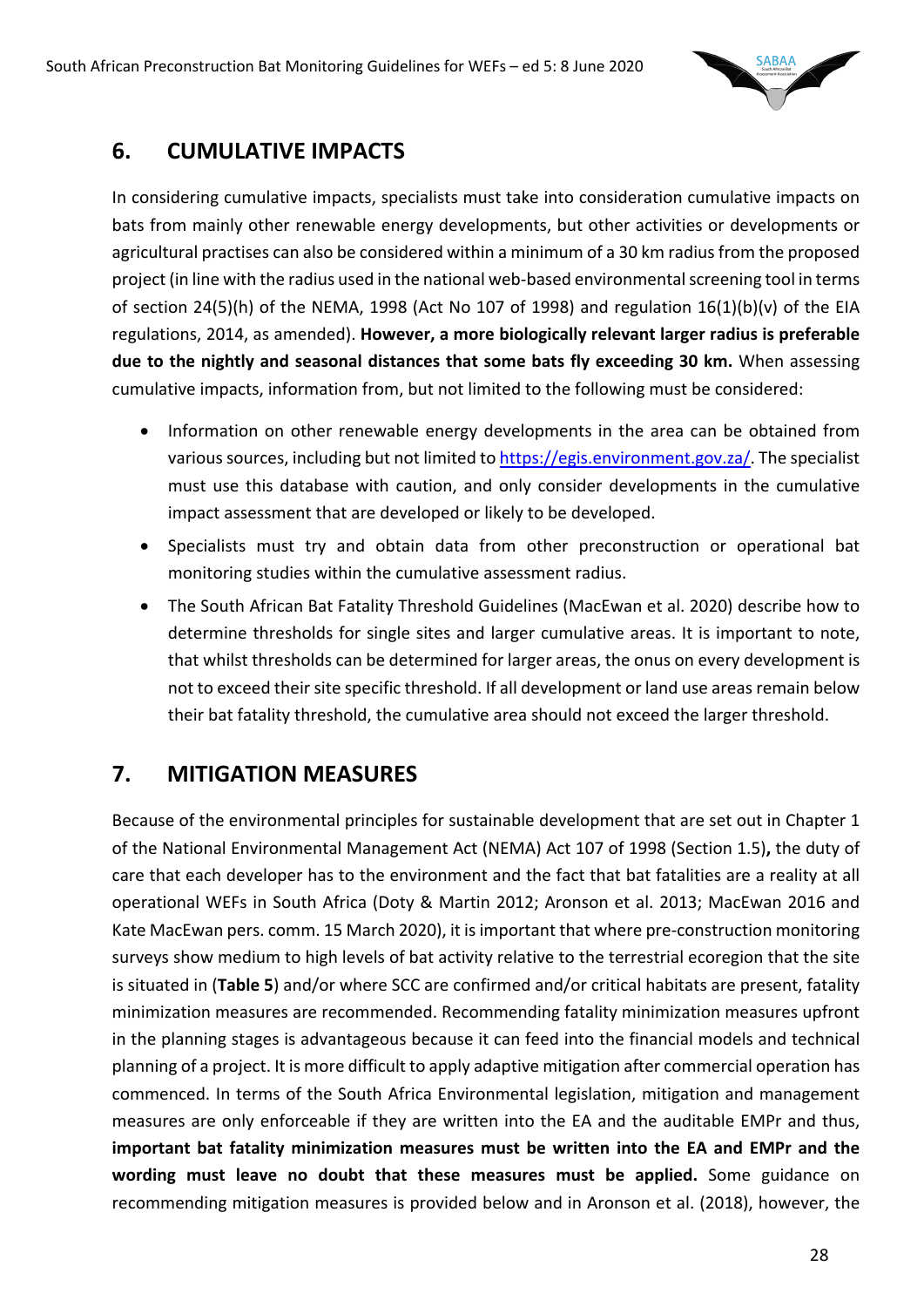

specialist must keep up to date with the latest and most effective mitigation measures being researched in South Africa and worldwide.

# **7.1 Buffer Zones**

The aim of the pre-construction monitoring phase must be to place turbines in lower risk and lower sensitive locations to bats. This can be achieved by the use of appropriate buffer zones. These must be considered no-go areas for wind turbine development, i.e. no part of the wind turbine, including the blade tips must encroach into these buffers zones. This is a horizontal distance that can be measured on a map and on the ground. It applies from the ground through the full length of the turbine sweep, i.e. all parts of the turbine, tower and rotor sweep must remain outside of this zone at ground level and in the airspace.

SABAA has recommended a set of nationally applicable wind turbine buffer zones for bats at proposed wind energy development as described below.

For wind turbine developments, including all parts of the blades and towers, SABAA recommends, as an absolute minimum, a buffer of 200 m around all potentially bat important features, e.g. delineated watercourses, i.e. from the edge of the riparian zone or from the edge of the outer wetland zone, woodland vegetation (any trees or bush clumps considered important on site, including alien vegetation), outbuildings (all structures considered as potentially important for bats – water towers, farm buildings, bridges, artificial roosts, etc.), rocky outcrops, topographical ridges and Protected Areas (as described in NEMA: Protected Areas Act 57 of 2003).

The exception to the above minimum distance is for confirmed roosts (permanent or seasonal roosts) or potential roosts that were not safe to survey. When considering roost size, the following has been defined: small roost = 1 - 49 bats; medium roost = 50 – 499 bats; large roost = 500 – 1999 bats; extra-large roost =/>2000 bats. The following buffers must apply:

- A buffer of 500 m for a small roost of Least Concern (LC) bats and/or Low Fatality Risk bats.
- A buffer of 1 km for a medium roost of LC bats and/or Low Fatality Risk bats.
- A buffer of 2.5 km for a large roost of LC bats and/or Low Fatality Risk bats.
- A buffer of 1 km for a small roost of SCC bats and/or Medium, Medium-High and High Turbine Fatality Risk.
- A buffer of 2.5 km for a medium roost of SCC bats and/or Medium, Medium-High and High Turbine Fatality Risk.
- A buffer of 5 km for a large roost of SCC bats with a Low Fatality Risk.
- A buffer of 10 km for a large roost of SCC bats with a Medium, Medium-High and High Turbine Fatality Risk.
- A buffer of 20 km for an extra-large roost of bats with any conservation status and/or risk level.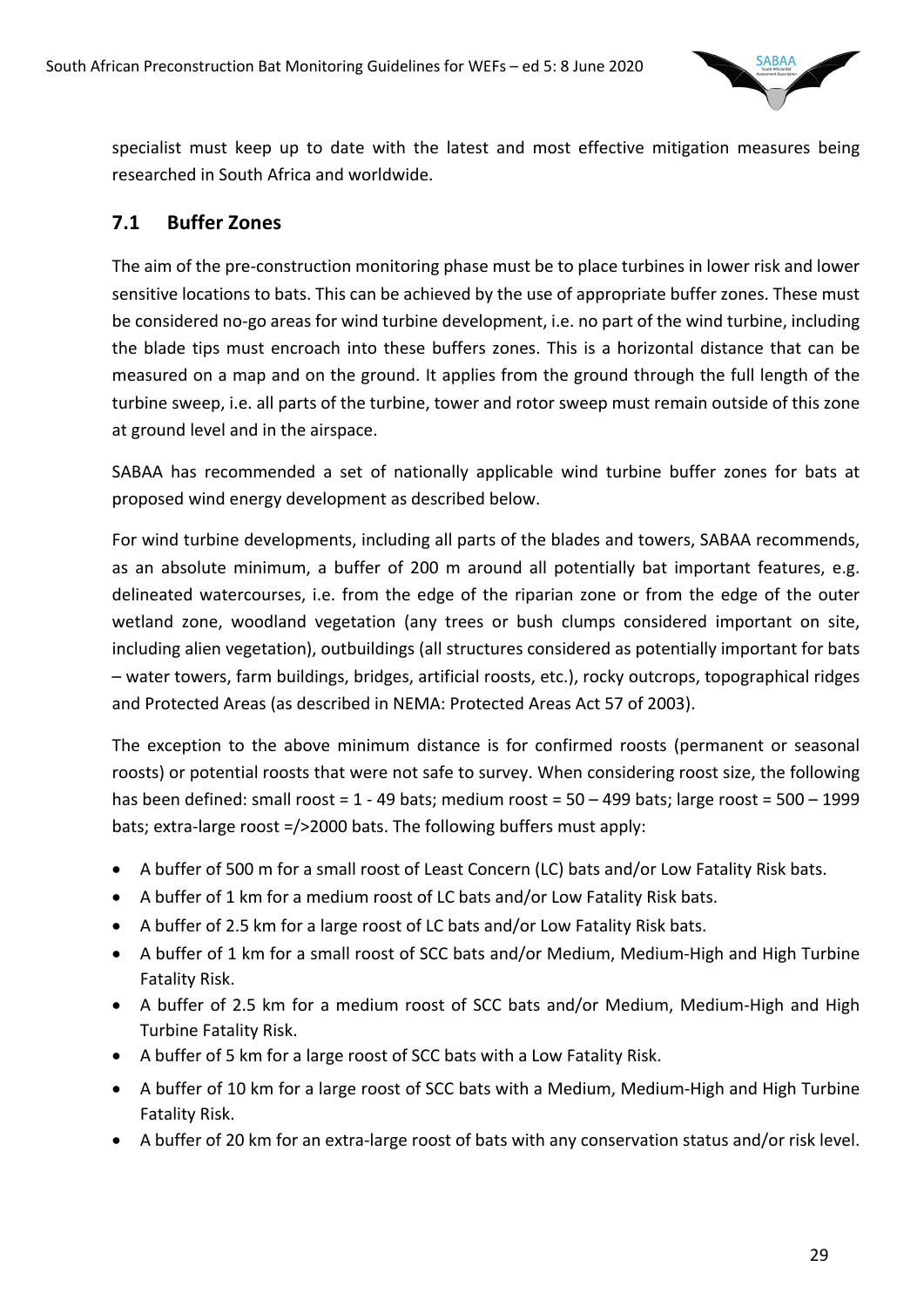

#### *Important Notes:*

- Where a roost of bats may fall into more than one buffer zone category above, the greater of the two distances apply.
- Where roosts are mixed with different species, the buffer must be assigned according to the species requiring the greater distance.
- These are minimum values and they do not exempt the developer from implementing additional mitigation measures outside of the buffer zones where bat activity levels dictate.
- Roost buffers should be radial, unless the specialist has good scientific evidence of specific flights paths of bats leaving and entering the roost.
- A buffer of 500m around all known movement corridors with a use of >50 individuals per season.
- For other associated WEF developments, such as buildings, sub-stations, roads and powerlines, developers must:
	- o For roads: A 200 m minimum buffer applies to bat roosts, and disturbances to foraging areas by roads must be considered in the assessment.
	- $\circ$  For power lines: A 500 m powerline buffer applies to bat roosts, with the exception of very large roosts (=/>2000 bats), where 2 km buffer applies. Powerlines can cross bat important foraging areas area, as long as all the other water use license mitigation measures are in place in the case of wetlands and rivers.
	- o For buildings and sub-station infrastructure: A 500 m minimum buffer applies to bat roosts, and disturbances to foraging areas by roads must be considered in the assessment. Light pollution and noise from such building must also be considered in the assessment and a larger buffer may be required to prevent impacts on large or extra large roosts.

#### **7.2 Recommending Proactive Fatality Minimization Measures**

Biodiversity is not spread evenly across the Earth but follows complex patterns determined by climate, geology and the evolutionary history of the planet. These patterns are called "ecoregions" - https://www.worldwildlife.org/biomes. The World Wildlife Fund (WWF) defines an ecoregion as a "large unit of land or water containing a geographically distinct assemblage of species, natural communities, and environmental conditions".

Very little published data on relative bat activity levels in South Africa exists. However, acoustic bat activity data gathered from 30 completed long-term pre-construction monitoring surveys conducted by Inkululelko Wildlife Services (Pty) in South Africa was collated and analysed for publication (MacEwan et al. 2020). The data were obtained from 156 microphones the 3-11 m above ground level height range (2716 - 152358 recording hours in each ecoregion) and 55 microphones in the 50-110 m above ground level height range (992 - 36873 recording hours in each ecoregion). These data were used to develop an initial table of bat fatality risk for some of the terrestrial ecoregions in South Africa. Whilst the Dinerstein et al. (2017) ecoregions were considered as a more recent publication, the ecoregions delineated according to Olson et al. (2001) were a better fit for the data.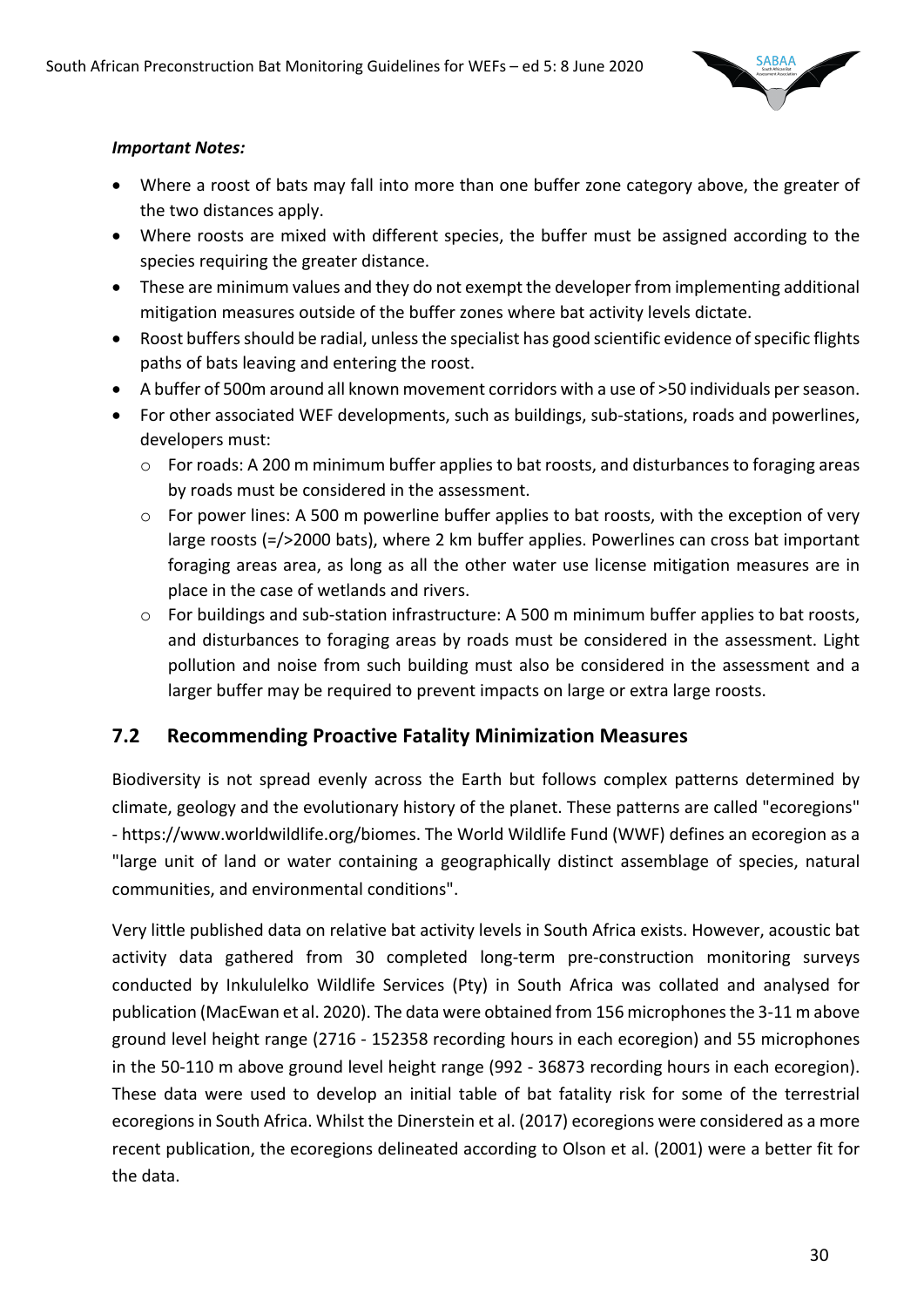

Based on the assumption that bat activity is positively correlated with bat fatality risk at turbines, the information presented in **Table 5** can be used in two ways:

- **Between ecoregions.** Bat fatality risk is expected to be greater in ecoregions with higher bat activity.
- **Within ecoregions.** Bat fatality risk is expected to be greater at sites where bat activity is high for the relevant ecoregion.

Where possible, high risk ecoregions and sites should be avoided and developers must understand the risk level of and to their projects. However, with variable bat activity between and within ecoregions, bat fatality risk should be evaluated on a case-by-case basis in the context of the relevant ecoregion(s). For example, while 1.5 bat passes per hour near ground level is indicative of high bat activity and fatality risk in the Nama Karoo Ecoregion, it is considered to represent low activity and fatality risk in the Lowland Fynbos and Renosterveld Ecoregion.

|                                              |                  | <b>Low Risk</b> | <b>Medium Risk</b> | <b>High Risk</b> |
|----------------------------------------------|------------------|-----------------|--------------------|------------------|
| Ecoregion                                    | Height category* | (Median bat     | (Median bat)       | (Median bat      |
|                                              |                  | passes/hour)    | passes/hour)       | passes/hour)     |
| <b>Succulent Karoo</b>                       | Near ground      | 0.00            | $> 0.00 - 0.20$    | > 0.20           |
|                                              | Rotor sweep      | 0.00            | $> 0.00 - 0.03$    | > 0.03           |
| Nama Karoo                                   | Near ground      | < 0.18          | $0.18 - 1.01$      | > 1.01           |
|                                              | Rotor sweep      | < 0.03          | $0.03 - 0.42$      | > 0.42           |
| <b>Montane Fynbos and Renosterveld</b>       | Near ground      | 0.00            | $> 0.00 - 0.33$    | > 0.33           |
|                                              | Rotor sweep      | 0.00            | $> 0.00 - 0.21$    | > 0.21           |
| <b>Lowland Fynbos and Renosterveld</b>       | Near ground      | < 2.20          | $2.20 - 5.27$      | > 5.27           |
|                                              | Rotor sweep      | 0.00            | $> 0.00 - 0.37$    | > 0.37           |
| <b>Albany Thickets</b>                       | Near ground      | < 1.58          | $1.58 - 4.27$      | >4.27            |
|                                              | Rotor sweep      | < 0.24          | $0.24 - 1.52$      | > 1.52           |
| Drakensberg Grasslands, Woodlands and Forest | Near ground      | < 0.23          | $0.23 - 1.76$      | >1.76            |
|                                              | Rotor sweep      | < 0.04          | $0.04 - 0.39$      | > 0.39           |
| Kwazulu-Cape Coastal Forest Mosaic           | Near ground      | < 8.31          | $8.31 - 40.39$     | >40.39           |
|                                              | Rotor sweep      | < 3.46          | $3.46 - 13.85$     | >13.85           |
| <b>Maputaland Coastal Forest Mosaic</b>      | Near ground      | < 6.88          | $6.88 - 20.87$     | > 20.87          |
|                                              | Rotor sweep      | < 27.45         | 27.45 - 139.68     | >139.68          |

|  | Table 5 Height-specific bat activity and fatality risk in different South African terrestrial ecoregions |  |
|--|----------------------------------------------------------------------------------------------------------|--|
|  |                                                                                                          |  |

**\*Height category:** Near ground = 3-11 m above ground level; Rotor sweep = 50 – 110 m above ground level

Fatality minimization measures should be recommended in pre-construction monitoring reports and applied from the commencement of turbine rotation where greater than medium or high risk levels occur, as per **Table 5**. Environmental and weather parameters must be used to determine turbine specific, seasonal specific and hourly specific mitigation measures. A proportional approach must be applied. These measures must be carried through to the EA and EMPr for each project.

Whilst all bats are considered important from an ecosystem services perspective and all bats must be protected, special attention must be given to assessing impacts on SCC and operational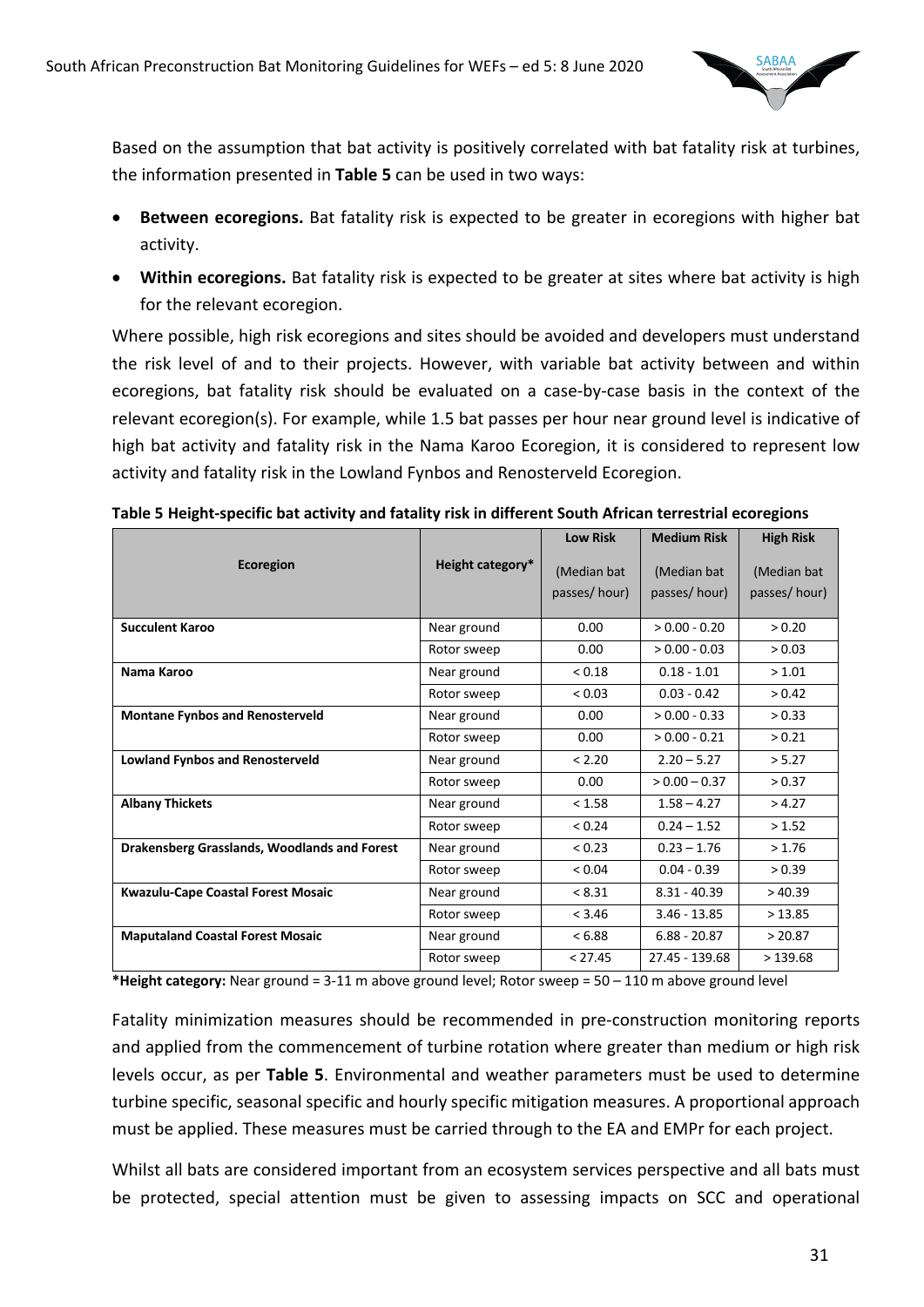

mitigation may be required. Residual impacts occurring during the operational phase must be addressed to protect especially these species (but all species at risk) during the operation of WEFs.

# **8. OPERATIONAL MONITORING**

In accordance with the South African Good Practice Guidelines for Operational Monitoring for Bats at Wind Energy Facilities (Aronson et al. 2020 or subsequent editions), operational monitoring is required for all projects. Every WEF in South Africa, no matter what size must conduct operational bat monitoring according to the Aronson et al. 2020 (or subsequent editions) guidelines. Such a condition must be written into the EA and EMPr for the WEF.

# **9. BASELINE DATA COLLECTION AND STORAGE**

To better inform future pre-construction monitoring methodology and mitigation measures, it is important that the current limited knowledge of the biology and ecology of many South African bat species, as well as the interaction between bats and WEFs is addressed within the South African context. To this end, data collected during pre-construction (e.g. acoustic monitoring and roost surveys) and operational monitoring (e.g. acoustic monitoring and carcass searches) at WEFs, must be deposited with a designated coordinator at the end of the relevant data collection campaigns. The development of such a repository is in progress. Until such time as one is available, all monitoring reports must be submitted to SABAA on completion of the monitoring as part of the environmental assessment process. Once a designated and agreed repository is available, SABAA will send a notice to their members and advise of the repository.

This information is critical for our understanding of WEFs and their impacts on bats in South Africa and, in addition to informing future guidelines, will inform future avenues of research.

# **10. ACKNOWLEDGEMENTS**

#### Contributing Editors:

Thank you for comments and input received on this edition of the guideline from: Durban Natural Science Museum, SAWEA, International Finance Corporation (IFC), Bats without Borders (BwB), Council for Scientific and Industrial Research (CSIR), Ezemvelo KZN Wildlife (EKZNW), Limpopo Economic Development, Environment and Tourism (LEDET), Endangered Wildlife Trust (EWT), The Biodiversity Consultancy (TBC), Jonathan Visser, Stephanie Dippenaar, Eleanor (Kate) Richardson and Werner Marais.

#### Previous edition of this guideline:

Sowler, S., Stoffberg, S., MacEwan, K., Aronson, J., Ramalho, R., Forssman, K. & Lötter, C. 2017. South African Good Practice Guidelines for Surveying Bats at Wind Energy Facility Developments - Preconstruction: Edition 4.1. South African Bat Assessment Association.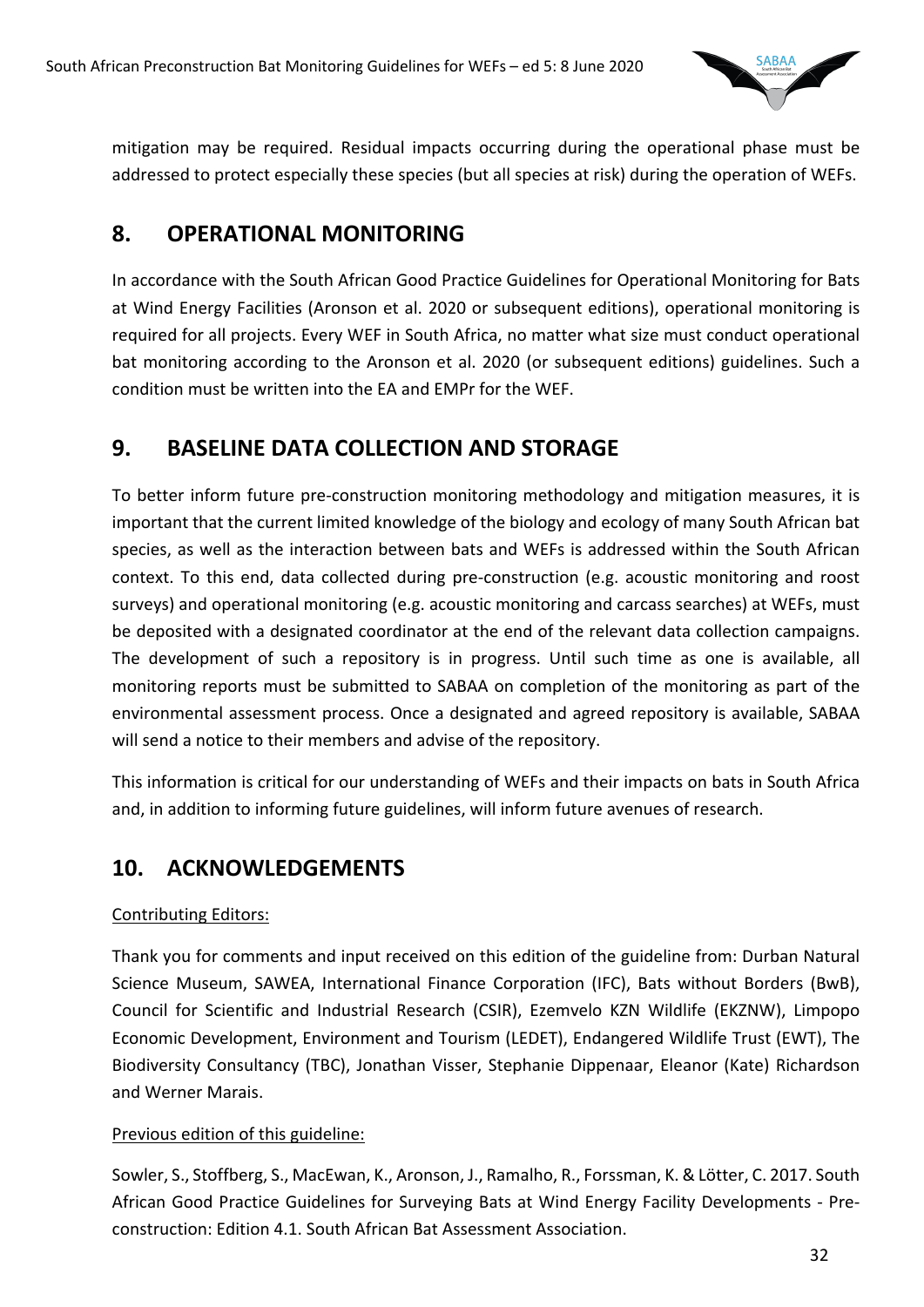

# **11. REFERENCES**

Abedi-Lartey, M., Dechmann, D. K., Wikelski, M., Scharf, A. K., & Fahr, J. 2016. Long-distance seed dispersal by straw-coloured fruit bats varies by season and landscape. Global Ecology and Conservation, 7, 12-24.

Arnett, E.B. 2005. Relationships between bats and wind turbines in Pennsylvania and West Virginia: an assessment of bat fatality search protocols, patterns of fatality, and behavioural interactions with wind turbines. A final report submitted to the Bats and Wind Energy Cooperative. Bat Conservation International, Austin, Texas, USA.

Arnett, E.B., Brown, K., Erickson, W.P., Fiedler, J., Henry, T.H., Johnson, G.D., Kerns, J., Kolford, R.R., Nicholson, C.P., O'Connell, T., Piorkowski, M., & Tankersly, J.R. 2008. Patterns of fatality of bats at wind energy facilities in North America. Journal of Wildlife Management 72:61 – 78.

Arnett, E.B. & Baerwald, E.F. 2013. Impacts of Wind Energy Development on Bats: Implications for Conservation. In, Bat Evolution, Ecology and Conservation. Eds: Adams, R.A. & Pedersen, S.C.

Aronson, J.B., Thomas, A.J. & Jordaan, S.L. 2013. Bat fatality at a wind energy facility in the Western Cape, South Africa. African Bat Conservation News 31: 9-12.

Aronson, J., Sowler, S. and K. MacEwan. 2018. Mitigation Guidance for Bats at Wind Energy Facilities in South Africa, 2nd Edition. South African Bat Assessment Association.

Aronson, J., Richardson, E., MacEwan, K., Jacobs, D., Marais, W., Taylor, P., Sowler, S. Richards, L. & Hein. C. 2020. South African Good Practice Guidelines for Operational Monitoring for Bats at Wind Energy Facilities – ed 2. South African Bat Assessment Association.

Baerwald, E.F., D'Amours, G.H., Klug, B.J. & Barclay R.M.R., 2008. Barotrauma is a significant cause of bat fatalities at wind turbines. Current Biology 18(16) R696.

Barclay R.M.R., Baerwald E.F., & Gruver, J.C. 2007 Variation in bat and bird fatalities at wind energy facilities: assessing the effects of rotor size and tower height. Canadian Journal of Zoology 85: 381- 387.

Bohmann K, Monadjem A, Lehmkuhl Noer C, Rasmussen M, Zeale MRK, Clare E, et al. 2011. Molecular Diet Analysis of Two African Free-Tailed Bats (Molossidae) Using High Throughput Sequencing. PLoS ONE 6(6): e21441. https://doi.org/10.1371/journal.pone.0021441

Boyles, J.G., Cryan, P.M., McCracken G.F. & Kunz, T.H. 2011. Economic importance of bats in agriculture. Science 332:41-42.

Boyles, J. G., Sole, C. L., Cryan, P. M. & Mc Cracken, G. F. 2013. On estimating the economic value of insectivorous bats: prospects and priorities for biologists. Chapter 24. In: Adams, R. S. & Pedersen, S. C. (eds). Bat Evolution, Ecology & Conservation, pp 501-515, Springer, New York.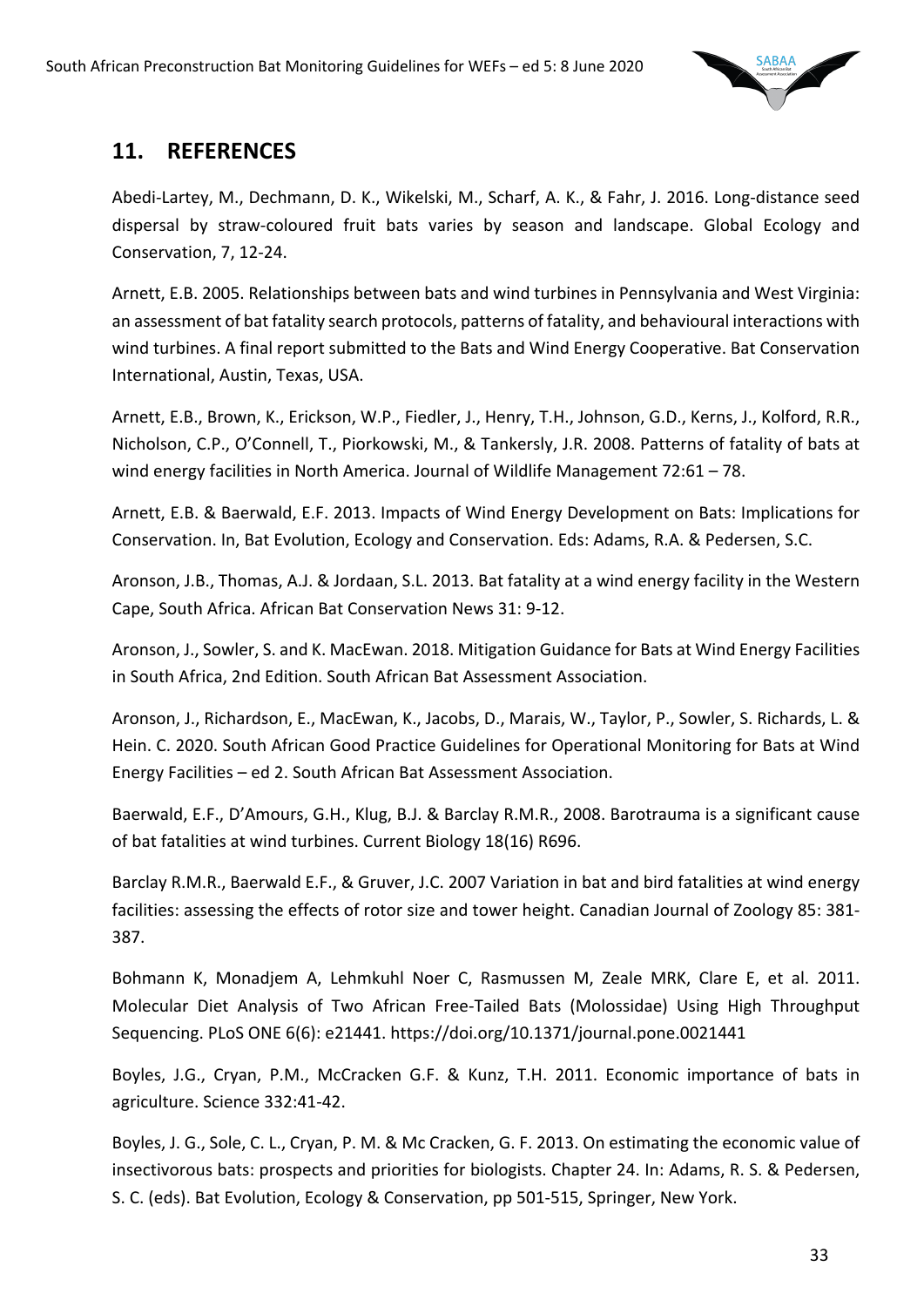

Child, M.F., Roxburgh, L., Do Linh San, E., Raimondo, D., and Davies-Mostert, H.T. 2016. The Red List of Mammals of South Africa, Swaziland and Lesotho. South African National Biodiversity Institute and Endangered Wildlife Trust, South Africa.

Cleveland, C. J., M. Betke, P. Federico, J. D. Frank, T. G. Hallam, J. Horn, J. D. Lopez, G. F. McCracken, R. A. Medellin, A. Moreno-Valdez, C. G. Sansone, J. K. Westbrook & T. H. Kunz. 2006. "Economic value of the pest control service provided by Brazilian free-tailed bats in south-central Texas." Frontiers in Ecology and the Environment 4(4): 238-243.

Connor, D.W., Brazier, D.P., Hill, T.O., & Northen, K.O. 1997. Marine Nature Conservation Review: marine biotope classification for Britain and Ireland. Volume 1. Littoral biotopes. Version 97.06. JNCC Report, No. 229.

Dinerstein, E., D. Olson, A. Joshi, C. Vynne, D. N. Burgess, E. Wikramanayake, N. Hahn, S. Palminteri, P. Hedao, R. Noss, M. Hansen, H. Locke, E.C. Ellis, B. Jones, C.V. Barber, C Kormos, V. Martin, E. Crist, W. Sechrest, L. Price, J.E.M. Baillie, D. Weeden, K. Suckling, C. Davis, N. Sizer, R. Moore, D. Thau, T. Birch, P. Potapov, S. Turubanova, A. Tyukavina, N. de Souza, L. Pintea, J.C. Brito, O.A. Llewellyn, A.G. Miller, A. Patzelt, S.A. Ghazanfar, J. Timberlake, H. Kloser, Y. Shennan-Farpon, R. Kindt, J.P.B. Lilleso, P. van Breugel, L. Graudal, M. Voge, K.F. Al-Shammari & M. Saleem. 2017. An Ecoregion-Based Approach to Protecting Half the Terrestrial Realm. BioScience.167: 534-545.

Doty, A.C. & Martin A.P. 2012. Assessment of bat and avian mortality at a pilot wind turbine at Coega, Port Elizabeth, Eastern Cape, South Africa. New Zealand Journal of Zoology 40(1): 75-80.

Eurobats. 2015. 20th Meeting of the Advisory Committee - Report of the IWG on Wind Turbines and Bat Populations.

Fukui, D., Agetsuma, N. & Hill, D.A. 2004. Acoustic identification of eight bats inhabiting forests of southern Hokkaido Japan. Zoo Sci 21(9) 947-955.

Hayes, M. 2013. Bats Killed in Large Numbers at United States Wind Energy Facilities. BioScience 63:12(975-979).

Horn, J.W., Arnett, E.B., & Kunz, T.H. 2008. Behavioural responses of bats to operating wind turbines. Journal of Wildlife Management 72:123 -132.

Kemp, J., López-Baucells, A., Rocha, R., Wangensteen, O. S., Andriatafika, Z., Nair, A., & Cabeza, M. (2019). Bats as potential suppressors of multiple agricultural pests: A case study from Madagascar. Agriculture, ecosystems & environment, 269, 88-96.

Kunz, T.H., Arnett, E.B., Cooper, B.M., Erickson, W.P., Larkin, R.P., Mabee, T., Morrison, M.L., Strickland, M.D. & Szewczak, J.M. 2007. Assessing Impacts of Wind-Energy Development on nocturnally Active Birds and Bats: A Guidance Document. The Journal of Wildlife Management 71: 2449-2486.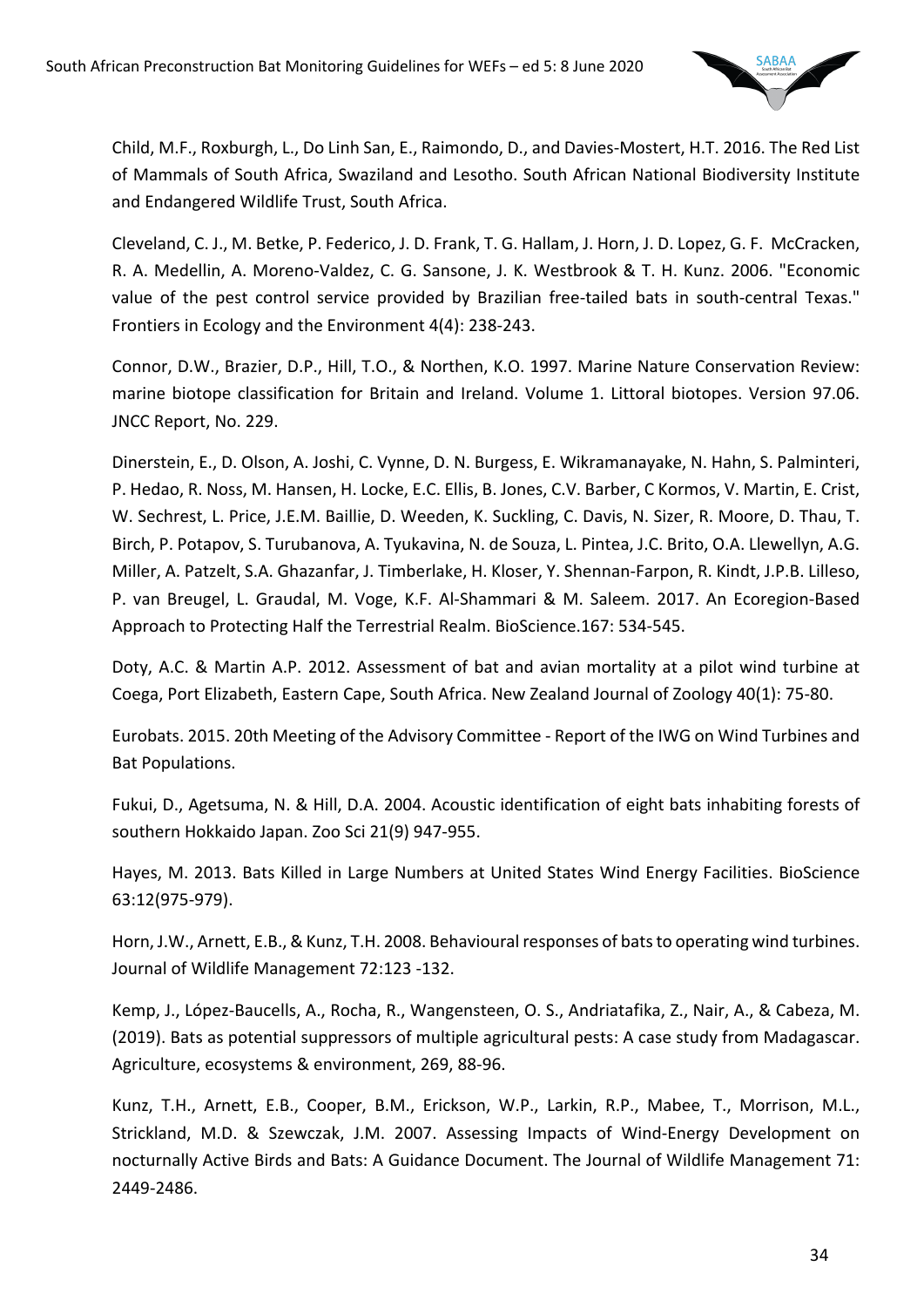

Kunz, T.H., de Torrez, E.B., Bauer, D., Lobova, T. & Flemming, T.H. 2011. Ecosystem services provided by bats. Annals of the New York Academy of Sciences 1233: 1-38.

Larson, D.J. & Hayes, J.P. 2000. Variability in sensitivity of AnabatII detectors and a method of calibration. Acta Chiropterologica 2: 209-213.

Law, B.S., Rheinhold, L. & Pennay, M. 2002. Geographic Variation in the Echolocation Calls of *Vespadelus spp*. (Vespertilionidae) from New South Wales and Queensland, Australia Acta Chiropterologica 4(2):201-215.

López-Hoffman, L., R. Wiederholt, C. Sansone, K. Bagstad, P. Cryan, J. Diffendorfer, J. Goldstein, K. LaSharr, J. Loomis, G. McCracken, A. Russell, and D. Semmens. 2014. Market forces and technological substitutes cause fluctuations in the value of bat pest-control services for cotton. PLoS One 9:e87912. http://dx.doi.org/10.1371/journal.pone.0087912

Maas, B., Karp, D.S., Bumrungsri, S., Darras, K., Gonthier, D., Huang, J.C-C., Lindell, C.A., Maine, J.J., Mestre, L., Michel, N.L., Morrison, E.B., Perfecto, I., Philpott, S.M., C¸ agan H. S¸ ekercio˘glu, Silva, R.M., Taylor, P.J., Tscharntke, T., Van Bael, S.A., Whelan, C.J. & Williams-Guill´en, K. 2015. Bird and bat predation services in tropical forests and agroforestry landscapes. Biological Reviews 2015:1-21. doi: 10.1111/brv.12211.

MacEwan, K. 2016. Fruit bats and wind turbine fatalities in South Africa. African Bat Conservation News 42: 3-5.

MacEwan, K., Morgan, T. & Lötter, C. 2020. A comparison of insectivorous bat activity recorded in different South African ecoregions. In press.

MacEwan, K., Aronson, J., Richardson, E., Taylor, P., Coverdale, B., Jacobs, D., Leeuwner, L., Marais, W. & Richards, L. 2020. South African Bat Fatality Threshold Guidelines - ed 2. Published by the South African Bat Assessment Association.

Noer, C., Dabelsteen, T., Bohmann, K. & Monadjem, A. 2012. Molossid Bats in an African Agro-Ecosystem Select Sugarcane Fields as Foraging Habitat. African Zoology. 47. 1-11. 10.3377/004.047.0120.

Olson, D.M., Dinerstein, E., Wikramanayake, E.D., Burgess, N.D., Powell G.V.N., Underwood, E.C., D'amico, J.A., Itoua, I., Strand, H.E., Morrison, J.C., Loucks, C.J., Allnutt, T.F., Ricketts, T.H., Kura, Y., Lamoreux, J.F., Wettengel, W.W., Hedao, P. & Kassem, K.R. 2001. Terrestrial Ecoregions of the World: A New Map of Life on Earth. BioScience 51(11):933-938.

Richter, H.V. & Cumming, G.S. 2008 First application of satellite telemetry to track African strawcoloured fruit bat migration. Journal of Zoology London 275: 172-176.

Rodrigues L., Bach L., Dubourg-Savage M.J., Goodwin J. & Harbusch C. 2008 Guidelines for consideration of bats in wind farm projects. EUROBATS Publication Series No. 3.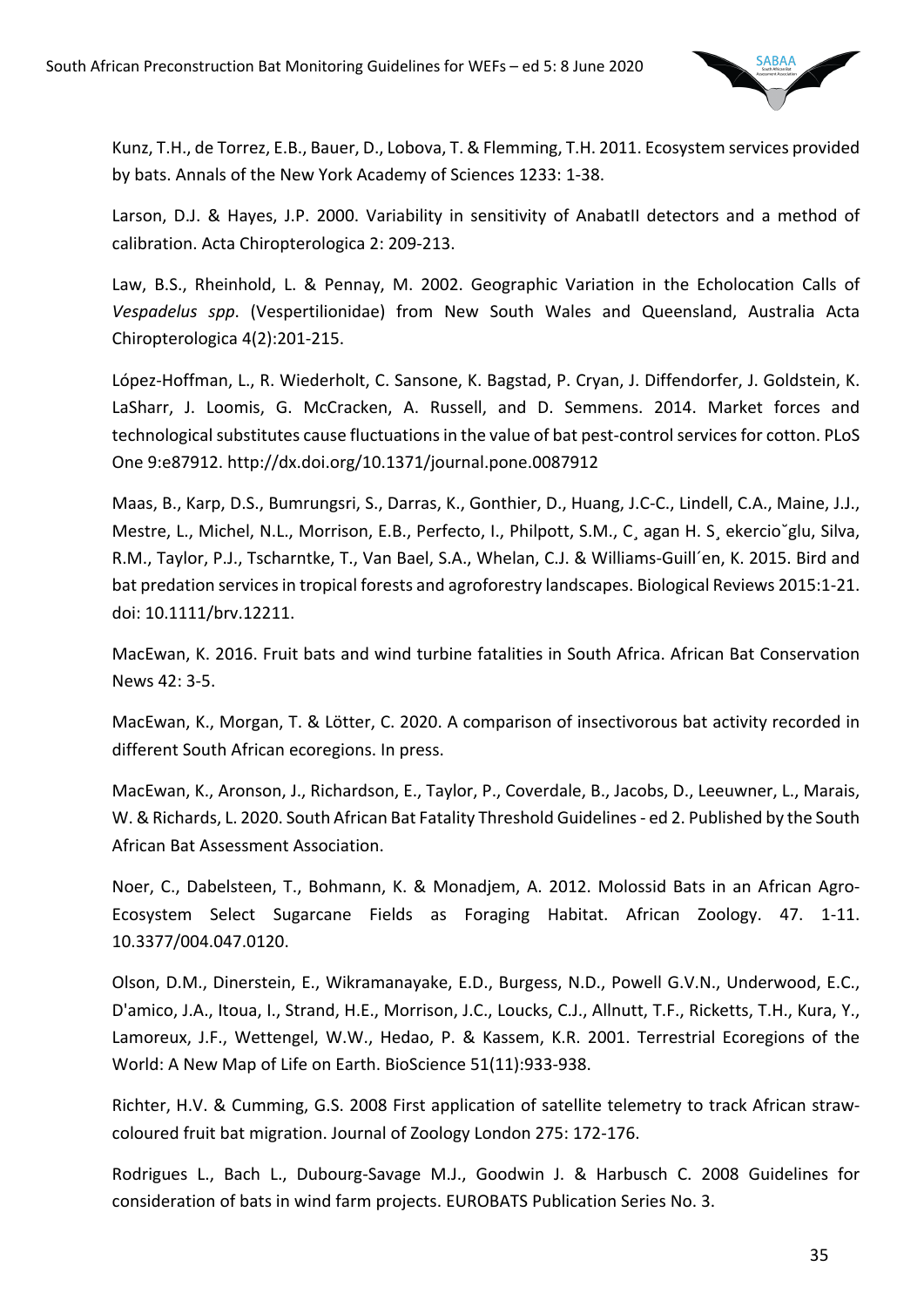

Rollins K.E., Meyerholz, G.D, Johnson, A.P. & Loew, S.S. 2012. A Forensic Investigation Into the Etiology of Bat Mortality at a Wind Farm: Barotrauma or Traumatic Injury? Veterinary Pathology. 49: 362 – 371.

Sirami, C., Jacobs, D.S. & Cummings G. 2013. Artificial wetlands and surrounding habitats provide important foraging habitat for bats in agricultural landscapes in the Western Cape, South Africa. Conservation Biology 164: 30-38.

Smallwood, K.S. 2013. Comparing bird and bat fatality-rate estimates among North American windenergy projects. Wildlife Society Bulletin 37:1(19-33).

Taylor, P. J., Monadjem, A. & Steyn, J. N. 2013. Seasonal patterns of habitat use by insectivorous bats in a subtropical African agro-ecosystem dominated by macadamia orchards. African Journal of Ecology 51: 552-561.

Taylor, P. J., Matamba, E., Steyn, J. N. K., Nangammbi, T., Zepeda-Mendoza, M. L., & Bohmann, K. 2017. Diet determined by next generation sequencing reveals pest consumption and opportunistic foraging by bats in macadamia orchards in South Africa. Acta Chiropterologica, 19(2), 239-254.

van Toor, M. L., O'Mara, M. T., Abedi-Lartey, M., Wikelski, M., Fahr, J., & Dechmann, D. K. 2019. Linking colony size with quantitative estimates of ecosystem services of African fruit bats. Current Biology, 29(7), R237-R238.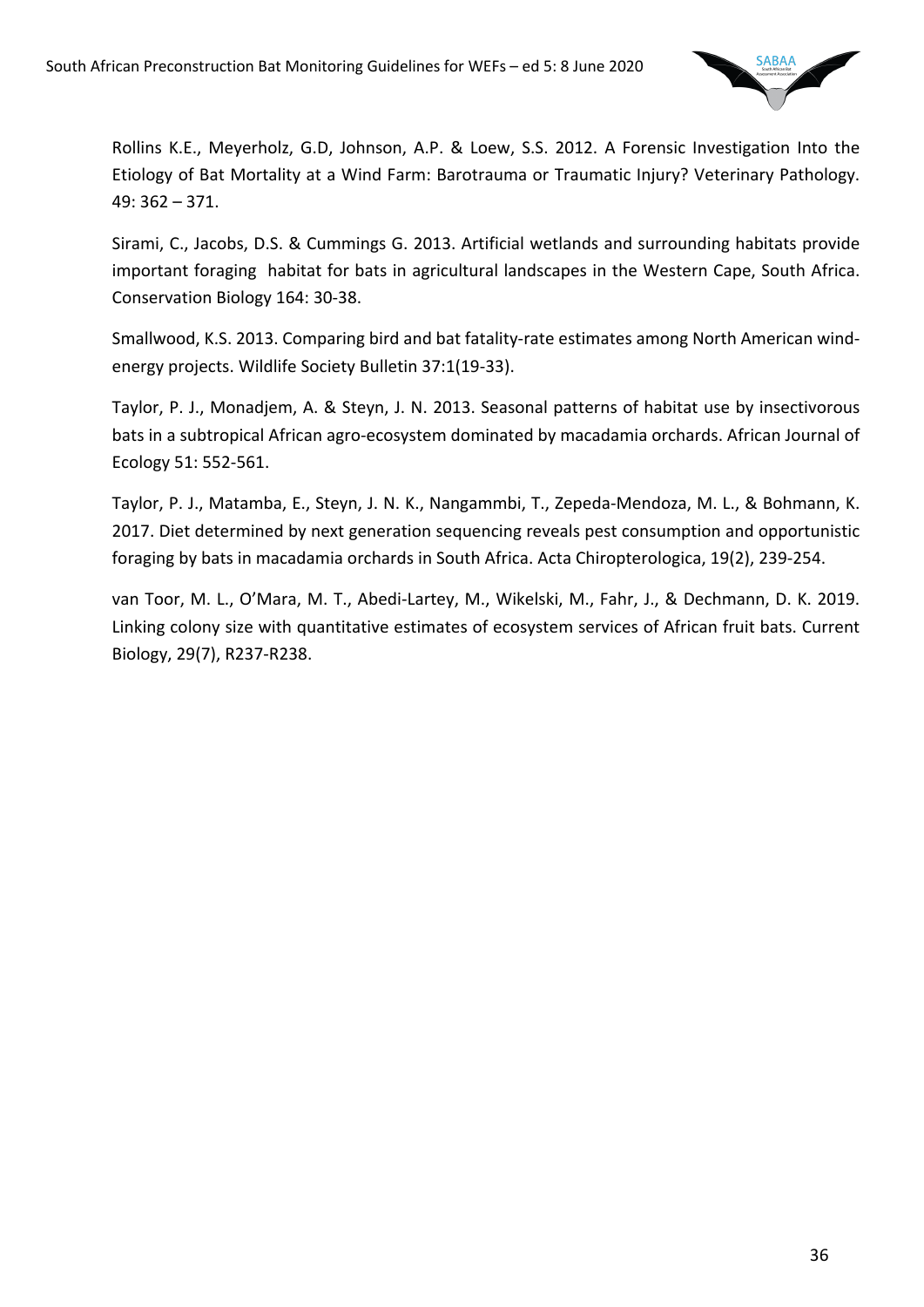

# **APPENDIX 1: MONITORING MINIMUM REQUIRMENTS**

Recommendations of minimum requirements of pre-construction monitoring effort are provided below, with further methodological detail on each survey aspect provided in Section 3.

Any deviations from the guidelines must be scientifically or practically (not economically or logistically) justified. Financial or capacity constraints are not acceptable reasons for deviating from the minimum requirements.

#### **Monitoring periods**

- 12 months for =/>20 MW WEFs, both inside and outside of REDZ.
- 6 months for <20 MW WEFs, both inside and outside of REDZ.

### **Survey Area**

- The area of influence (AOI)/ study area must be supplied to the specialist by the developer. If the turbine layout is unknown, the full AOI must be surveyed. If the developer supplies the specialist with a specific turbine development area as the AOI and requests the monitoring to cover that area only, then the assessment is only applicable to that area. Any development outside of the provided AOI would constitute a new study or an extension to a study.
- Whilst the intensive monitoring must occur within the AOI of the wind turbines, the assessment should consider the potential impacts of ancillary developments, like access roads, powerlines, etc. (if known) and account for any light pollution, removal of vegetation, etc.

# **Roost Surveys**

- Daytime inspection in summer and winter of potential and known roosts within the AOI.
- Known medium, large or extra-large roosts and all caves within a 20km radius must be surveyed at least once during the preconstruction monitoring period.

# **Manual Surveys**

• Eight nights of manual surveys through transects or point sampling in various biotopes, spread evenly across all four seasons. Surveys must begin at evening civil twilight when conducted in the evening and last for at least two and a half hours.

# **Static Surveys**

- A minimum of one >50 m fixed monitoring station per 10 000 ha or part thereof.
- For masts that are 80 m tall or less, two microphones per mast is sufficient (one at 7-10 m and one at 50 – 80 m). For masts greater than 80 m tall, three microphones must be installed at a lower height (7-10 m), middle height (height will depend on the total height of the mast) and top height (as close to the top of the meteorological mast as possible).
- A minimum of one 7-10 m fixed monitoring station per 5000 ha or per biotope.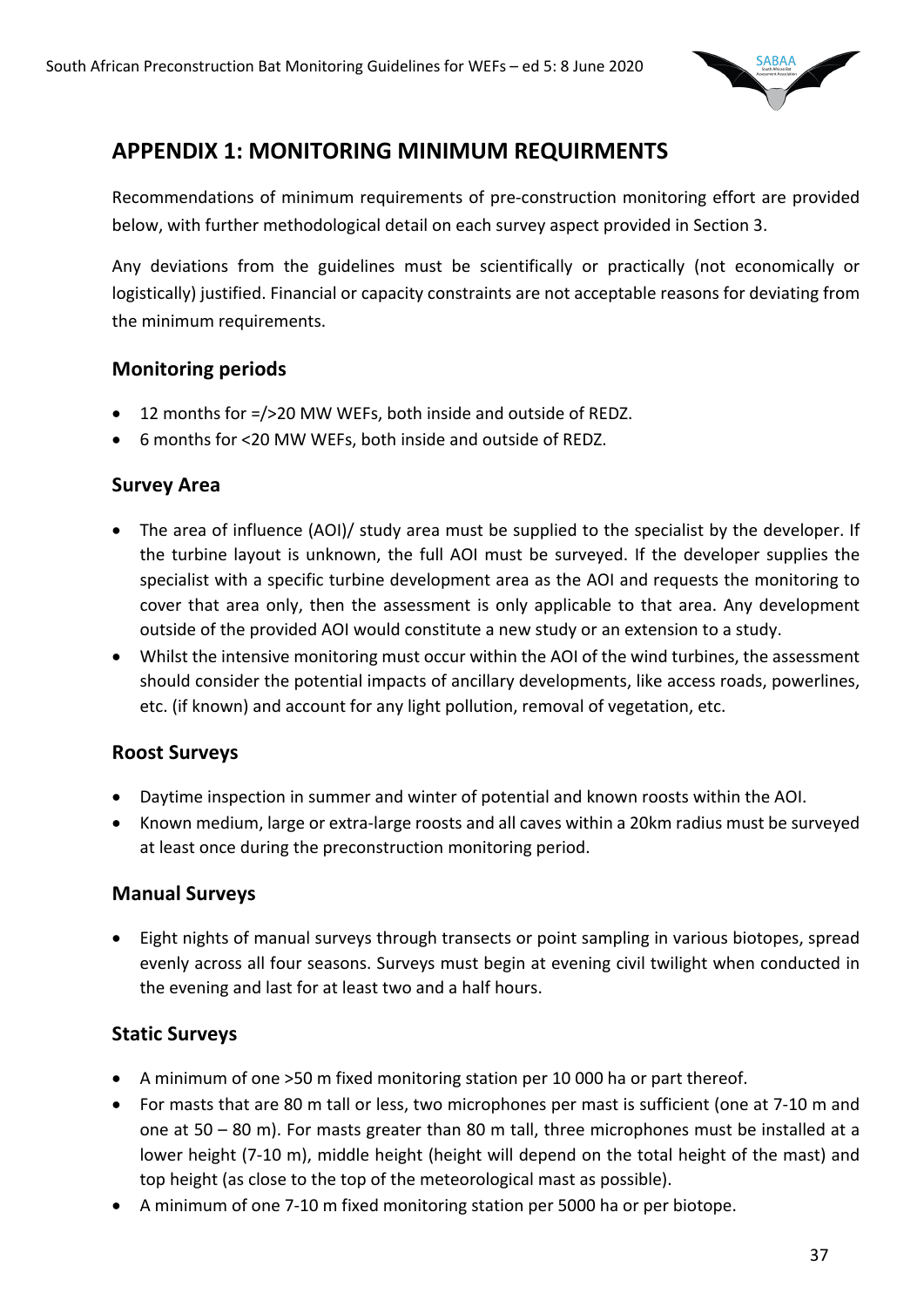

- The survey period when data are collected must strive to be 100% (especially in autumn and spring to collect data during the migration and peak foraging and breeding times) but a minimum of 75% of one year of successful recording data for each site, covering all four seasons is acceptable. This is calculated as the average % recording time over all static monitoring stations deployed on the site over one year.
- Nightly monitoring periods must begin at sunset and end at sunrise and must record the entire night. These times can be obtained relatively accurately from appropriate software programs such as Wildlife Acoustic's Songmeter Configuration Utility or Chris Corben's Anasun Application.

# **Data analysis and Reporting**

- Survey information must always be collected, recorded and analysed to meet the objectives set out in Section 2. All data collected must be analysed, rather than a subset of the data. As a minimum the following must be analysed and reported on:
- Median bat passes per hour per microphone per month and per annum.
- An indication of seasonal variation in species activity and composition across the site. Site-wide information on bat distributions may provide useful information on which species are using which parts of the site.
- Relative levels of bat activity recorded between 7-10 m and within the proposed turbine swept path area.
- Variations in activity and species composition at different wind speeds and other environmental parameters (e.g. temperature, barometric pressure and humidity) where these are available. This can be used to inform any future mitigation.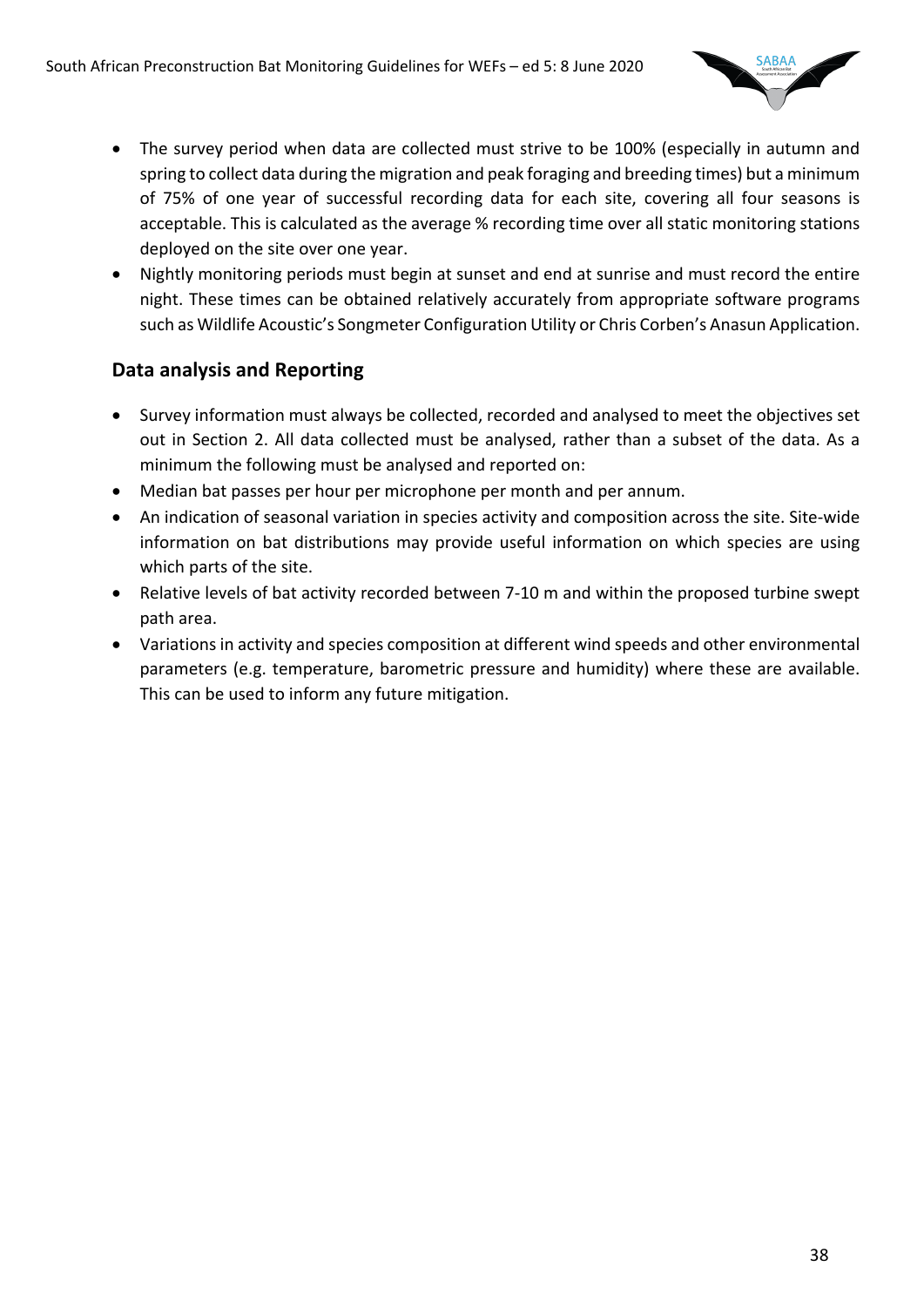

# **APPENDIX 2: How to determine the number of bat monitoring stations to install at a pre-construction WEF site**

To determine the number of bat monitoring stations and microphones to use for a project, the developer must supply the specialist with a set AOI/ study area. The developer must ensure and understand that the bat monitoring and bat impact assessment in relation to turbine development only applies to that area, hence if the turbine layout is not certain, the largest possible area must be provided for the monitoring and assessment. Any turbine development outside of the provided AOI would constitute a new study or an extension to a study.

Whilst the intensive monitoring must occur within the AOI of the wind turbines, the assessment should consider the potential impacts of ancillary developments, like access roads, powerlines, etc. (if known) and account for any light pollution, removal of vegetation, etc.

A non-negotiable requirement of these guidelines is that at a pre-construction WEF site, bat activity must be monitored "at height" (i.e. within the rotor swept zone of proposed turbines). This should be augmented with monitoring of bat activity near (i.e. 7-10 m above) ground level, to also ensure that all "biotopes" (i.e. unique combinations of vegetation, land-use and topography) on site are adequately monitored. Microphones will, therefore, generally need to be installed on both "tall" (e.g. meteorological) and "short" masts. On tall masts, one or two microphones must be installed at height (depending on the height of the meteorological mast) and an additional microphone should also be installed near ground level. This will allow for paired recording on tall masts of bat activity at height and near ground level, and comparison of such data with that from any other tall and short masts on site.

At least one microphone must be installed at height for every 1-10 000 ha comprising a site. For sites with highly heterogeneous vegetation and/or terrain, additional microphones must be installed at height. Therefore, a homogenous 4 000 ha site will require one microphone at height, a homogenous 13 000 ha site will require two microphones at height, and a highly heterogenous 13 000 ha site will require three or more microphones at height.

In addition to the minimum number of microphones installed at height, at least one microphone must be installed near ground level (on a tall or short mast) for every 1-5 000 ha comprising a site or, for every significant biotope on site – whichever is greatest. To determine the number of biotopes on site, vegetation, land-use and terrain must be considered. Vegetation types should be sourced from Mucina and Rutherford (2006). Land-use types should be considered when significant portions of a site have been transformed by e.g. crop cultivation, livestock farming, or alien plant invasion. Vegetation and land-use will often be correlated with topography, and low-lying areas (e.g. ravines and floodplains) will often be associated with water. Empty buildings and human settlements can be assessed using roost surveys, mist-netting and acoustic spot surveys.

The following example demonstrates that when determining the number of monitoring stations to install at a pre-construction WEF site, both site size and habitat diversity must be considered.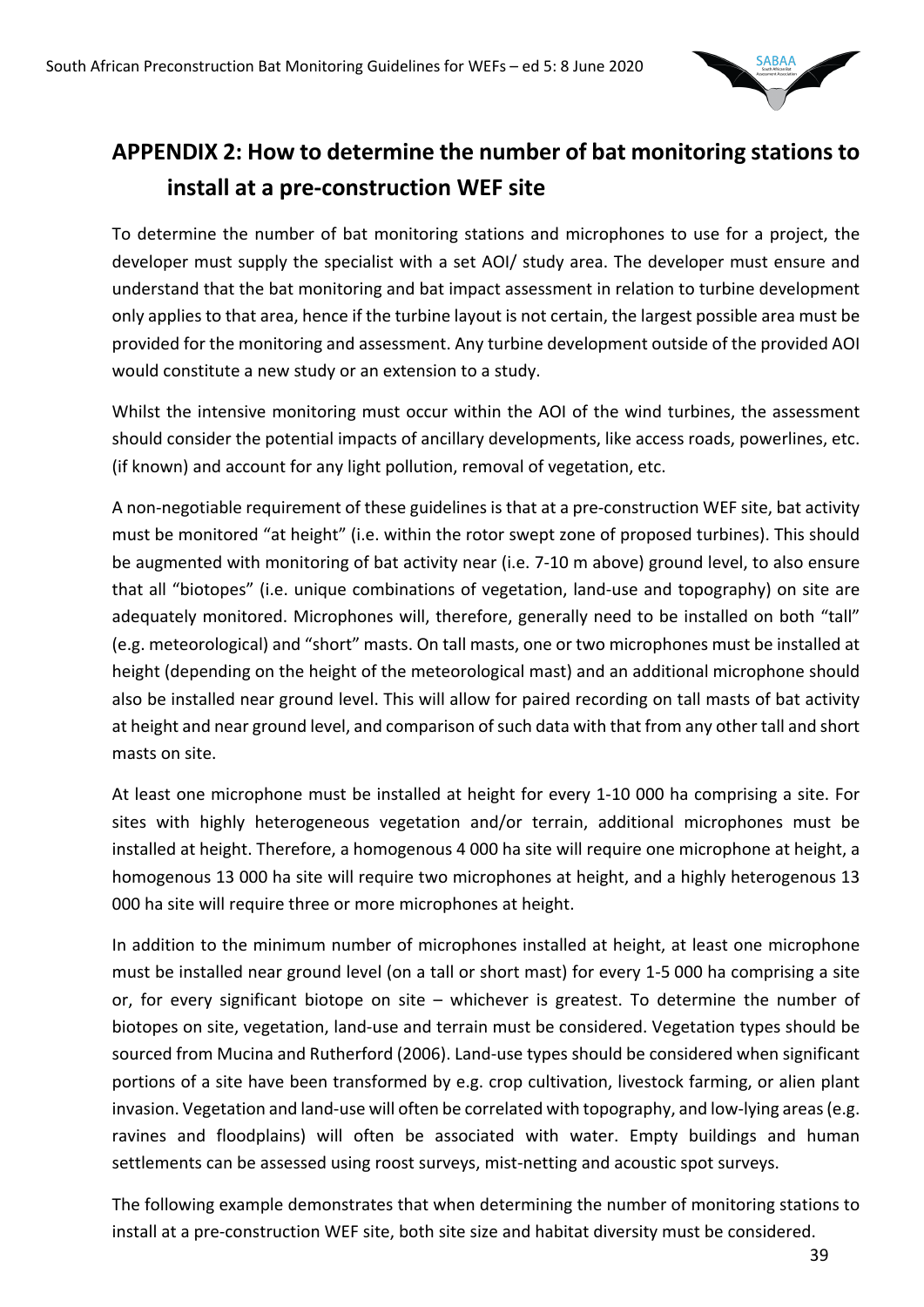

#### **Example**

For a hypothetical 31 500 ha WEF site in the Karoo, bat activity should be monitored:

- At height, at a minimum of four stations, based on the following calculation: 31 500 ha / 10 000 ha per station = 3.15, which translates to 4 stations.
- Near ground level, at a minimum of seven stations, based on the following calculation: 31 500 ha / 5 000 ha per station = 6.3, which translates to 7 stations.
- At a minimum of 7 stations, IF monitoring is performed both at height and near ground level on a tall mast at four stations, and near ground level on a short mast at three stations, AND if monitoring is performed (at least near ground level) in each of the (five) biotopes on site (identified as shown in the table below). If not, additional stations will be required to ensure that monitoring is performed (at least near ground level) in each biotope.

#### **Biotopes in a hypothetical Karoo WEF site**

| <b>Vegetation / Land-use</b> | <b>Terrain</b>      |                   |        |  |  |
|------------------------------|---------------------|-------------------|--------|--|--|
|                              | Rivers and wetlands | Undulating plains | Ridges |  |  |
| Tanqua Wash                  | 1                   |                   |        |  |  |
| Riviere                      | 1                   |                   |        |  |  |
| Tanqua Karoo                 |                     | 1                 |        |  |  |
| Cultivated fields            |                     | 1                 |        |  |  |
|                              |                     |                   |        |  |  |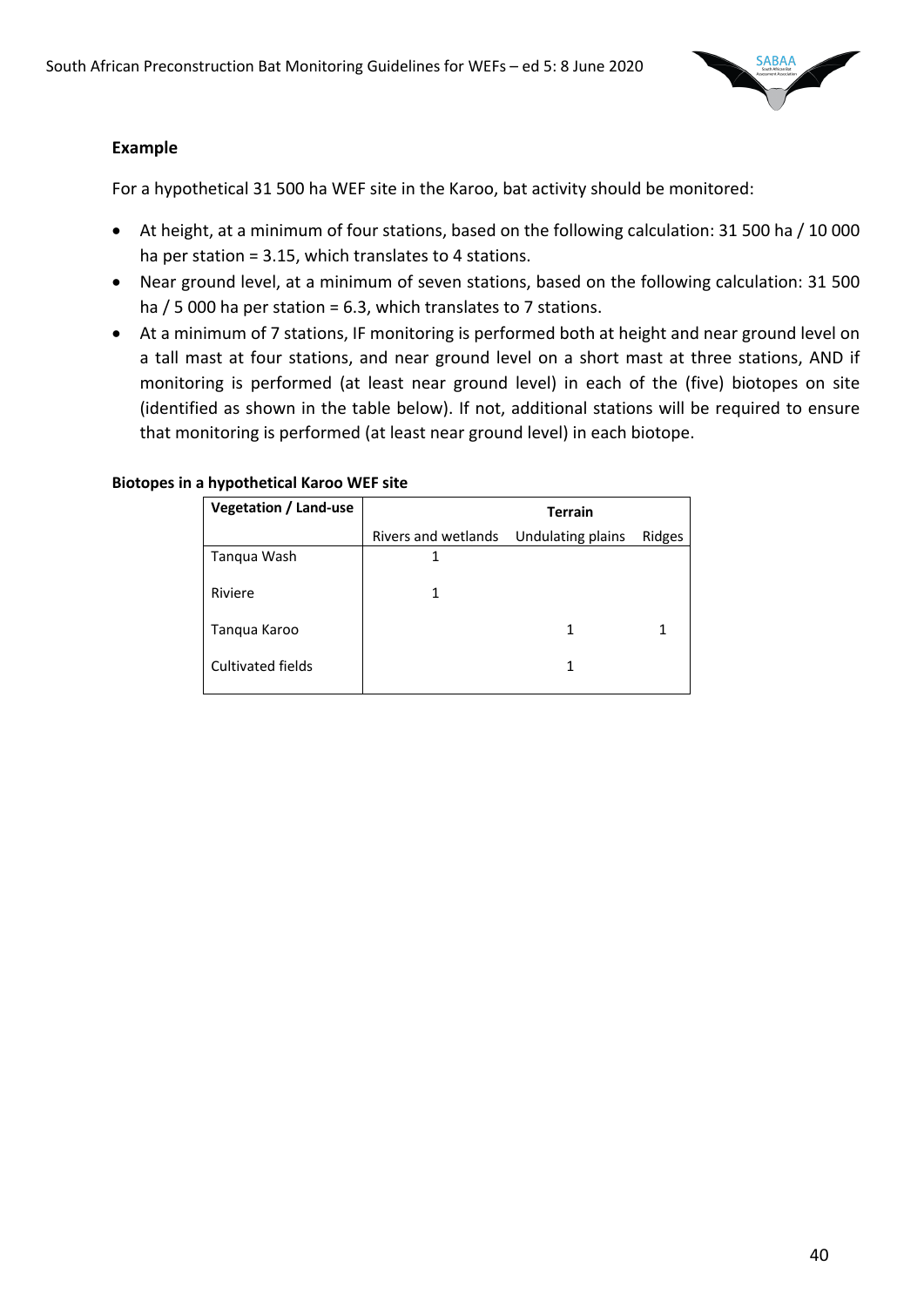

# **APPENDIX 3: How to Calculate Comparable and Standardised Median Average Bat Passes per Hour Values per Month and per Annum**

To start with, download Power Pivot for Excel at: https://www.microsoft.com/enus/download/details.aspx?id=43348 (because median values are not provided by standard Excel PivotTables). Then, set up your data as follows:

- In Sheet1 of a blank Excel file, collate the following raw detector data in separate columns:
	- o microphone height category (ground level or rotor sweep).
	- o microphone ID (e.g. AL1 10m).
	- o night (e.g. 2020/03/25).\* See Appendix 3.1 for instruction how to obtain "night" dates from your original "day/date" column if you are not already working in a programme like Kaleidoscope that does it for you.
	- $\circ$  month (e.g. Mar, Aug, etc.) by extracting this from the night using the formula  $=$ TEXT(C2;"mmm").
	- o total bat passes per night.
	- o total recording hours. \* See Appendix 3.2 for instruction how to obtain the number of recording hours per night.
- In the last column, calculate the **average/ mean** bat passes per hour (bp/h) for the night by dividing total bat passes per night by total recording hours per night, you will get an bat passes per hour for each recording night.

**Note:** Sheet 1 MUST include all nights when recording occurred successfully, including nights when zero bat passes were recorded. It is recommended to also include nights when recording did not occur successfully, for the possible need to depict or assess the gaps in a monitoring study, and for the sake of consistency between different studies and consultants.

Most of the time, acoustic bat activity data are not normally distributed. Therefore, it is more appropriate to calculate **median** (as opposed to mean) bat passes per hour per month and/ or per annum. To do this:

- Select all the raw data and create a PivotTable with the data by choosing Insert>PivotTable>New Worksheet (Sheet2) and check: "Add this data to the Data Model."
- Go to Power Pivot>Measures>New Measure> then for Measure name type "Median" and under Formula, type and select =MEDIAN(BP/H) >OK.
- In the PivotTable Fields panel, check (tick) *fx* Median (so Median appears under Values), and drag and drop fields as follows:
- Columns: month
- Rows: height category, then microphone
- In the PivotTable, you will see for each height category: the median number of bat passes per hour recorded through each microphone during each calendar month.
- Copy and paste the PivotTable (EXCLUDING all Grand Total values) into a blank Sheet3 by selecting Paste Special>Values and number formats. (Grand Total values are automatically calculated for a specific microphone, or all microphones combined, represents the overall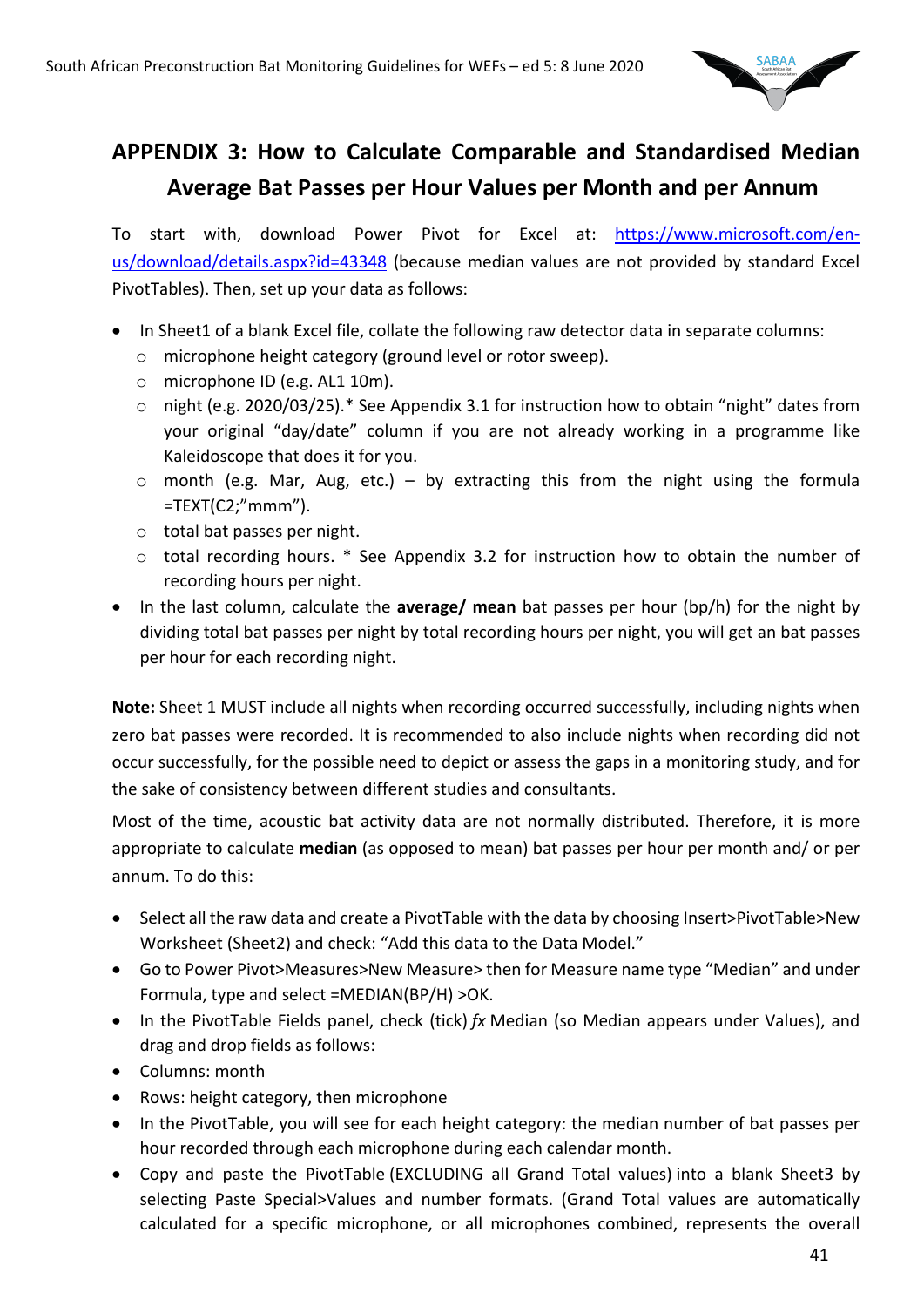

median bp / h calculated from the raw data – NOT from the 12 (or fewer) month-specific median bp / h values – which is more accurate, especially if there are no data for certain months, or data for the same month from more than one year.

• Calculate separately for each height category, for all microphones combined, the median number of bat passes per hour for each calendar month, and for all calendar months combined, the median number of bat passes per hour for the full annual cycle, using the formula =MEDIAN().

# **Appendix 3.1 - How to Convert per "Date" data to per "Night" data**

This only needs to be done if your software programme does not do it automatically for you.

- Take the output text file data (e.g. 10 min outputs) from your software analysis programme (e.g. Analook or Kaleidoscope) and paste this into an excel spreadsheet. The four columns should be automatically be labelled: ''Day'; 'Time'; 'Label'; 'Number'.
- Add a new fifth column and label it 'Night'.
- Add the Filter function to all of the columns.
- With all data in the 'Time' column still selected, click 'conditional formatting' in the 'Home' tab, > 'highlight cell rules if', > 'Between', then change the times to '00:00' and any time after sunrise, e.g. '10:00', > select the colour you want those times to be highlighted then click ok. The times between midnight and 10am should now be highlighted.
- Click the 'Filter' icon in the 'Time' column, > 'Filter by colour', > 'No fill'. You should now only see times from sunset to 23:59.
- In the 'Night' column in the first cell below the column title, write the formula =B2 (B2 is the first cell in the 'Date' column) and press enter. (You don't want to change the dates from sunset to 23:59) Do this for all the rest of the cells below it.
- Click the 'Filter' icon in the 'Time' column, > 'Filter by colour', > select the cell colour that you used to highlight the times between '00:00 and 10:00', you should now only see times between 00:00 and 10:00. In the first cell in the 'Night' column type =XXX-1 (XXX is the 'Date' cell with a corresponding coloured time minus one). This changes the date to the same date as the start of that night. Do the same for the rest of the highlighted cells only.
- Click the 'Filter' icon in the 'Time' column, > 'Filter by colour', then uncheck the cell colour that you used to highlight the times between '00:00 and 10:00', you will now have per night data under the Night column.

# **Appendix 3.2 How to Calculate the Number of Recording Hours in the Night**

- Assuming your detector is set to record constantly from sunset to sunrise, you can get the nightly hours for your site location from https://www.timeanddate.com/sun/@1020592 (this example is for Bedford, EC).
- The website table provides you with 'Daylength'. Change the daylength from hours, minutes seconds to decimal hours by multiplying the time by 24 and formatting the cell from time to number. Then, to get night hours, minus that figure from 24 (24 hrs). This will result in the decimal night hours between sunset and sunrise, assuming your detector was set to record constantly from sunset to sunrise.